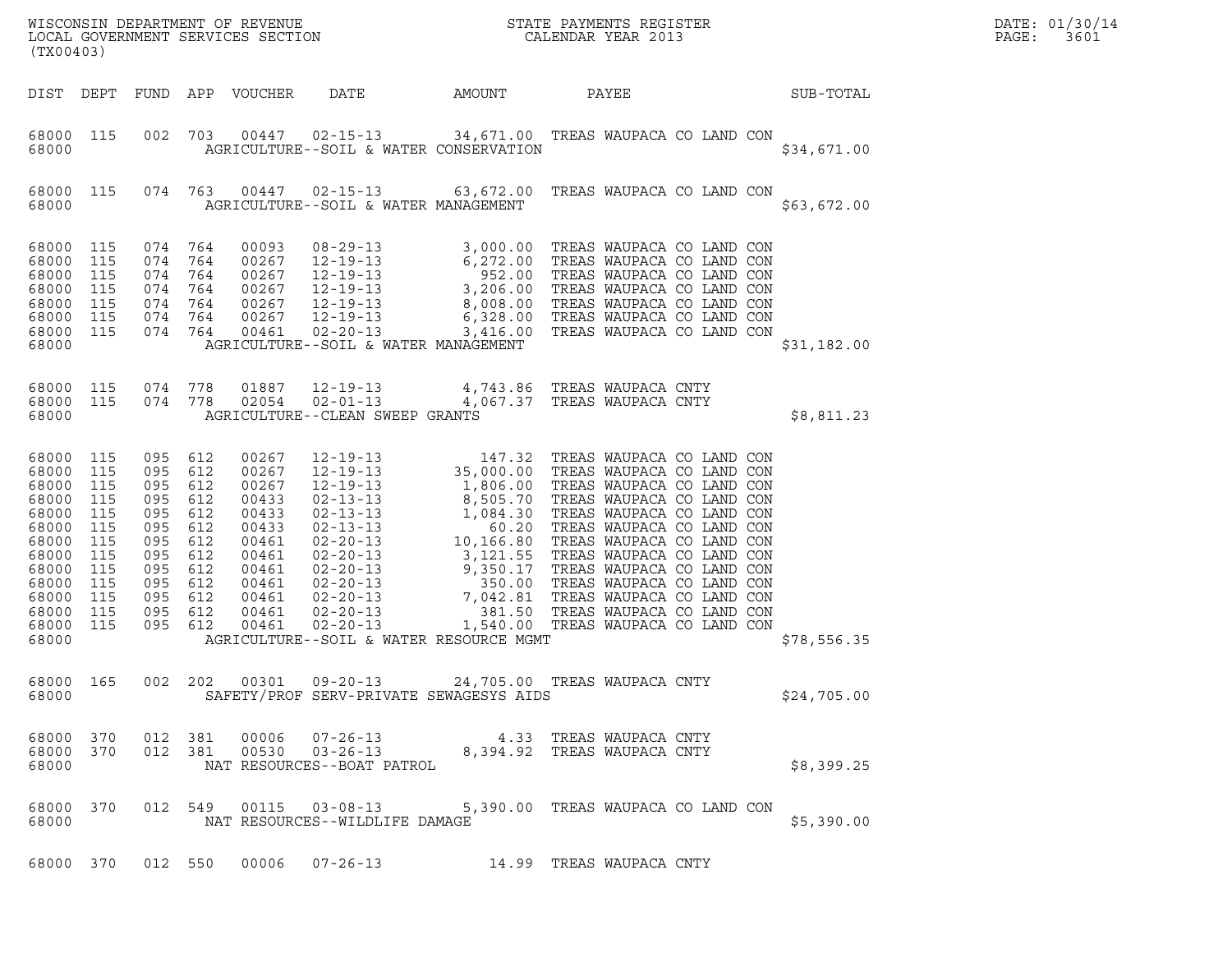| (TX00403)                                    |         |         |                                 |                                                                                                                                                                                                               |                                     |  | WISCONSIN DEPARTMENT OF REVENUE<br>LOCAL GOVERNMENT SERVICES SECTION<br>CALENDAR YEAR 2013 | DATE: 01/30/14<br>PAGE:<br>3602 |
|----------------------------------------------|---------|---------|---------------------------------|---------------------------------------------------------------------------------------------------------------------------------------------------------------------------------------------------------------|-------------------------------------|--|--------------------------------------------------------------------------------------------|---------------------------------|
|                                              |         |         | DIST DEPT FUND APP VOUCHER DATE |                                                                                                                                                                                                               | AMOUNT                              |  | PAYEE SUB-TOTAL                                                                            |                                 |
| 68000                                        |         |         |                                 | 68000 370 012 550 00530 03-26-13 29,088.42 TREAS WAUPACA CNTY<br>NAT RESOURCES--BOATING ENFORCEMENT AIDS                                                                                                      |                                     |  | \$29,103.41                                                                                |                                 |
| 68000                                        |         |         |                                 | 68000 370 012 552 00163 09-24-13 15,770.12 TREAS WAUPACA CNTY<br>NAT RESOURCES--SNOWMOBILE ENFORCEMENT                                                                                                        |                                     |  | \$15,770.12                                                                                |                                 |
| 68000                                        |         |         |                                 | NAT RESOURCES--WILDLIFE DAMAGE CLAIMS                                                                                                                                                                         |                                     |  | \$5,365.89                                                                                 |                                 |
|                                              |         |         |                                 | 68000 370 012 563 03415 06-19-13 4,169.70 TREAS WAUPACA CO LAND CON                                                                                                                                           |                                     |  | \$4,169.70                                                                                 |                                 |
|                                              |         |         |                                 | 68000 370 012 566 00001 09-24-13 33,136.65 TREAS WAUPACA CNTY<br>68000 NAT RESOURCES-FOREST CROP/MANAGED FOREST                                                                                               |                                     |  | \$33,136.65                                                                                |                                 |
|                                              |         |         |                                 | 68000 370 012 569 00502 09-13-13 35,221.57 TREAS WAUPACA CNTY<br>68000 MAT RESOURCES--SNOWMOBILE TRAIL AIDS                                                                                                   |                                     |  | \$35,221.57                                                                                |                                 |
| 68000 370<br>68000 370<br>68000 370<br>68000 |         |         |                                 | 012 575 00270 08-19-13 46,550.00 TREASWAUPACACOLANDCON<br>012 575 00608 09-23-13 46,412.50 TREASWAUPACACNTY<br>012 575 02522 04-01-13 13,052.25 TREASWAUPACACOLANDCON<br>NAT RESOURCES--SNOWMOBILE TRAIL AIDS |                                     |  | \$106,014.75                                                                               |                                 |
| 68000 370<br>68000                           |         |         |                                 | 012 576 00284 08-22-13 4,150.00 TREAS WAUPACA CNTY<br>NAT RESOURCES--ALL-TERRAIN VEHICLE TRAIL                                                                                                                |                                     |  | \$4,150.00                                                                                 |                                 |
| 68000 370<br>68000                           |         |         |                                 | 012 577 00038 08-05-13 4,150.00 TREAS WAUPACA CO LAND CON<br>NAT RESOURCES--ALL-TERRAIN VEHICLE TRAIL                                                                                                         |                                     |  | \$4,150.00                                                                                 |                                 |
| 68000                                        |         |         |                                 | 68000 370 074 670 41204 05-20-13 162,541.03 TREAS WAUPACA CNTY<br>NAT RESOURCES--RU RECYCLING GRANT                                                                                                           |                                     |  | \$162,541.03                                                                               |                                 |
| 68000 370<br>68000                           |         |         |                                 | 074  673  41204  05-20-13  10,973.09  TREAS WAUPACA CNTY<br>NAT RESOURCES--RU CONSOLIDATED GRANT                                                                                                              |                                     |  | \$10,973.09                                                                                |                                 |
| 68000 370<br>68000 370<br>68000              | 095 512 | 095 512 | 03316                           | 06-10-13 7,500.00 TREAS WAUPACA CO LAND CON<br>03416  06-19-13  4,940.55  TREAS WAUPACA CO LAND CON<br>NAT RESOURCES--STEWARDSHIP 2000                                                                        |                                     |  | \$12,440.55                                                                                |                                 |
| 68000 370                                    |         | 095 517 | 01872                           | 01-29-13                                                                                                                                                                                                      | 81,630.51 TREAS WAUPACA CO LAND CON |  |                                                                                            |                                 |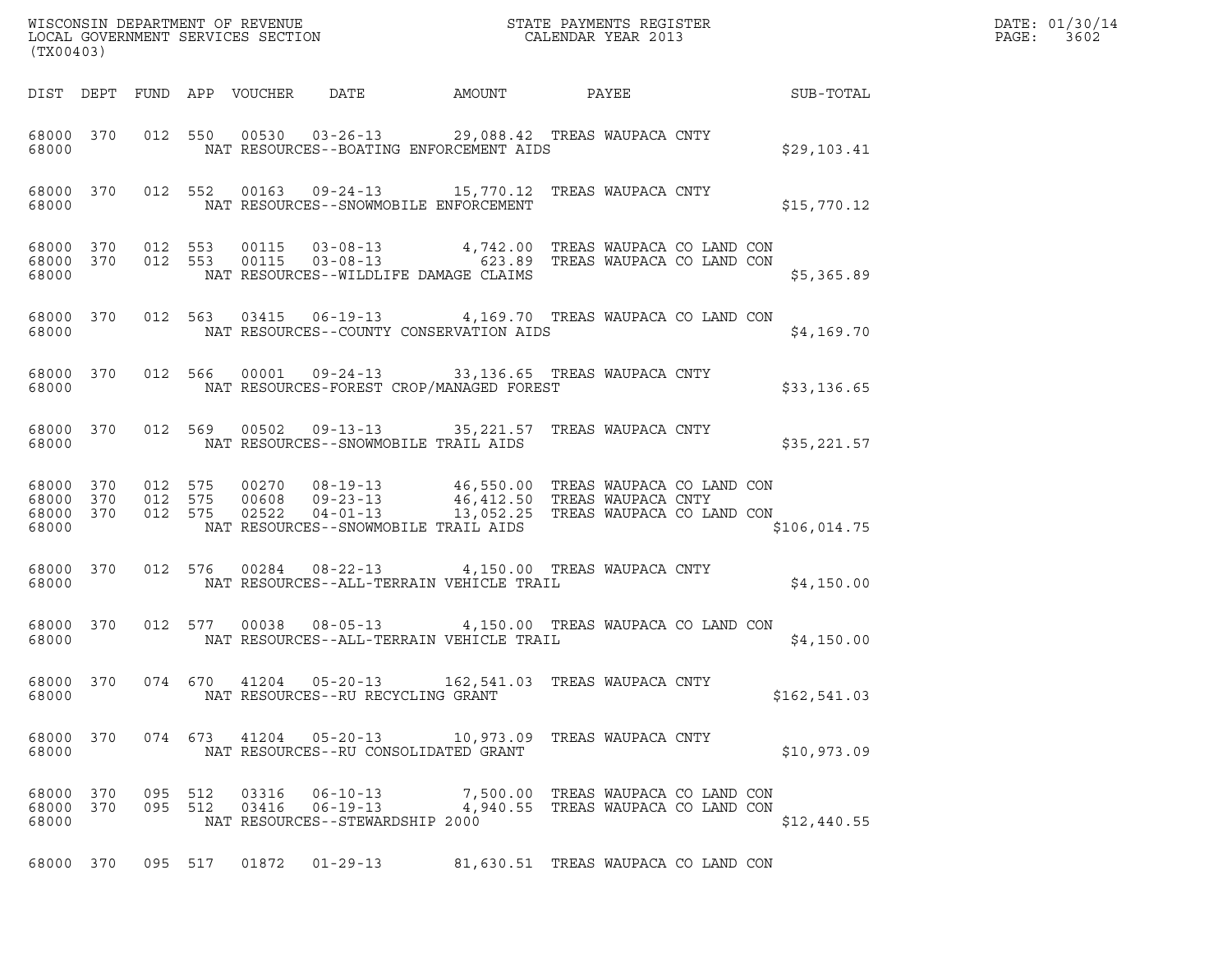| ${\tt WISCONSIN} \begin{tabular}{l} DEPARTMENT OF REVIEW \\ LOCAL GOVERIMENT SERVICES SECTION \\ \end{tabular} \begin{tabular}{l} \multicolumn{2}{c}{\textbf{S}} \\ \multicolumn{2}{c}{\textbf{S}} \\ \multicolumn{2}{c}{\textbf{S}} \\ \multicolumn{2}{c}{\textbf{A}} \\ \multicolumn{2}{c}{\textbf{A}} \\ \multicolumn{2}{c}{\textbf{A}} \\ \multicolumn{2}{c}{\textbf{A}} \\ \multicolumn{2}{c}{\textbf{A}} \\ \multicolumn{2}{c}{\textbf{A}} \\ \multicolumn{2}{c}{\textbf{A}} \\ \multicolumn{2}{c}{\textbf{$<br>LOCAL GOVERNMENT SERVICES SECTION<br>(TX00403) |                                                                                                                                                               |                                                                                                                                                                                                                                                                  |                          |                                                                                                                                                                                                                      |                                                                                        |                                                                   |                                                                                                   |                | DATE: 01/30/14<br>PAGE:<br>3603 |
|----------------------------------------------------------------------------------------------------------------------------------------------------------------------------------------------------------------------------------------------------------------------------------------------------------------------------------------------------------------------------------------------------------------------------------------------------------------------------------------------------------------------------------------------------------------------|---------------------------------------------------------------------------------------------------------------------------------------------------------------|------------------------------------------------------------------------------------------------------------------------------------------------------------------------------------------------------------------------------------------------------------------|--------------------------|----------------------------------------------------------------------------------------------------------------------------------------------------------------------------------------------------------------------|----------------------------------------------------------------------------------------|-------------------------------------------------------------------|---------------------------------------------------------------------------------------------------|----------------|---------------------------------|
|                                                                                                                                                                                                                                                                                                                                                                                                                                                                                                                                                                      |                                                                                                                                                               |                                                                                                                                                                                                                                                                  |                          | DIST DEPT FUND APP VOUCHER                                                                                                                                                                                           | DATE                                                                                   | AMOUNT                                                            | PAYEE                                                                                             | SUB-TOTAL      |                                 |
| 68000 370<br>68000                                                                                                                                                                                                                                                                                                                                                                                                                                                                                                                                                   |                                                                                                                                                               | 095 517                                                                                                                                                                                                                                                          |                          |                                                                                                                                                                                                                      | 01956 01-31-13<br>NAT RESOURCES--POLLUTION CONTROL                                     |                                                                   | 55,448.44 TREAS WAUPACA CO LAND CON                                                               | \$137,078.95   |                                 |
| 68000<br>68000<br>68000<br>68000<br>68000<br>68000<br>68000<br>68000<br>68000<br>68000<br>68000<br>68000<br>68000<br>68000<br>68000<br>68000<br>68000<br>68000<br>68000<br>68000<br>68000<br>68000<br>68000<br>68000 395<br>68000                                                                                                                                                                                                                                                                                                                                    | 395<br>395<br>395<br>395<br>395<br>395<br>395<br>395<br>395<br>395<br>395<br>395<br>395<br>395<br>395<br>395<br>395<br>395<br>395<br>395<br>395<br>395<br>395 | 011 185<br>011 185<br>011 185<br>011 185<br>011 185<br>011 185<br>011 185<br>011 185<br>011 185<br>011<br>011 185<br>011 185<br>011 185<br>011 185<br>011 185<br>011 185<br>011 185<br>011 185<br>011 185<br>011 185<br>011 185<br>011 185<br>011 185<br>011 185 | 185                      | 61754<br>61754<br>61754<br>65380<br>65380<br>65380<br>69381<br>69381<br>69381<br>77018<br>77018<br>77683<br>77683<br>77683<br>80667<br>80667<br>80667<br>87400<br>91351<br>92818<br>93748<br>93748<br>93748<br>93748 |                                                                                        | TRANSPORTATION--HIGHWAY SAFETY-FEDERAL                            | 01-14-13 1,760.32 TREAS WAUPACA CO                                                                | \$46,039.98    |                                 |
| 68000<br>68000 395<br>68000 395<br>68000                                                                                                                                                                                                                                                                                                                                                                                                                                                                                                                             | 395                                                                                                                                                           | 011 190<br>011 190<br>011 190                                                                                                                                                                                                                                    |                          | 68068<br>82068<br>94068                                                                                                                                                                                              | $01 - 07 - 13$<br>$07 - 01 - 13$<br>10-07-13                                           | TRANSPORTATION--GENERAL TRANSP AIDS-GTA                           | 395,382.53 COUNTY OF WAUPACA<br>790,765.06 COUNTY OF WAUPACA<br>395,382.55 COUNTY OF WAUPACA      | \$1,581,530.14 |                                 |
| 68000 395<br>68000 395<br>68000<br>68000<br>68000                                                                                                                                                                                                                                                                                                                                                                                                                                                                                                                    | 395<br>395                                                                                                                                                    | 011 278<br>011 278<br>011<br>011 278                                                                                                                                                                                                                             | 278                      | 79949<br>79949<br>79949<br>93905                                                                                                                                                                                     | $07 - 03 - 13$<br>$07 - 03 - 13$<br>$07 - 03 - 13$<br>$11 - 08 - 13$                   | 129,705.74<br>82,703.00<br>TRANSPORTATION--LRIP/TRIP/MSIP GRANTS  | 75,000.00 TREAS WAUPACA CO<br>123,739.54 TREAS WAUPACA CO<br>TREAS WAUPACA CO<br>TREAS WAUPACA CO | \$411,148.28   |                                 |
| 68000 410<br>68000                                                                                                                                                                                                                                                                                                                                                                                                                                                                                                                                                   |                                                                                                                                                               | 002 116                                                                                                                                                                                                                                                          |                          | 11357                                                                                                                                                                                                                | $11 - 05 - 13$<br>CORRECTIONS--LOCAL AID                                               | 31,085.25                                                         | TREAS WAUPACA CNTY                                                                                | \$31,085.25    |                                 |
| 68000 435<br>68000<br>68000<br>68000<br>68000 435                                                                                                                                                                                                                                                                                                                                                                                                                                                                                                                    | 435<br>435<br>435                                                                                                                                             | 005 000<br>005<br>005<br>005<br>005                                                                                                                                                                                                                              | 000<br>000<br>000<br>000 | 90310<br>90312<br>90314<br>90318<br>90321                                                                                                                                                                            | $01 - 01 - 13$<br>$01 - 16 - 13$<br>$02 - 01 - 13$<br>$03 - 01 - 13$<br>$04 - 01 - 13$ | 143,344.00<br>13,971.00<br>224,136.00<br>175,898.00<br>252,423.00 | WAUPACA CO<br>WAUPACA CO<br>WAUPACA CO<br>WAUPACA CO<br>WAUPACA CO                                |                |                                 |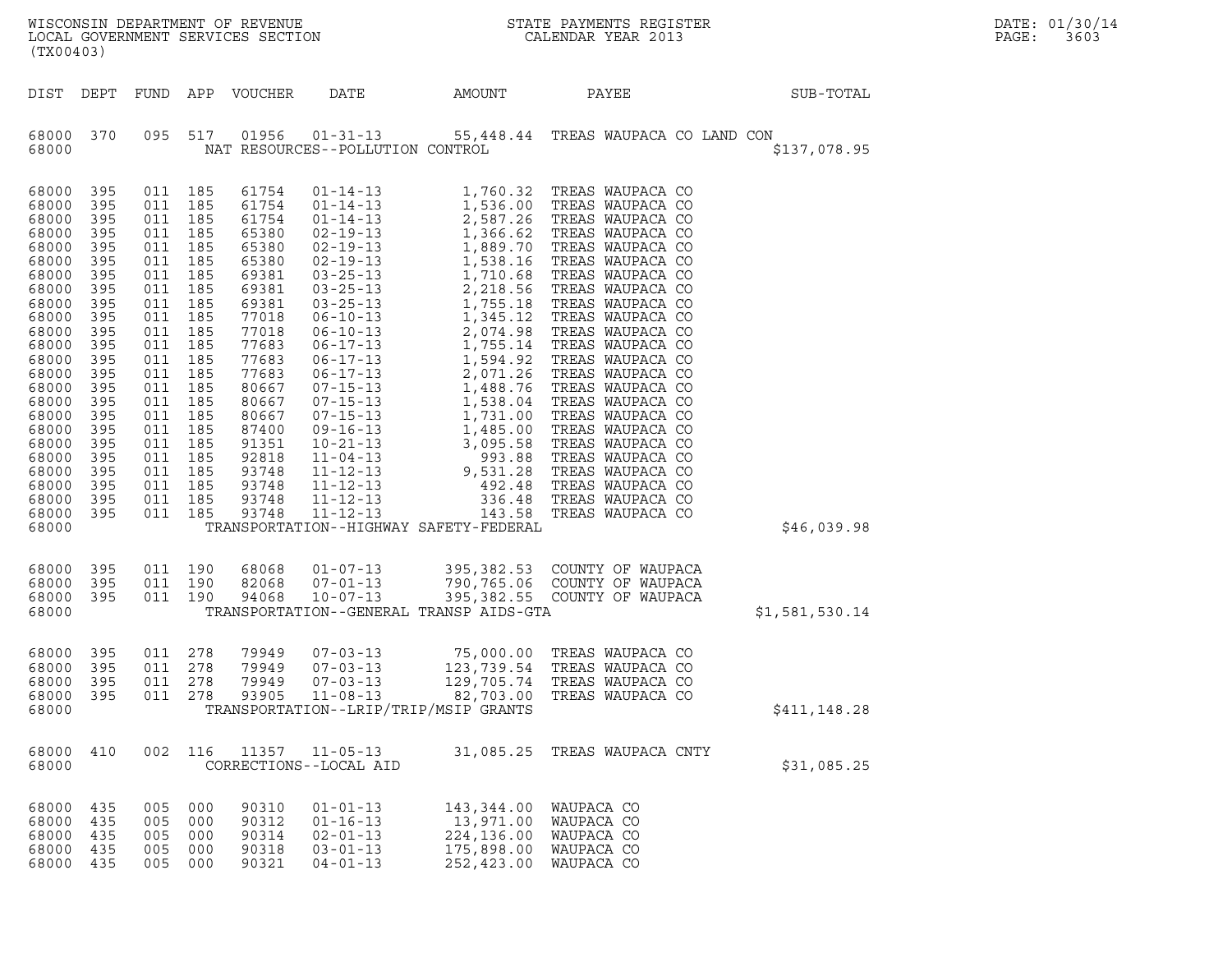| (TX00403)                                                                                                                                                               |                                                                                                                            |                                                                                                                            |                                                                                                                            |                                                                                                                                                                |                                                                                                                                                                                                                                                                                                                            |                                                                                                                                                                                                                                                       |                                                                                                                                                                                                                                                                                                             |                |  |
|-------------------------------------------------------------------------------------------------------------------------------------------------------------------------|----------------------------------------------------------------------------------------------------------------------------|----------------------------------------------------------------------------------------------------------------------------|----------------------------------------------------------------------------------------------------------------------------|----------------------------------------------------------------------------------------------------------------------------------------------------------------|----------------------------------------------------------------------------------------------------------------------------------------------------------------------------------------------------------------------------------------------------------------------------------------------------------------------------|-------------------------------------------------------------------------------------------------------------------------------------------------------------------------------------------------------------------------------------------------------|-------------------------------------------------------------------------------------------------------------------------------------------------------------------------------------------------------------------------------------------------------------------------------------------------------------|----------------|--|
| DIST                                                                                                                                                                    | DEPT                                                                                                                       | FUND APP                                                                                                                   |                                                                                                                            | <b>VOUCHER</b>                                                                                                                                                 | DATE                                                                                                                                                                                                                                                                                                                       | AMOUNT                                                                                                                                                                                                                                                | PAYEE                                                                                                                                                                                                                                                                                                       | SUB-TOTAL      |  |
| 68000<br>68000<br>68000<br>68000<br>68000<br>68000<br>68000<br>68000<br>68000<br>68000                                                                                  | 435<br>435<br>435<br>435<br>435<br>435<br>435<br>435<br>435                                                                | 005<br>005<br>005<br>005<br>005<br>005<br>005<br>005<br>005                                                                | 000<br>000<br>000<br>000<br>000<br>000<br>000<br>000<br>000                                                                | 90323<br>90325<br>90326<br>90400<br>90402<br>90403<br>90406<br>90408<br>90411                                                                                  | $05 - 01 - 13$<br>$06 - 01 - 13$<br>$07 - 02 - 13$<br>07-01-13<br>$08 - 01 - 13$<br>$09 - 01 - 13$<br>$10 - 01 - 13$<br>$11 - 01 - 13$<br>$12 - 01 - 13$<br>HEALTH SERVICES--STATE/FED AIDS                                                                                                                                | 234, 131.00<br>77,761.00<br>11,262.00<br>1,037,597.00<br>161,788.00<br>203,854.00<br>47,074.00                                                                                                                                                        | WAUPACA CO<br>WAUPACA CO<br>WAUPACA CO<br>WAUPACA CO<br>WAUPACA CO<br>WAUPACA CO<br>92,281.00 WAUPACA CO<br>139,129.00 WAUPACA CO<br>WAUPACA CO                                                                                                                                                             | \$2,814,649.00 |  |
| 68000<br>68000<br>68000<br>68000<br>68000<br>68000<br>68000<br>68000<br>68000<br>68000<br>68000<br>68000<br>68000<br>68000<br>68000<br>68000<br>68000<br>68000<br>68000 | 437<br>437<br>437<br>437<br>437<br>437<br>437<br>437<br>437<br>437<br>437<br>437<br>437<br>437<br>437<br>437<br>437<br>437 | 005<br>005<br>005<br>005<br>005<br>005<br>005<br>005<br>005<br>005<br>005<br>005<br>005<br>005<br>005<br>005<br>005<br>005 | 000<br>000<br>000<br>000<br>000<br>000<br>000<br>000<br>000<br>000<br>000<br>000<br>000<br>000<br>000<br>000<br>000<br>000 | 00000<br>00000<br>00000<br>00000<br>00000<br>00000<br>00000<br>00000<br>00000<br>00000<br>00000<br>00000<br>00000<br>00000<br>00000<br>00000<br>00000<br>00000 | $01 - 05 - 13$<br>$01 - 05 - 13$<br>$02 - 11 - 13$<br>$03 - 07 - 13$<br>$04 - 30 - 13$<br>04-31-13<br>$06 - 05 - 13$<br>$06 - 05 - 13$<br>$07 - 07 - 13$<br>$07 - 30 - 13$<br>$08 - 05 - 13$<br>$09 - 11 - 13$<br>$09 - 05 - 13$<br>$10 - 30 - 13$<br>$10 - 06 - 13$<br>$10 - 05 - 13$<br>$11 - 05 - 13$<br>$12 - 11 - 13$ | 16,793.53<br>95,005.51<br>10,510.92<br>76,685.45<br>140,650.03<br>123,179.69<br>24,279.56<br>1,843.76<br>3,768.00<br>99,435.69<br>9,687.82<br>420,939.13<br>43,954.76<br>8,376.90<br>14,453.05<br>4,256.73<br>CHILDREN & FAMILIES--STATE/FEDERAL AIDS | WAUPACA<br>WAUPACA CHILD SUPPORT<br>WAUPACA<br>WAUPACA<br>WAUPACA<br>WAUPACA CHILD SUPPORT<br>WAUPACA<br>WAUPACA<br>WAUPACA CHILD SUPPORT<br>WAUPACA CHILD SUPPORT<br>WAUPACA<br>WAUPACA<br>WAUPACA<br>WAUPACA<br>114,498.64 WAUPACA CHILD SUPPORT<br>32,895.68 WAUPACA CHILD SUPPORT<br>WAUPACA<br>WAUPACA | \$1,241,214.85 |  |
| 68000<br>68000                                                                                                                                                          | 455                                                                                                                        | 002                                                                                                                        | 221                                                                                                                        | 04876                                                                                                                                                          | $07 - 30 - 13$                                                                                                                                                                                                                                                                                                             | 640.00<br>JUSTICE--LAW ENFORCEMENT SERVICES AID                                                                                                                                                                                                       | TREAS WAUPACA CNTY                                                                                                                                                                                                                                                                                          | \$640.00       |  |
| 68000<br>68000                                                                                                                                                          | 455                                                                                                                        | 002                                                                                                                        | 231                                                                                                                        | 00629                                                                                                                                                          | $02 - 19 - 13$<br>JUSTICE--LAW ENFORCEMENT TRAINING                                                                                                                                                                                                                                                                        | 17,440.00                                                                                                                                                                                                                                             | TREAS WAUPACA CNTY                                                                                                                                                                                                                                                                                          | \$17,440.00    |  |
| 68000<br>68000<br>68000                                                                                                                                                 | 455<br>455                                                                                                                 | 002<br>002                                                                                                                 | 532<br>532                                                                                                                 | 00069<br>04802                                                                                                                                                 | $03 - 12 - 13$<br>$07 - 30 - 13$                                                                                                                                                                                                                                                                                           | JUSTICE--VICTIM/WITNESS ASSISTANCE SERV                                                                                                                                                                                                               | 21,186.95 TREAS WAUPACA CNTY<br>20,267.95 TREAS WAUPACA CNTY                                                                                                                                                                                                                                                | \$41,454.90    |  |
| 68000<br>68000                                                                                                                                                          | 465                                                                                                                        | 002                                                                                                                        | 306                                                                                                                        | 00253                                                                                                                                                          | $10 - 09 - 13$                                                                                                                                                                                                                                                                                                             | MILITARY AFFAIRS-EMER MGMT--HAZMAT AIDS                                                                                                                                                                                                               | 4,156.32 TREAS WAUPACA CNTY                                                                                                                                                                                                                                                                                 | \$4,156.32     |  |
| 68000<br>68000<br>68000                                                                                                                                                 | 465<br>465                                                                                                                 | 002<br>002                                                                                                                 | 308<br>308                                                                                                                 | 00330<br>00881                                                                                                                                                 | $01 - 23 - 13$<br>12-03-13                                                                                                                                                                                                                                                                                                 | MILITARY AFFAIRS-EMER MGMT-RESPONSE EQMT                                                                                                                                                                                                              | 6,012.00 TREAS WAUPACA CNTY<br>7,662.00 TREAS WAUPACA CNTY                                                                                                                                                                                                                                                  | \$13,674.00    |  |
|                                                                                                                                                                         |                                                                                                                            |                                                                                                                            |                                                                                                                            |                                                                                                                                                                |                                                                                                                                                                                                                                                                                                                            |                                                                                                                                                                                                                                                       |                                                                                                                                                                                                                                                                                                             |                |  |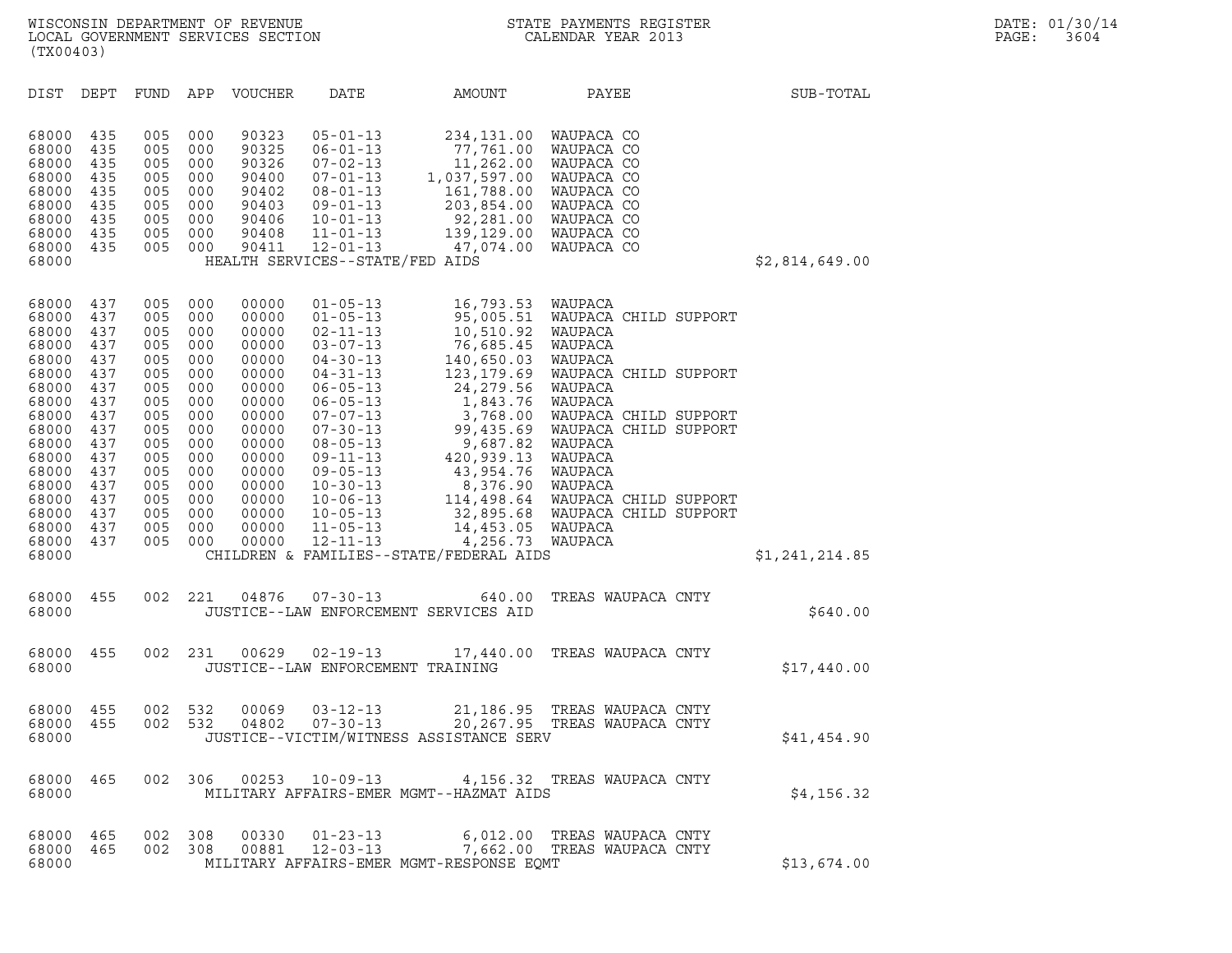| WISCONSIN DEPARTMENT OF REVENUE   | STATE PAYMENTS REGISTER | DATE: 01/30/14 |
|-----------------------------------|-------------------------|----------------|
| LOCAL GOVERNMENT SERVICES SECTION | CALENDAR YEAR 2013      | PAGE:<br>3605  |

| DIST DEPT FUND APP VOUCHER DATE AMOUNT PAYEE SUB-TOTAL<br>68000 465 002 337 00715 06-28-13 7,766.00 TREAS WAUPACA CNTY<br>MILITARY AFFAIRS-EMERGENCY MGMT PLANNING<br>68000<br>$\begin{array}{cccc} 002 & 342 & 00265 & 10-09-13 & 3,833.00 & \text{TREAS WAUPACA CNTY} \\ 002 & 342 & 00303 & 01-16-13 & 22,539.99 & \text{TREAS WAUPACA CNTY} \\ 002 & 342 & 00590 & 03-18-13 & 1,364.58 & \text{TREAS WAUPACA CNTY} \\ 002 & 342 & 00787 & 08-14-13 & 21,928.57 & \text{TREAS WAUPACA CNTY} \end{array}$<br>68000 465<br>68000 465<br>68000 465<br>68000 465<br>MILITARY AFFAIRS-EMERGENCY MGMT-FED FUND<br>68000                                                                                                                                                                                                                                                                                                                                                                                                                                                                                                                                                                                                                                                                                                                                                                                                                                                                                                                                               |             |
|--------------------------------------------------------------------------------------------------------------------------------------------------------------------------------------------------------------------------------------------------------------------------------------------------------------------------------------------------------------------------------------------------------------------------------------------------------------------------------------------------------------------------------------------------------------------------------------------------------------------------------------------------------------------------------------------------------------------------------------------------------------------------------------------------------------------------------------------------------------------------------------------------------------------------------------------------------------------------------------------------------------------------------------------------------------------------------------------------------------------------------------------------------------------------------------------------------------------------------------------------------------------------------------------------------------------------------------------------------------------------------------------------------------------------------------------------------------------------------------------------------------------------------------------------------------------|-------------|
|                                                                                                                                                                                                                                                                                                                                                                                                                                                                                                                                                                                                                                                                                                                                                                                                                                                                                                                                                                                                                                                                                                                                                                                                                                                                                                                                                                                                                                                                                                                                                                    |             |
|                                                                                                                                                                                                                                                                                                                                                                                                                                                                                                                                                                                                                                                                                                                                                                                                                                                                                                                                                                                                                                                                                                                                                                                                                                                                                                                                                                                                                                                                                                                                                                    | \$7,766.00  |
|                                                                                                                                                                                                                                                                                                                                                                                                                                                                                                                                                                                                                                                                                                                                                                                                                                                                                                                                                                                                                                                                                                                                                                                                                                                                                                                                                                                                                                                                                                                                                                    | \$49,666.14 |
| $\begin{tabular}{lllllll} 68000& 485& 002& 127& 05304& 06-07-13& 1,150.00 & \text{TREAS WAUPACA CNTY} \\ 68000 & \text{VETERANS AFFAIRS GRANTS} & \end{tabular}$                                                                                                                                                                                                                                                                                                                                                                                                                                                                                                                                                                                                                                                                                                                                                                                                                                                                                                                                                                                                                                                                                                                                                                                                                                                                                                                                                                                                   | \$1,150.00  |
| 68000 485 082 267 05304 06-07-13 5,175.00 TREAS WAUPACA CNTY<br>VETERANS AFFAIRS--GRANTS TO COUNTIES<br>68000                                                                                                                                                                                                                                                                                                                                                                                                                                                                                                                                                                                                                                                                                                                                                                                                                                                                                                                                                                                                                                                                                                                                                                                                                                                                                                                                                                                                                                                      | \$5,175.00  |
| 68000 485 083 370 05304 06-07-13 5,175.00 TREAS WAUPACA CNTY<br>VETERANS AFFAIRS--GRANTS TO COUNTIES<br>68000                                                                                                                                                                                                                                                                                                                                                                                                                                                                                                                                                                                                                                                                                                                                                                                                                                                                                                                                                                                                                                                                                                                                                                                                                                                                                                                                                                                                                                                      | \$5,175.00  |
| 68000 505 002 116 01381 09-10-13 300.00 TREAS WAUPACA CNTY<br>68000 DOA--LAND INFORMATION BOARD GRANTS                                                                                                                                                                                                                                                                                                                                                                                                                                                                                                                                                                                                                                                                                                                                                                                                                                                                                                                                                                                                                                                                                                                                                                                                                                                                                                                                                                                                                                                             | \$300.00    |
| 68000 505<br>002 155<br>60057<br>002 155<br>68000<br>505<br>60057<br>002 155<br>68000<br>505<br>60115<br>68000<br>505<br>002 155<br>60115<br>68000<br>505<br>002 155<br>60183<br>68000<br>505<br>002 155<br>60183<br>68000<br>505<br>002 155<br>60239<br>68000<br>505<br>002 155<br>60239<br>68000<br>505<br>002 155<br>60325<br>68000<br>505<br>002 155<br>60325<br>68000<br>505<br>002 155<br>60482<br>68000<br>505<br>002 155<br>60482<br>002 155<br>68000 505<br>60499<br>68000<br>505<br>002<br>155<br>60499<br>$02 - 26 - 13$<br>2,285.92<br>TREAS WAUPACA CNTY<br>68000<br>505<br>155<br>60537<br>$03 - 12 - 13$<br>2,917.07<br>TREAS WAUPACA CNTY<br>002<br>68000<br>505<br>002<br>155<br>60537<br>$03 - 12 - 13$<br>2,806.24<br>TREAS WAUPACA CNTY<br>68000<br>505<br>002<br>155<br>60618<br>$04 - 09 - 13$<br>4,574.10<br>TREAS WAUPACA CNTY<br>68000<br>002<br>155<br>60618<br>$04 - 09 - 13$<br>3,829.81<br>TREAS WAUPACA CNTY<br>505<br>68000<br>002<br>155<br>60696<br>$05 - 08 - 13$<br>5,024.73<br>TREAS WAUPACA CNTY<br>505<br>68000<br>002<br>155<br>60696<br>$05 - 08 - 13$<br>4,314.39<br>TREAS WAUPACA CNTY<br>505<br>68000<br>505<br>002<br>155<br>60757<br>$06 - 07 - 13$<br>2,351.30<br>TREAS WAUPACA CNTY<br>68000<br>002<br>155<br>60757<br>$06 - 07 - 13$<br>7,427.67<br>TREAS WAUPACA CNTY<br>505<br>68000<br>002<br>155<br>60840<br>$07 - 10 - 13$<br>2,802.11<br>TREAS WAUPACA CNTY<br>505<br>68000<br>002<br>155<br>60840<br>$07 - 10 - 13$<br>898.78<br>TREAS WAUPACA CNTY<br>505<br>68000<br>DOA-HOUSING ASSISTANCE-FEDERAL FUNDS | \$74,270.88 |

68000 505 035 371 60057 08-07-13 1,347.46 TREAS WAUPACA CNTY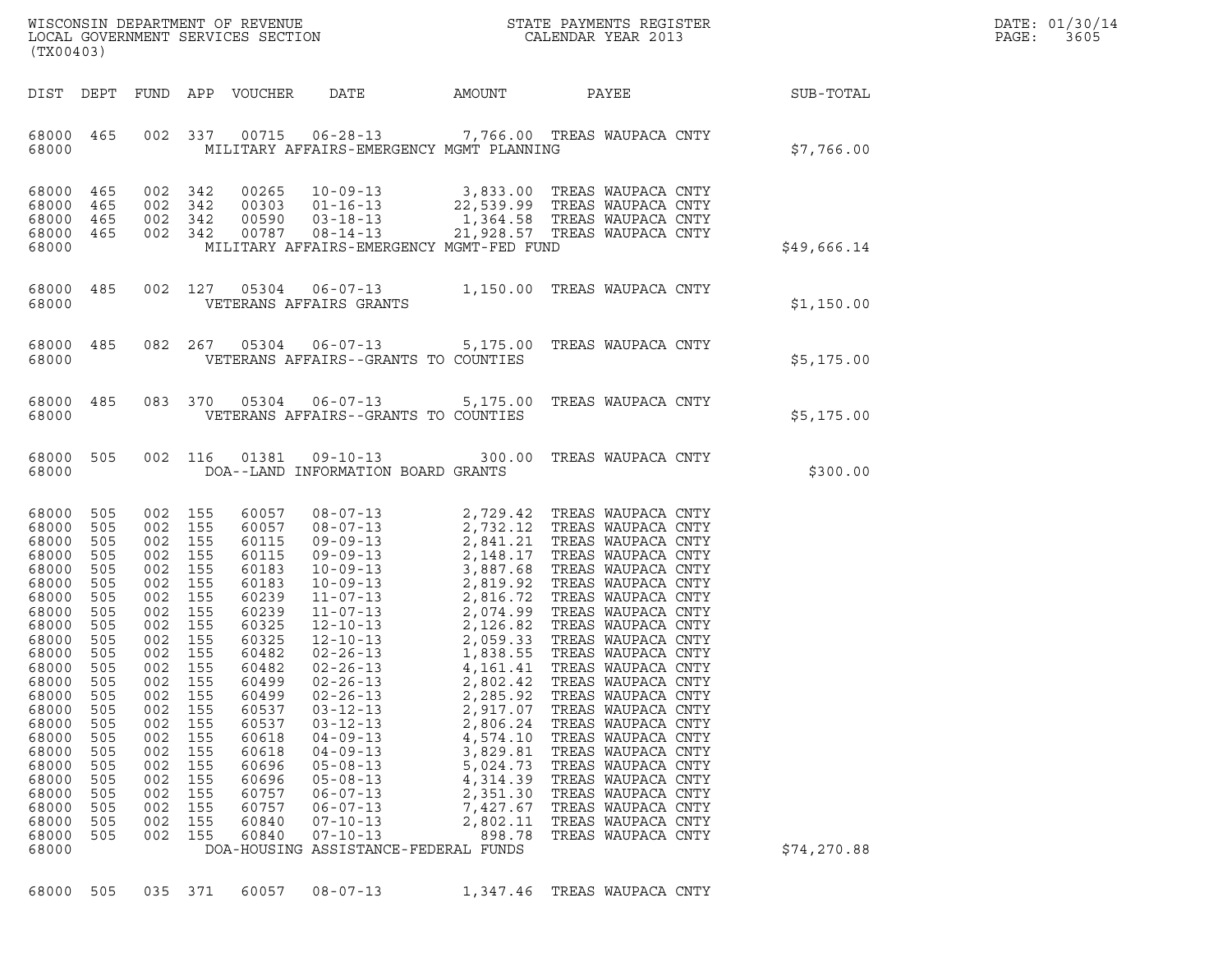| (TX00403)                                                                                                                                                                                                                                                                                                                                                                                                                                                                                                                                                                             |                                                                                                                                                                                                                                                                                                                                                                                                                                                                                                        |                                                                                                                                                                                                                                                                                                                         |                                                                    |                                          |                                                                    |                |
|---------------------------------------------------------------------------------------------------------------------------------------------------------------------------------------------------------------------------------------------------------------------------------------------------------------------------------------------------------------------------------------------------------------------------------------------------------------------------------------------------------------------------------------------------------------------------------------|--------------------------------------------------------------------------------------------------------------------------------------------------------------------------------------------------------------------------------------------------------------------------------------------------------------------------------------------------------------------------------------------------------------------------------------------------------------------------------------------------------|-------------------------------------------------------------------------------------------------------------------------------------------------------------------------------------------------------------------------------------------------------------------------------------------------------------------------|--------------------------------------------------------------------|------------------------------------------|--------------------------------------------------------------------|----------------|
| DIST<br>DEPT                                                                                                                                                                                                                                                                                                                                                                                                                                                                                                                                                                          | APP<br>FUND                                                                                                                                                                                                                                                                                                                                                                                                                                                                                            | VOUCHER                                                                                                                                                                                                                                                                                                                 | DATE                                                               | AMOUNT                                   | PAYEE                                                              | SUB-TOTAL      |
| 68000<br>505<br>68000<br>505<br>68000<br>505<br>68000<br>505<br>68000<br>505<br>68000<br>505<br>68000<br>505<br>68000<br>505<br>68000<br>505<br>68000<br>505<br>68000<br>505<br>68000<br>505<br>68000<br>505<br>68000<br>505<br>68000<br>505<br>68000<br>505<br>68000<br>505<br>68000<br>505<br>68000<br>505<br>68000<br>505<br>68000<br>505<br>68000<br>505<br>68000<br>505<br>68000<br>505<br>68000<br>505<br>68000<br>505<br>68000<br>505<br>68000<br>505<br>68000<br>505<br>68000<br>505<br>68000<br>505<br>68000<br>505<br>68000<br>505<br>68000<br>505<br>505<br>68000<br>68000 | 035<br>371<br>035<br>371<br>035<br>371<br>035<br>371<br>035<br>371<br>035<br>371<br>035<br>371<br>035<br>371<br>035<br>371<br>035<br>371<br>035<br>371<br>035<br>371<br>035<br>371<br>035<br>371<br>035<br>371<br>035<br>371<br>035<br>371<br>035<br>371<br>035<br>371<br>035<br>371<br>035<br>371<br>035<br>371<br>035<br>371<br>035<br>371<br>035<br>371<br>035<br>371<br>035<br>371<br>035<br>371<br>035<br>371<br>035<br>371<br>035<br>371<br>035<br>371<br>035<br>371<br>035<br>371<br>035<br>371 | 60057<br>60057<br>60115<br>60115<br>60115<br>60183<br>60183<br>60183<br>60239<br>60239<br>60325<br>60325<br>60325<br>60482<br>60482<br>60482<br>60482<br>60499<br>60499<br>60499<br>60537<br>60537<br>60537<br>60618<br>60618<br>60618<br>60696<br>60696<br>60696<br>60757<br>60757<br>60757<br>60840<br>60840<br>60840 | DOA--PUBLIC BENEFITS FUND                                          |                                          |                                                                    | \$51,622.23    |
| 68000<br>835<br>835<br>68000<br>68000                                                                                                                                                                                                                                                                                                                                                                                                                                                                                                                                                 | 002<br>105<br>002<br>105                                                                                                                                                                                                                                                                                                                                                                                                                                                                               |                                                                                                                                                                                                                                                                                                                         | 44728 07-22-13<br>81832 11-18-13<br>REVENUE--STATE SHARED REVENUES |                                          | 198,750.37 TREAS WAUPACA CNTY<br>1,135,566.05 TREAS WAUPACA CNTY   | \$1,334,316.42 |
| 68000<br>835<br>68000                                                                                                                                                                                                                                                                                                                                                                                                                                                                                                                                                                 | 002<br>109                                                                                                                                                                                                                                                                                                                                                                                                                                                                                             | 01068                                                                                                                                                                                                                                                                                                                   | $07 - 22 - 13$<br>REVENUE--EXEMPT COMPUTER AID                     |                                          | 47,458.00 TREAS WAUPACA CNTY                                       | \$47,458.00    |
| 68000<br>835<br>68000<br>835<br>68000                                                                                                                                                                                                                                                                                                                                                                                                                                                                                                                                                 | 002<br>302<br>002<br>302                                                                                                                                                                                                                                                                                                                                                                                                                                                                               | 10135<br>11134                                                                                                                                                                                                                                                                                                          | $07 - 22 - 13$<br>$07 - 22 - 13$                                   | REVENUE-FIRST DOLLAR/SCHOOL LEVY CREDITS | 5,699,350.21 TREAS WAUPACA CNTY<br>1,589,519.85 TREAS WAUPACA CNTY | \$7,288,870.06 |
| 835<br>68000                                                                                                                                                                                                                                                                                                                                                                                                                                                                                                                                                                          | 021 363                                                                                                                                                                                                                                                                                                                                                                                                                                                                                                | 37272                                                                                                                                                                                                                                                                                                                   | $03 - 25 - 13$                                                     |                                          | 1,462,011.13 TREAS WAUPACA CNTY                                    |                |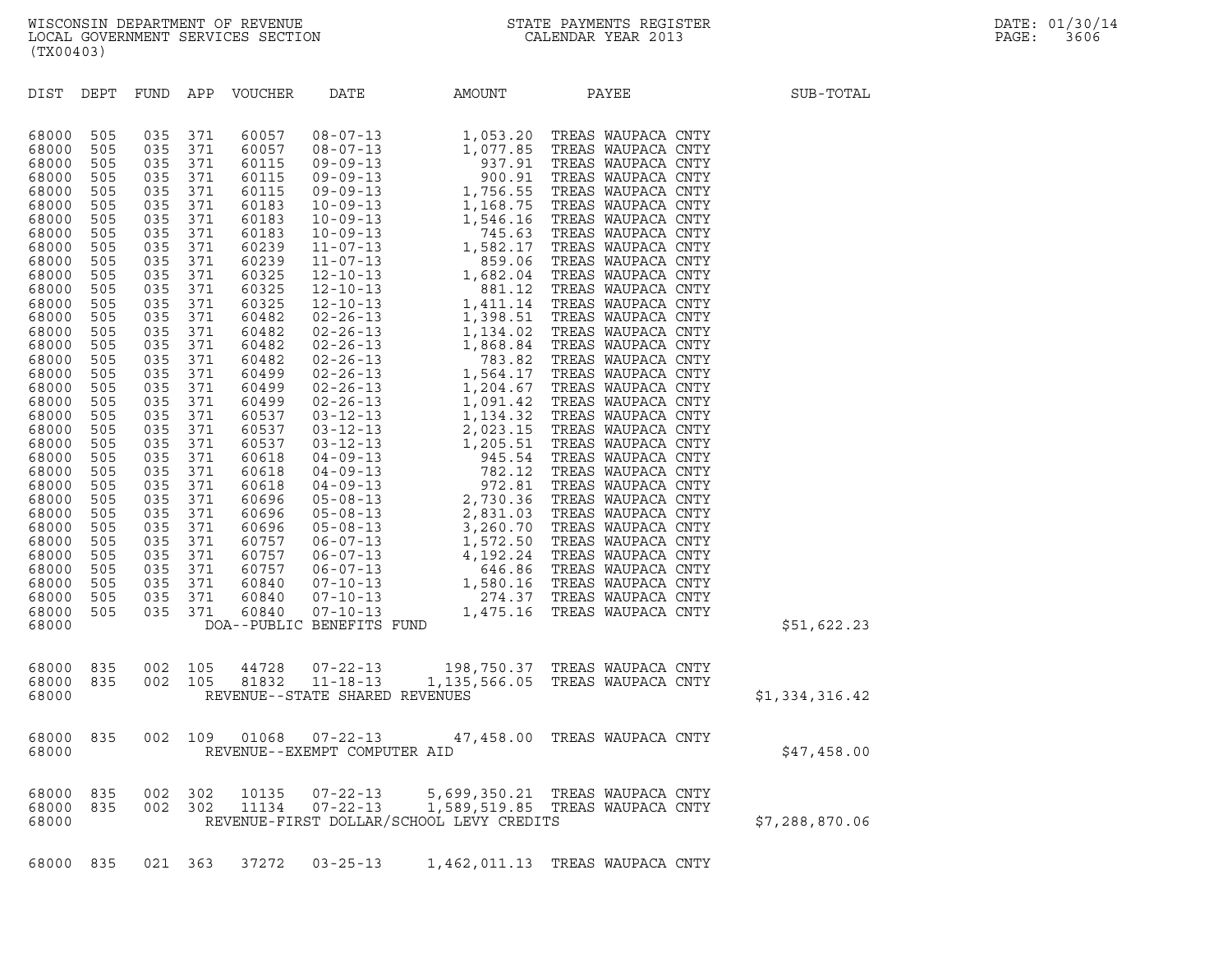| WISCONSIN DEPARTMENT OF REVENUE<br>LOCAL GOVERNMENT SERVICES SECTION<br>(TX00403) |                               |             |     |         |      |        | STATE PAYMENTS REGISTER<br>CALENDAR YEAR 2013 |                 | PAGE: | DATE: 01/30/14<br>3607 |
|-----------------------------------------------------------------------------------|-------------------------------|-------------|-----|---------|------|--------|-----------------------------------------------|-----------------|-------|------------------------|
| DIST<br>DEPT                                                                      |                               | <b>FUND</b> | APP | VOUCHER | DATE | AMOUNT | PAYEE                                         | SUB-TOTAL       |       |                        |
| 68000                                                                             | REVENUE--LOTTERY CREDIT -     |             |     |         |      |        |                                               | \$1,462,011.13  |       |                        |
| 68000                                                                             | DISTRICT TOTAL APPROPRIATIONS |             |     |         |      |        |                                               | \$17,346,316.12 |       |                        |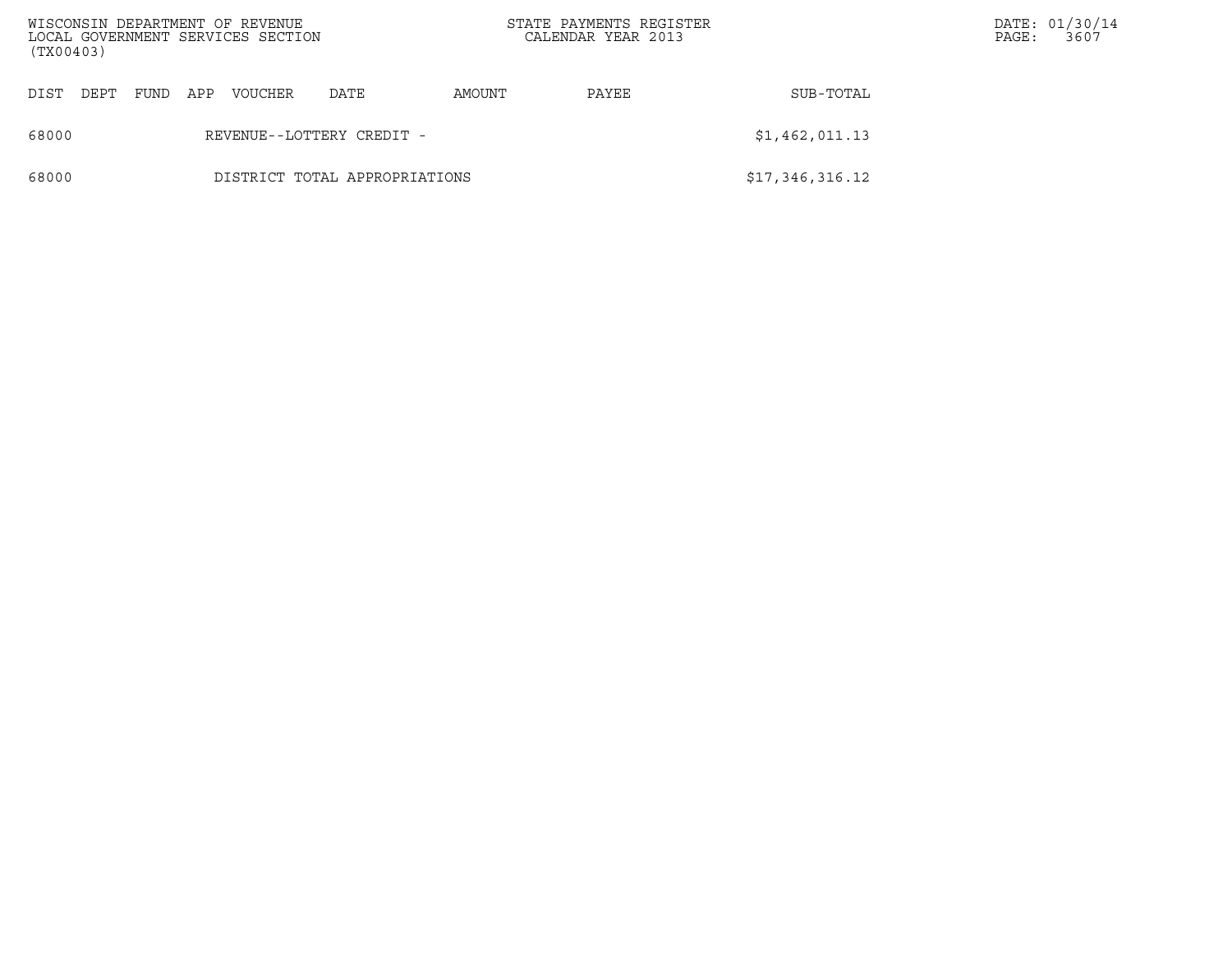| WISCONSIN DEPARTMENT OF REVENUE<br>LOCAL GOVERNMENT SERVICES SECTION<br>(TX00403) |                  |                               |         |                                 |                                |                                          | STATE PAYMENTS REGISTER<br>CALENDAR YEAR 2013                                                                                                                                                     |              | DATE: 01/30/14<br>PAGE: 3608 |
|-----------------------------------------------------------------------------------|------------------|-------------------------------|---------|---------------------------------|--------------------------------|------------------------------------------|---------------------------------------------------------------------------------------------------------------------------------------------------------------------------------------------------|--------------|------------------------------|
|                                                                                   |                  |                               |         | DIST DEPT FUND APP VOUCHER DATE |                                |                                          | AMOUNT PAYEE SUB-TOTAL                                                                                                                                                                            |              |                              |
| 68002                                                                             | 68002 165        |                               |         |                                 |                                | SAFETY/PROF SERV--FIRE INSURANCE DUES    | 002  225  01735  07-03-13   1,914.34  TREAS TN BEAR CREEK                                                                                                                                         | \$1,914.34   |                              |
| 68002                                                                             |                  |                               |         |                                 |                                | NAT RESOURCES-SEVERANCE/YIELD/WITHDRAWAL | 68002 370 000 001 04DNR 10-23-13 9,868.80 TOWN BEAR CREEK                                                                                                                                         | \$9,868.80   |                              |
| 68002                                                                             |                  |                               |         |                                 |                                | NAT RESOURCES--FOREST CROP/MFL/CO FOREST | 68002 370 012 571 37035 06-10-13 483.22 TREAS TN BEAR CREEK                                                                                                                                       | \$483.22     |                              |
| 68002 395<br>68002<br>68002 395<br>68002                                          | 395<br>68002 395 | 011 191<br>011 191<br>011 191 | 011 191 |                                 |                                | TRANSPORTATION--GENERAL TRANSP AIDS-GTA  | 71736  01-07-13  19,981.09  TOWN OF BEAR CREEK<br>77736  04-01-13  19,981.09  TOWN OF BEAR CREEK<br>85736  07-01-13  19,981.09  TOWN OF BEAR CREEK<br>97736 10-07-13 19,981.10 TOWN OF BEAR CREEK | \$79,924.37  |                              |
| 68002                                                                             | 68002 835        |                               |         |                                 | REVENUE--STATE SHARED REVENUES |                                          | 68002 835 002 105 44694 07-22-13 4,744.72 TREAS TN BEAR CREEK<br>002 105 81798 11-18-13 26,886.54 TREAS TN BEAR CREEK                                                                             | \$31,631.26  |                              |
| 68002                                                                             |                  |                               |         |                                 | REVENUE--EXEMPT COMPUTER AID   |                                          | 68002 835 002 109 03554 07-22-13 73.00 TREAS TN BEAR CREEK                                                                                                                                        | \$73.00      |                              |
| 68002                                                                             |                  |                               |         |                                 | DISTRICT TOTAL APPROPRIATIONS  |                                          |                                                                                                                                                                                                   | \$123,894.99 |                              |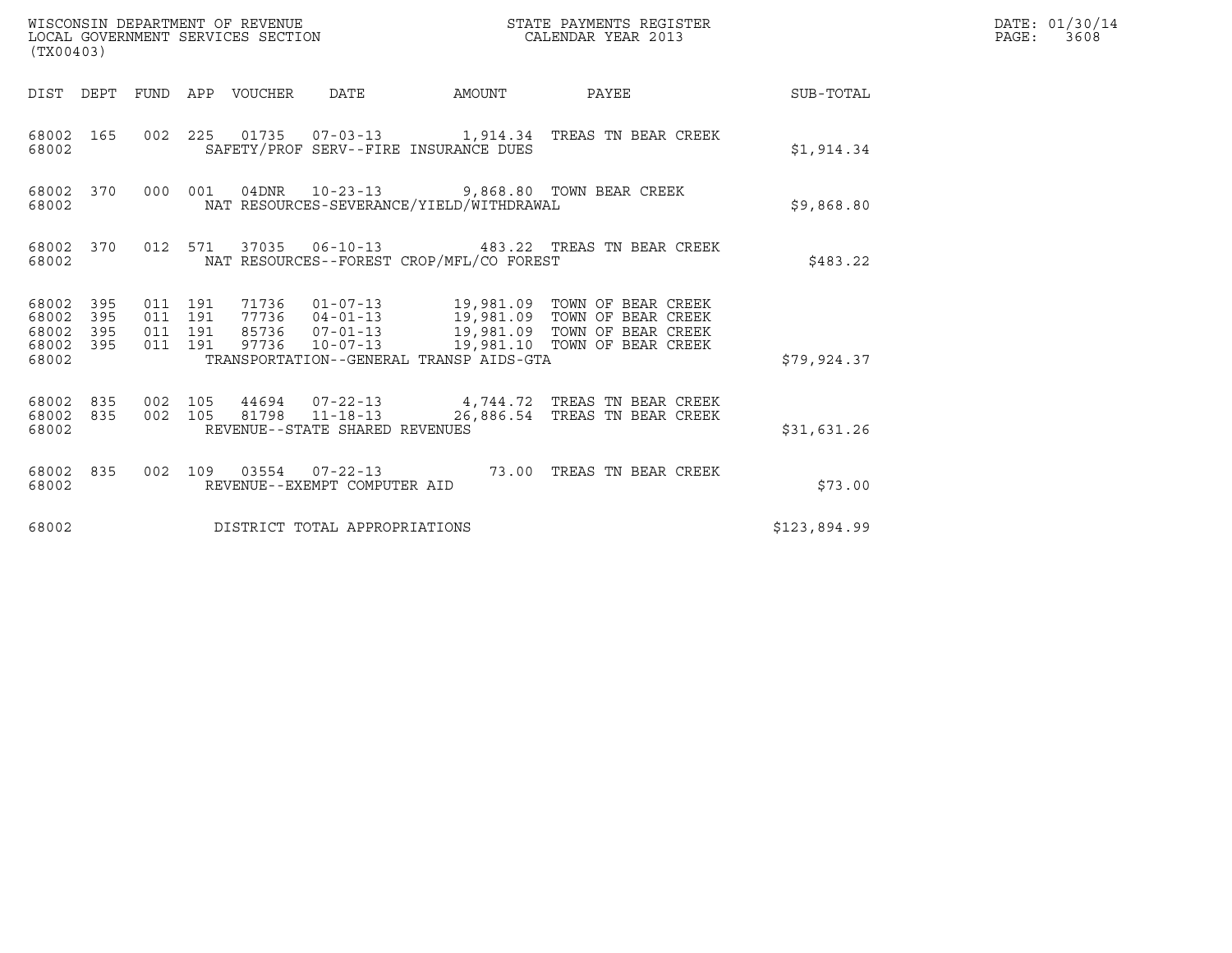| WISCONSIN DEPARTMENT OF REVENUE   | STATE PAYMENTS REGISTER | DATE: 01/30/14 |
|-----------------------------------|-------------------------|----------------|
| LOCAL GOVERNMENT SERVICES SECTION | CALENDAR YEAR 2013      | PAGE:<br>3609  |

| (TX00403)                                                             |                                                                                                                                                                                                             |                       |                                                                                                                |              |
|-----------------------------------------------------------------------|-------------------------------------------------------------------------------------------------------------------------------------------------------------------------------------------------------------|-----------------------|----------------------------------------------------------------------------------------------------------------|--------------|
| DEPT<br>DIST                                                          | FUND<br>APP<br>VOUCHER<br>DATE                                                                                                                                                                              | AMOUNT                | PAYEE                                                                                                          | SUB-TOTAL    |
| 68004<br>165<br>68004                                                 | 002<br>225<br>01736<br>$07 - 03 - 13$<br>SAFETY/PROF SERV--FIRE INSURANCE DUES                                                                                                                              |                       | 4,922.04 TREAS TN CALEDONIA                                                                                    | \$4,922.04   |
| 68004<br>370<br>370<br>68004                                          | 002<br>$02 - 06 - 13$<br>503<br>16153<br>002<br>503<br>16153<br>$02 - 06 - 13$                                                                                                                              | 1,286.88<br>3,259.18  | TREAS TN CALEDONIA<br>TREAS TN CALEDONIA<br>TOWN SHARE 411.23                                                  |              |
| 68004                                                                 | NAT RESOURCES--AIDS IN LIEU OF TAXES                                                                                                                                                                        |                       |                                                                                                                | \$4,546.06   |
| 370<br>68004<br>68004                                                 | 012<br>571<br>37036<br>$06 - 10 - 13$<br>NAT RESOURCES--FOREST CROP/MFL/CO FOREST                                                                                                                           |                       | 377.18 TREAS TN CALEDONIA                                                                                      | \$377.18     |
| 370<br>68004<br>370<br>68004<br>68004                                 | 012<br>579<br>18993<br>$04 - 15 - 13$<br>579<br>18993<br>$04 - 15 - 13$<br>012<br>NAT RESOURCES--AIDS IN LIEU OF TAXES                                                                                      | 3.76<br>120.90        | TREAS TN CALEDONIA<br>TREAS TOWN CALEDONIA                                                                     | \$124.66     |
| 395<br>68004<br>68004<br>395<br>68004<br>395<br>395<br>68004<br>68004 | 71737<br>$01 - 07 - 13$<br>011<br>191<br>011<br>191<br>77737<br>$04 - 01 - 13$<br>85737<br>$07 - 01 - 13$<br>011<br>191<br>191<br>97737<br>$10 - 07 - 13$<br>011<br>TRANSPORTATION--GENERAL TRANSP AIDS-GTA | 20,016.25             | 20,016.23 TOWN OF CALEDONIA<br>20,016.23 TOWN OF CALEDONIA<br>20,016.23 TOWN OF CALEDONIA<br>TOWN OF CALEDONIA | \$80,064.94  |
| 68004<br>835<br>68004<br>835<br>68004                                 | 002<br>105<br>$07 - 22 - 13$<br>44695<br>$11 - 18 - 13$<br>002<br>81799<br>105<br>REVENUE--STATE SHARED REVENUES                                                                                            | 3,112.27<br>17,655.53 | TREAS TN CALEDONIA<br>TREAS TN CALEDONIA                                                                       | \$20,767.80  |
| 68004<br>835<br>68004                                                 | 002<br>109<br>03555<br>$07 - 22 - 13$<br>REVENUE--EXEMPT COMPUTER AID                                                                                                                                       | 12.00                 | TREAS TN CALEDONIA                                                                                             | \$12.00      |
| 68004                                                                 | DISTRICT TOTAL APPROPRIATIONS                                                                                                                                                                               |                       |                                                                                                                | \$110,814.68 |

(TX00403)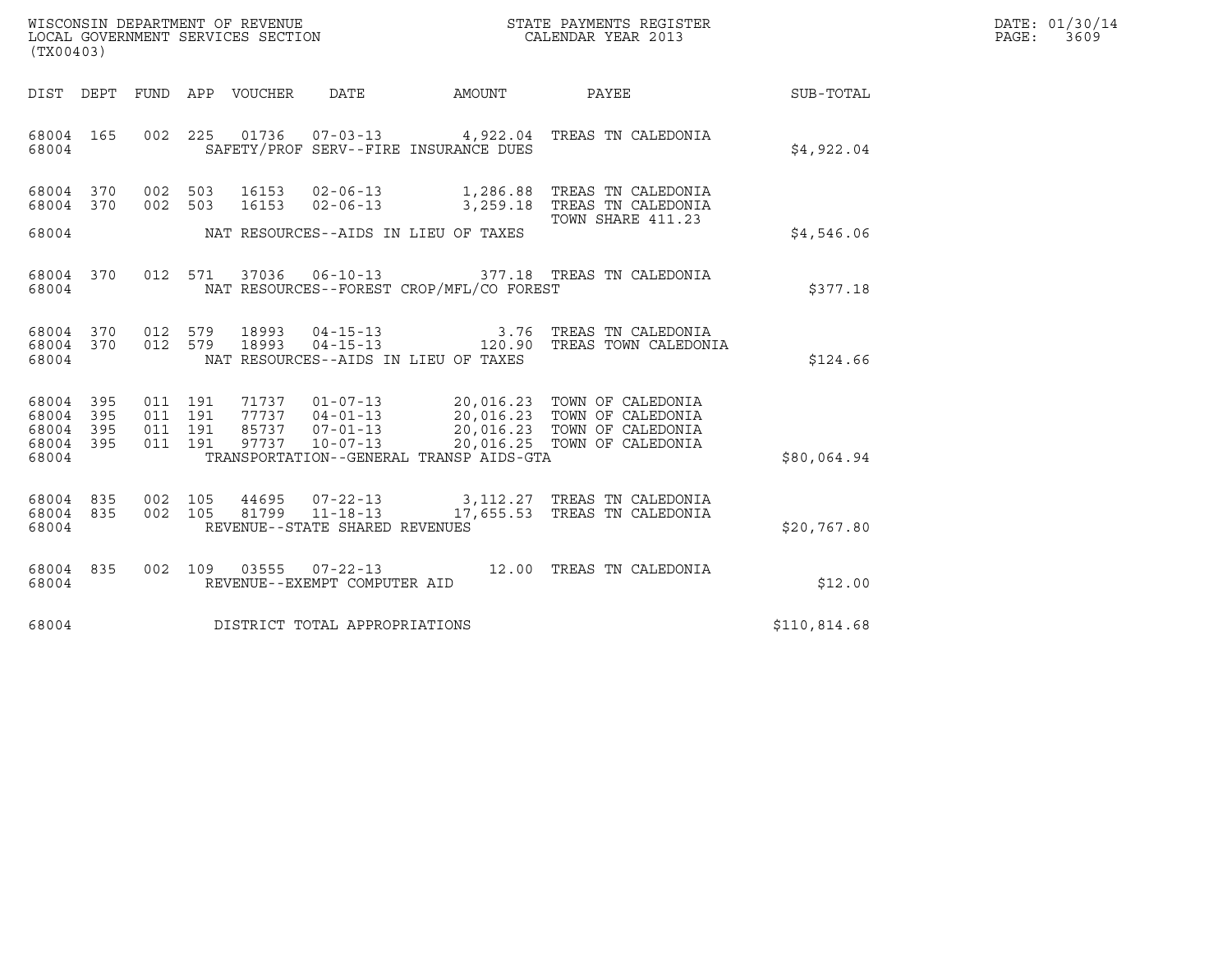| WISCONSIN DEPARTMENT OF REVENUE   | STATE PAYMENTS REGISTER | DATE: 01/30/14 |
|-----------------------------------|-------------------------|----------------|
| LOCAL GOVERNMENT SERVICES SECTION | CALENDAR YEAR 2013      | PAGE:<br>3610  |

| (TX00403)                                             |            |         |       |                                                        |                                                                                                                                                                                                                                                                                                                                                                                                     | WISCONSIN DEPARTMENT OF REVENUE<br>LOCAL GOVERNMENT SERVICES SECTION THE SERVICES OF CALENDAR YEAR 2013                                                                                                                                                                              |              | DATE: 01/30/14<br>PAGE: 3610 |
|-------------------------------------------------------|------------|---------|-------|--------------------------------------------------------|-----------------------------------------------------------------------------------------------------------------------------------------------------------------------------------------------------------------------------------------------------------------------------------------------------------------------------------------------------------------------------------------------------|--------------------------------------------------------------------------------------------------------------------------------------------------------------------------------------------------------------------------------------------------------------------------------------|--------------|------------------------------|
|                                                       |            |         |       |                                                        |                                                                                                                                                                                                                                                                                                                                                                                                     | DIST DEPT FUND APP VOUCHER DATE AMOUNT PAYEE                                                                                                                                                                                                                                         | SUB-TOTAL    |                              |
| 68006 165<br>68006                                    |            |         |       |                                                        | SAFETY/PROF SERV--FIRE INSURANCE DUES                                                                                                                                                                                                                                                                                                                                                               | 002 225 01737 07-03-13 9,329.34 TREAS TN DAYTON                                                                                                                                                                                                                                      | \$9,329.34   |                              |
| 68006 370<br>68006 370<br>68006<br>68006 370<br>68006 | 370        |         |       |                                                        | NAT RESOURCES-SEVERANCE/YIELD/WITHDRAWAL                                                                                                                                                                                                                                                                                                                                                            | $\begin{tabular}{cccccc} 000 & 001 & 01DNR & 03-13-13 & 744.68 & TREAS TOWN DAYTON \\ 000 & 001 & 02DNR & 07-03-13 & 374.33 & TREAS TOWN DAYTON \\ 000 & 001 & 04DNR & 10-23-13 & 2,550.39 & TOWN DAYTON \\ 000 & 001 & 05DNR & 11-21-13 & 258.30 & TREAS TOWN DAYTON \end{tabular}$ | \$3,927.70   |                              |
| 68006 370<br>68006 370                                |            |         |       |                                                        |                                                                                                                                                                                                                                                                                                                                                                                                     | 002 503 16154 02-06-13 6,963.36 TREAS TN DAYTON<br>002 503 16154 02-06-13 6,065.37 TREAS TN DAYTON<br>TOWN SHARE 1217.73                                                                                                                                                             | \$13,028.73  |                              |
|                                                       |            |         |       |                                                        |                                                                                                                                                                                                                                                                                                                                                                                                     | 68006 370 012 571 37037 06-10-13 778.91 TREAS TN DAYTON                                                                                                                                                                                                                              |              |                              |
| 68006                                                 |            |         |       |                                                        | NAT RESOURCES--FOREST CROP/MFL/CO FOREST                                                                                                                                                                                                                                                                                                                                                            |                                                                                                                                                                                                                                                                                      | \$778.91     |                              |
| 68006 370<br>68006<br>68006 370<br>68006 370<br>68006 | 370        |         |       |                                                        | NAT RESOURCES--AIDS IN LIEU OF TAXES                                                                                                                                                                                                                                                                                                                                                                | 012 579 18994 04-15-13 121.94 TREAS TN DAYTON<br>012 579 18994 04-15-13 288.56 TREAS TN DAYTON<br>012 579 18994 04-15-13 1,406.03 TREAS TOWN DAYTON<br>012 579 18994 04-15-13 997.87 TREAS TOWN DAYTON                                                                               | \$2,814.40   |                              |
| 68006<br>68006 395<br>68006<br>68006 395<br>68006     | 395<br>395 |         |       |                                                        | $\begin{array}{cccccc} 011 & 191 & 71738 & 01\texttt{-}07\texttt{-}13 & 39,328.56 & \texttt{TOWN OF DATTON} \\ 011 & 191 & 77738 & 04\texttt{-}01\texttt{-}13 & 39,328.56 & \texttt{TOWN OF DATTON} \\ 011 & 191 & 85738 & 07\texttt{-}01\texttt{-}13 & 39,328.56 & \texttt{TOWN OF DATTON} \\ 011 & 191 & 97738 & 10\texttt{-}07\texttt{-}13 & 39,328.$<br>TRANSPORTATION--GENERAL TRANSP AIDS-GTA |                                                                                                                                                                                                                                                                                      | \$157,314.27 |                              |
| 68006 835<br>68006 835<br>68006                       |            |         |       | REVENUE--STATE SHARED REVENUES                         |                                                                                                                                                                                                                                                                                                                                                                                                     | $002$ 105 44696 $07-22-13$ 4,457.29 TREAS TN DAYTON<br>$002$ 105 81800 11-18-13 25,257.97 TREAS TN DAYTON                                                                                                                                                                            | \$29,715.26  |                              |
| 68006<br>68006                                        | 835        |         |       | 002 109 03556 07-22-13<br>REVENUE--EXEMPT COMPUTER AID |                                                                                                                                                                                                                                                                                                                                                                                                     | 96.00 TREAS TN DAYTON                                                                                                                                                                                                                                                                | \$96.00      |                              |
| 68006<br>68006                                        | 835        | 002 501 | 00004 | 02-01-13                                               | DOA-PAYMENT FOR MUNICIPAL SERVICES AID                                                                                                                                                                                                                                                                                                                                                              | 224.56 TREAS TN DAYTON                                                                                                                                                                                                                                                               | \$224.56     |                              |
| 68006                                                 |            |         |       | DISTRICT TOTAL APPROPRIATIONS                          |                                                                                                                                                                                                                                                                                                                                                                                                     |                                                                                                                                                                                                                                                                                      | \$217,229.17 |                              |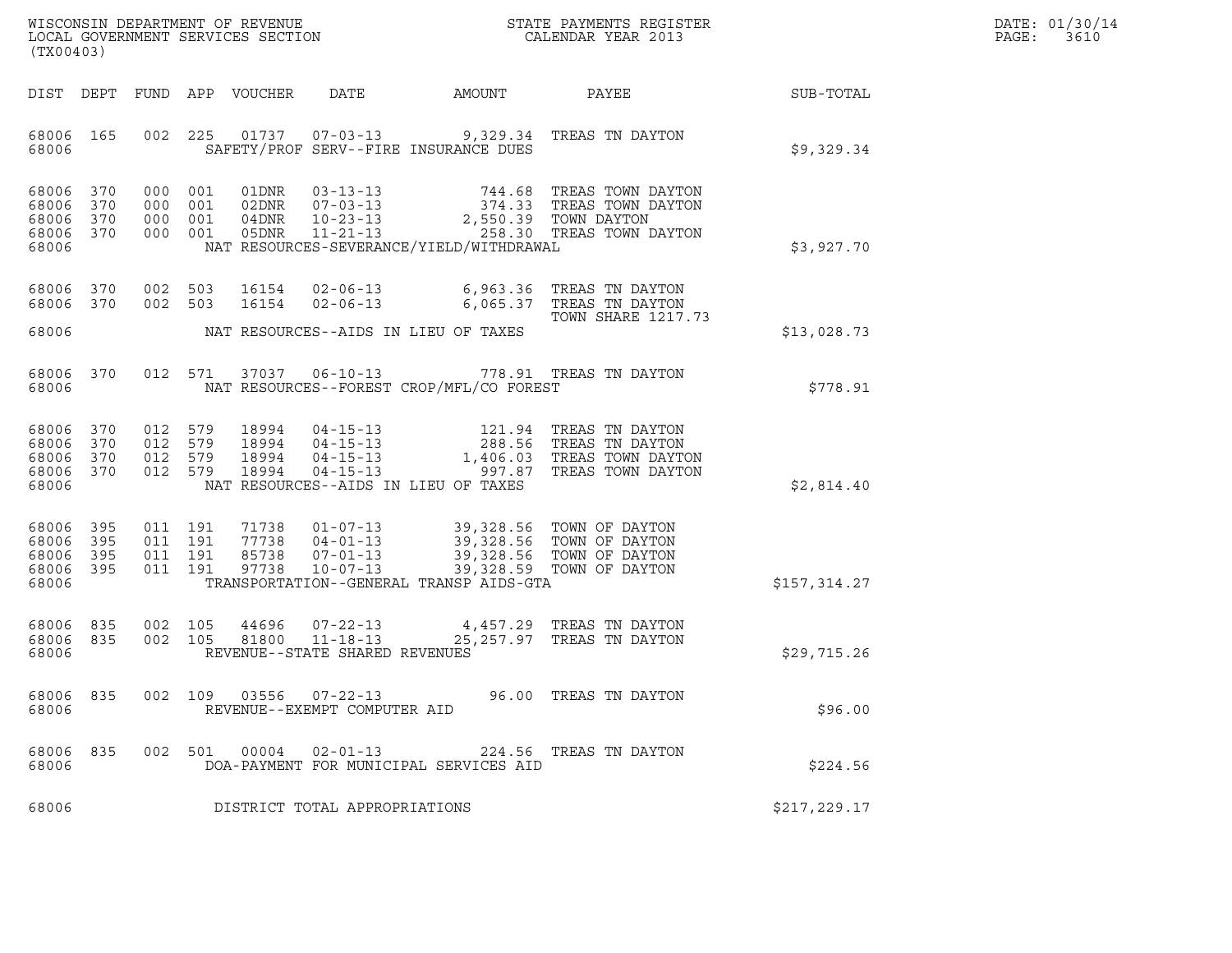| (TX00403)                                                                |                                        |                                            |                                            |                                                    |                                                                                      |                                          | $\tt WISCONSIM DEPARTMENT OF REVENUE$ $\tt WISCONSIM EN THE BAYMENTS REGISTERLOCAL GOVERNMENT SERVICES SECTION CALENDAR YEAR 2013$                                                                                                                     |                  | DATE: 01/30/14<br>PAGE:<br>3611 |
|--------------------------------------------------------------------------|----------------------------------------|--------------------------------------------|--------------------------------------------|----------------------------------------------------|--------------------------------------------------------------------------------------|------------------------------------------|--------------------------------------------------------------------------------------------------------------------------------------------------------------------------------------------------------------------------------------------------------|------------------|---------------------------------|
|                                                                          |                                        |                                            |                                            | DIST DEPT FUND APP VOUCHER                         | DATE                                                                                 | AMOUNT                                   | PAYEE                                                                                                                                                                                                                                                  | <b>SUB-TOTAL</b> |                                 |
| 68008 165<br>68008                                                       |                                        |                                            |                                            |                                                    |                                                                                      | SAFETY/PROF SERV--FIRE INSURANCE DUES    | 002 225 01738 07-03-13 1,374.77 TREAS TN DUPONT                                                                                                                                                                                                        | \$1,374.77       |                                 |
| 68008 370<br>68008 370<br>68008                                          |                                        | 000 001                                    | 000 001                                    |                                                    | 04DNR 10-23-13<br>05DNR 11-21-13                                                     | NAT RESOURCES-SEVERANCE/YIELD/WITHDRAWAL | 729.59 TOWN DUPONT<br>284.07 TREAS TOWN DUPONT                                                                                                                                                                                                         | \$1,013.66       |                                 |
| 68008 370                                                                |                                        |                                            | 002 503                                    | 16155                                              |                                                                                      | $02 - 06 - 13$ 144.20                    | TREAS TN DUPONT<br>TOWN SHARE 19.36                                                                                                                                                                                                                    |                  |                                 |
| 68008                                                                    |                                        |                                            |                                            |                                                    |                                                                                      | NAT RESOURCES--AIDS IN LIEU OF TAXES     |                                                                                                                                                                                                                                                        | \$144.20         |                                 |
| 68008 370<br>68008                                                       |                                        |                                            |                                            |                                                    | 012 571 37038 06-10-13                                                               | NAT RESOURCES--FOREST CROP/MFL/CO FOREST | 529.70 TREAS TN DUPONT                                                                                                                                                                                                                                 | \$529.70         |                                 |
| 68008 370<br>68008                                                       |                                        |                                            | 012 579 18995                              |                                                    |                                                                                      | NAT RESOURCES--AIDS IN LIEU OF TAXES     | 04-15-13 89.74 TREAS TOWN DUPONT                                                                                                                                                                                                                       | \$89.74          |                                 |
| 68008 395<br>68008<br>68008<br>68008 395<br>68008                        | 395<br>395                             | 011 191                                    | 011 191<br>011 191<br>011 191              |                                                    |                                                                                      | TRANSPORTATION--GENERAL TRANSP AIDS-GTA  | 71739  01-07-13  19,541.28  TOWN OF DUPONT<br>77739  04-01-13  19,541.28  TOWN OF DUPONT<br>85739  07-01-13  19,541.28  TOWN OF DUPONT<br>97739  10-07-13  19,541.31  TOWN OF DUPONT                                                                   | \$78, 165.15     |                                 |
| 68008 395<br>68008                                                       |                                        |                                            | 011 278                                    | 64575                                              |                                                                                      | TRANSPORTATION--LRIP/TRIP/MSIP GRANTS    | 02-07-13 55,000.00 TREAS TN DUPONT                                                                                                                                                                                                                     | \$55,000.00      |                                 |
| 68008<br>68008<br>68008<br>68008<br>68008<br>68008<br>68008 505<br>68008 | 505<br>505<br>505<br>505<br>505<br>505 | 002<br>002<br>002<br>002<br>002<br>002 743 | 743<br>743<br>743<br>743<br>743<br>002 743 | 02344<br>03801<br>06341<br>06937<br>06937<br>09415 | $02 - 11 - 13$<br>$02 - 11 - 13$<br>$04 - 24 - 13$<br>DOA--HOUSING ASSISTANCE GRANTS | 23,422.00<br>16,130.00                   | 10-11-13 9,397.00 TREAS TN DUPONT<br>12-06-13 18,645.00 TREAS TN DUPONT<br>01-22-13 11,978.00 TREAS TN DUPONT<br>6,128.00 TREAS TN DUPONT<br>TREAS TN DUPONT<br>TREAS TN DUPONT<br>09415     04-24-13                   55,370.00    TREAS  TN  DUPONT | \$141,070.00     |                                 |
| 68008 835<br>68008 835<br>68008                                          |                                        | 002 105<br>002 105                         |                                            | 44697<br>81801                                     | $07 - 22 - 13$<br>$11 - 18 - 13$<br>REVENUE--STATE SHARED REVENUES                   |                                          | 5,211.86 TREAS TN DUPONT<br>29,533.88 TREAS TN DUPONT                                                                                                                                                                                                  | \$34,745.74      |                                 |
| 68008 835<br>68008                                                       |                                        |                                            |                                            |                                                    | 002 109 03557 07-22-13<br>REVENUE--EXEMPT COMPUTER AID                               |                                          | 36.00 TREAS TN DUPONT                                                                                                                                                                                                                                  | \$36.00          |                                 |
| 68008                                                                    |                                        |                                            |                                            |                                                    | DISTRICT TOTAL APPROPRIATIONS                                                        |                                          |                                                                                                                                                                                                                                                        | \$312,168.96     |                                 |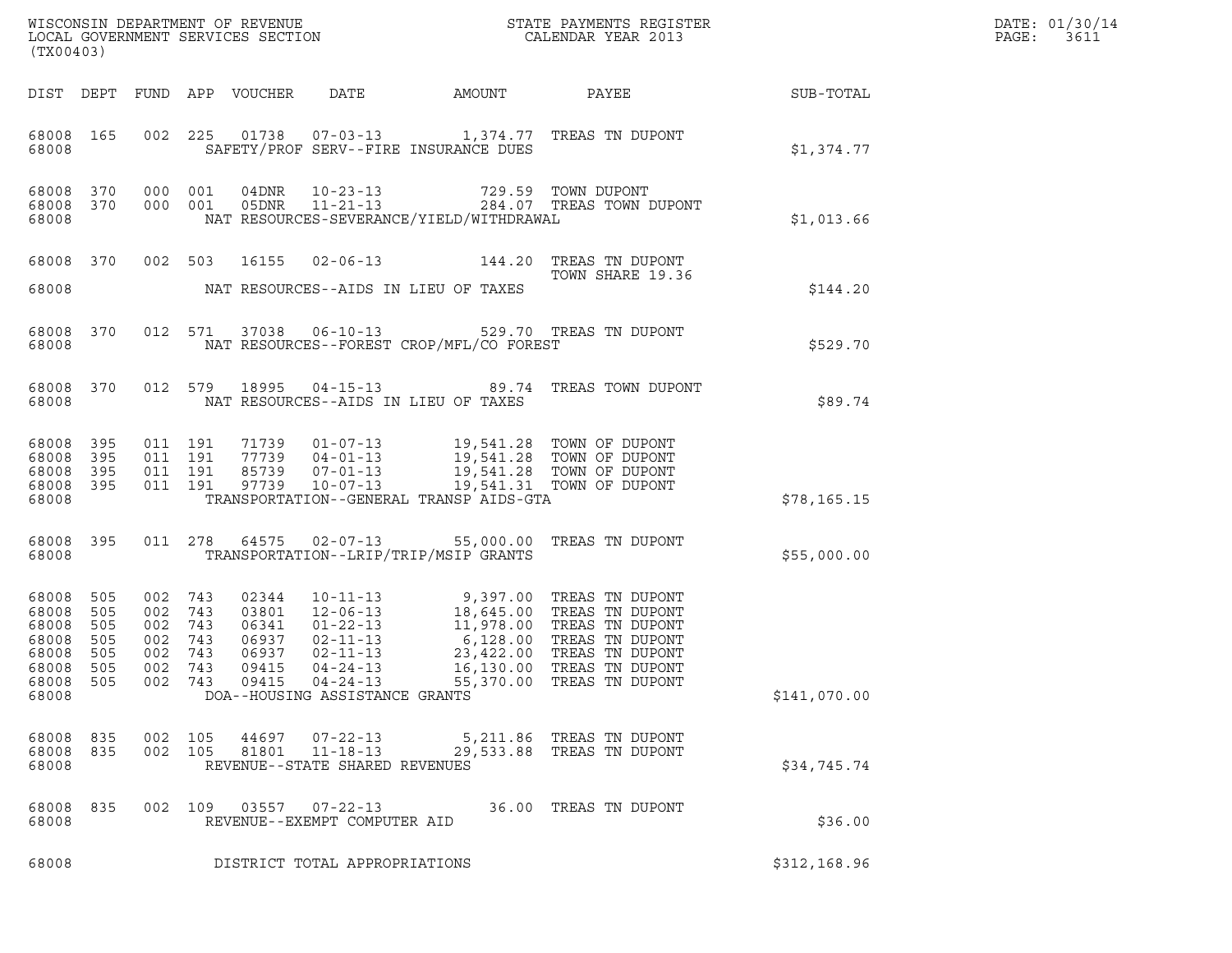| WISCONSIN DEPARTMENT OF REVENUE   | STATE PAYMENTS REGISTER | DATE: 01/30/14 |
|-----------------------------------|-------------------------|----------------|
| LOCAL GOVERNMENT SERVICES SECTION | CALENDAR YEAR 2013      | PAGE:<br>3612  |

| (TX00403)                                             |           |                                          |                                 |                                 |                                          | WISCONSIN DEPARTMENT OF REVENUE<br>LOCAL GOVERNMENT SERVICES SECTION<br>CALENDAR YEAR 2013                                                                                                                                                                                                                             |              | DATE: 01/30/14<br>PAGE: 3612 |
|-------------------------------------------------------|-----------|------------------------------------------|---------------------------------|---------------------------------|------------------------------------------|------------------------------------------------------------------------------------------------------------------------------------------------------------------------------------------------------------------------------------------------------------------------------------------------------------------------|--------------|------------------------------|
|                                                       |           |                                          | DIST DEPT FUND APP VOUCHER DATE |                                 |                                          | AMOUNT PAYEE SUB-TOTAL                                                                                                                                                                                                                                                                                                 |              |                              |
| 68010                                                 |           |                                          |                                 |                                 | SAFETY/PROF SERV--FIRE INSURANCE DUES    | 68010 165 002 225 01739 07-03-13 13,827.27 TREAS TN FARMINGTON                                                                                                                                                                                                                                                         | \$13,827.27  |                              |
| 68010 370<br>68010 370<br>68010                       |           | 68010 370 000 001                        |                                 |                                 | NAT RESOURCES-SEVERANCE/YIELD/WITHDRAWAL | 000 001 01DNR 03-13-13 18,127.67 TREAS TOWN FARMINGTON<br>000 001 04DNR 10-23-13 2,881.39 TOWN FARMINGTON<br>000 001 05DNR 11-21-13 . 386.00 TREAS TOWN FARMINGTON                                                                                                                                                     | \$21,395.06  |                              |
|                                                       |           | 68010 370 002 503<br>68010 370 002 503   |                                 |                                 |                                          | 16156  02-06-13  900.35  TREAS TN FARMINGTON<br>16156  02-06-13  3,580.24  TREAS TN FARMINGTON<br>TOWN SHARE 325.21                                                                                                                                                                                                    |              |                              |
| 68010                                                 |           |                                          |                                 |                                 | NAT RESOURCES--AIDS IN LIEU OF TAXES     |                                                                                                                                                                                                                                                                                                                        | \$4,480.59   |                              |
| 68010                                                 |           |                                          |                                 |                                 | NAT RESOURCES--FOREST CROP/MFL/CO FOREST | 68010 370 012 571 37039 06-10-13 698.82 TREAS TN FARMINGTON                                                                                                                                                                                                                                                            | \$698.82     |                              |
| 68010                                                 |           |                                          |                                 | NAT RESOURCES--BOATING PROJECTS |                                          | 68010 370 012 573 00050 08-05-13 783.00 TREAS TN FARMINGTON                                                                                                                                                                                                                                                            | \$783.00     |                              |
| 68010 370<br>68010 370<br>68010<br>68010 370<br>68010 | 370       |                                          |                                 |                                 | NAT RESOURCES--AIDS IN LIEU OF TAXES     | $\begin{array}{cccc} 012 & 579 & 18996 & 04-15-13 & 2.59 & \text{TREAS TN FARMINGTON} \\ 012 & 579 & 18996 & 04-15-13 & 46.64 & \text{TREAS TN FARMINGTON} \\ 012 & 579 & 18996 & 04-15-13 & 49.74 & \text{TREAS TOWN FARMINGTON} \\ 012 & 579 & 18996 & 04-15-13 & 189.73 & \text{TREAS TOWN FARMINGTON} \end{array}$ | \$288.70     |                              |
| 68010 395<br>68010<br>68010 395<br>68010 395<br>68010 | 395       | 011 191<br>011 191<br>011 191<br>011 191 |                                 |                                 | TRANSPORTATION--GENERAL TRANSP AIDS-GTA  | 71740  01-07-13  40,953.36 TOWN OF FARMINGTON<br>77740  04-01-13  40,953.36 TOWN OF FARMINGTON<br>85740  07-01-13  40,953.36 TOWN OF FARMINGTON<br>97740  10-07-13  40,953.38 TOWN OF FARMINGTON                                                                                                                       | \$163,813.46 |                              |
| 68010 835<br>68010 835<br>68010                       |           | 002 105<br>002 105                       |                                 | REVENUE--STATE SHARED REVENUES  |                                          | 44698  07-22-13  8,649.48  TREAS TN FARMINGTON<br>81802  11-18-13  49,030.54  TREAS TN FARMINGTON                                                                                                                                                                                                                      | \$57,680.02  |                              |
| 68010                                                 | 68010 835 |                                          |                                 | REVENUE--EXEMPT COMPUTER AID    |                                          | 002 109 03558 07-22-13 395.00 TREAS TN FARMINGTON                                                                                                                                                                                                                                                                      | \$395.00     |                              |
| 68010                                                 | 68010 835 |                                          |                                 |                                 | DOA-PAYMENT FOR MUNICIPAL SERVICES AID   | 002 501 00004 02-01-13 21,776.46 TREAS TN FARMINGTON                                                                                                                                                                                                                                                                   | \$21,776.46  |                              |
| 68010                                                 |           |                                          |                                 | DISTRICT TOTAL APPROPRIATIONS   |                                          |                                                                                                                                                                                                                                                                                                                        | \$285,138.38 |                              |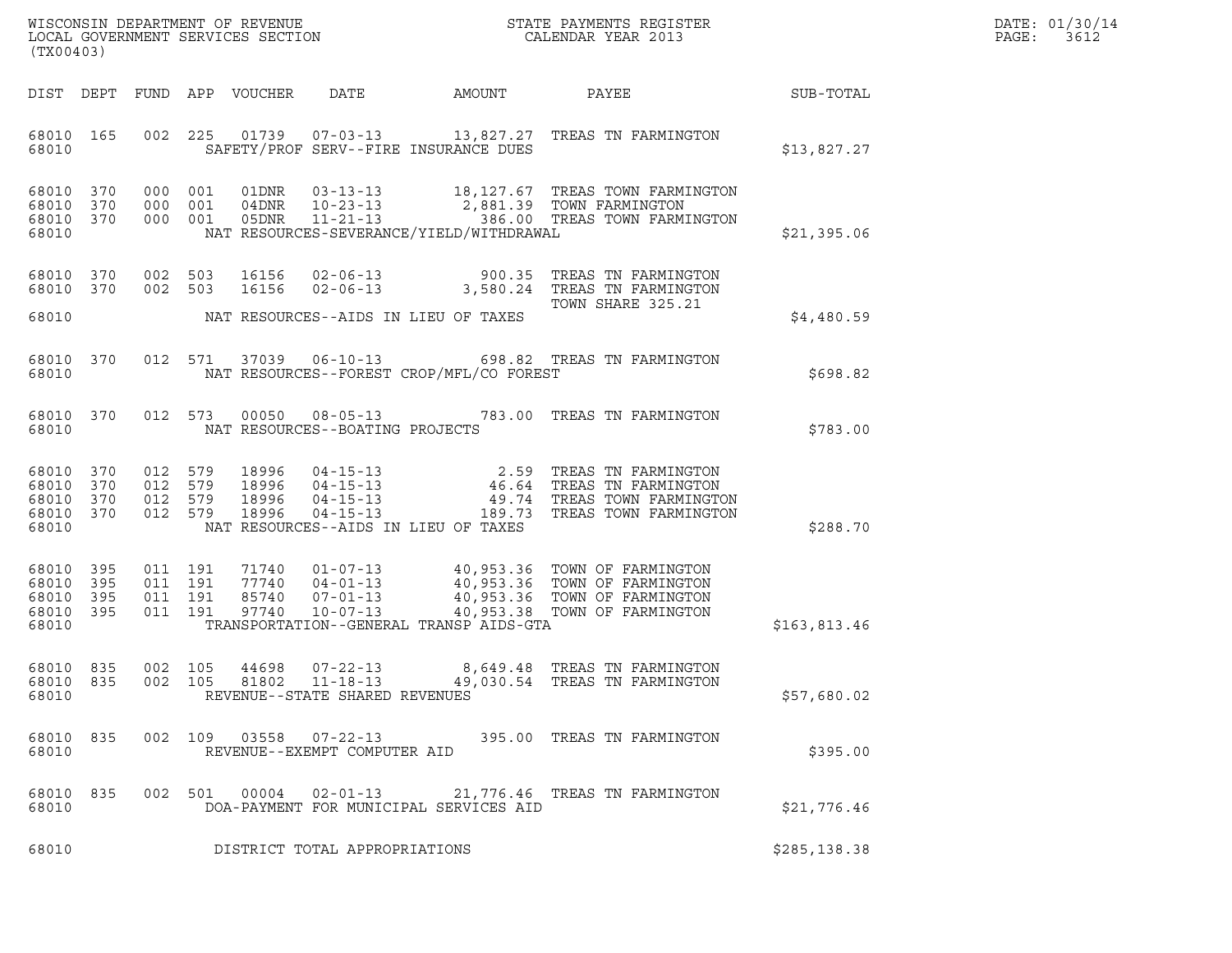| DATE: | 01/30/14 |
|-------|----------|
| PAGE: | 3613     |

| (TX00403)                                                                                                | WISCONSIN DEPARTMENT OF REVENUE<br>LOCAL GOVERNMENT SERVICES SECTION<br>CALENDAR YEAR 2013           |                        |             | DATE: 01/30/14<br>PAGE: 3613 |
|----------------------------------------------------------------------------------------------------------|------------------------------------------------------------------------------------------------------|------------------------|-------------|------------------------------|
| DIST DEPT FUND APP VOUCHER DATE                                                                          |                                                                                                      | AMOUNT PAYEE SUB-TOTAL |             |                              |
| 68012 165<br>68012                                                                                       | 002 225 01740 07-03-13 2,306.97 TREAS TN FREMONT<br>SAFETY/PROF SERV--FIRE INSURANCE DUES            |                        | \$2,306.97  |                              |
| 68012 370<br>002 503<br>68012 370<br>002 503                                                             | 16157  02-06-13  2,509.15 TREAS TN FREMONT<br>16157  02-06-13  4,728.62 TREAS TN FREMONT             |                        |             |                              |
| 68012                                                                                                    | NAT RESOURCES--AIDS IN LIEU OF TAXES                                                                 | TOWN SHARE 993.07      | \$7,237.77  |                              |
| 68012                                                                                                    | 68012 370 012 571 37040 06-10-13 149.13 TREAS TN FREMONT<br>NAT RESOURCES--FOREST CROP/MFL/CO FOREST |                        | \$149.13    |                              |
| 68012 370<br>68012                                                                                       | 012 579 18997 04-15-13 94.97 TREAS TOWN FREMONT<br>NAT RESOURCES--AIDS IN LIEU OF TAXES              |                        | \$94.97     |                              |
| 011 191<br>68012 395<br>395<br>011 191<br>68012<br>011 191<br>68012 395<br>011 191<br>68012 395<br>68012 | TRANSPORTATION--GENERAL TRANSP AIDS-GTA                                                              |                        | \$44,435.83 |                              |
| 68012 835<br>002 105<br>68012 835<br>002 105<br>68012                                                    | 81803    11-18-13    7,428.52    TREAS TN FREMONT<br>REVENUE--STATE SHARED REVENUES                  |                        | \$8,740.33  |                              |
| 68012 835<br>68012                                                                                       | 002 109 03559 07-22-13 125.00 TREAS TN FREMONT<br>REVENUE--EXEMPT COMPUTER AID                       |                        | \$125.00    |                              |
| 68012                                                                                                    | DISTRICT TOTAL APPROPRIATIONS                                                                        |                        | \$63,090.00 |                              |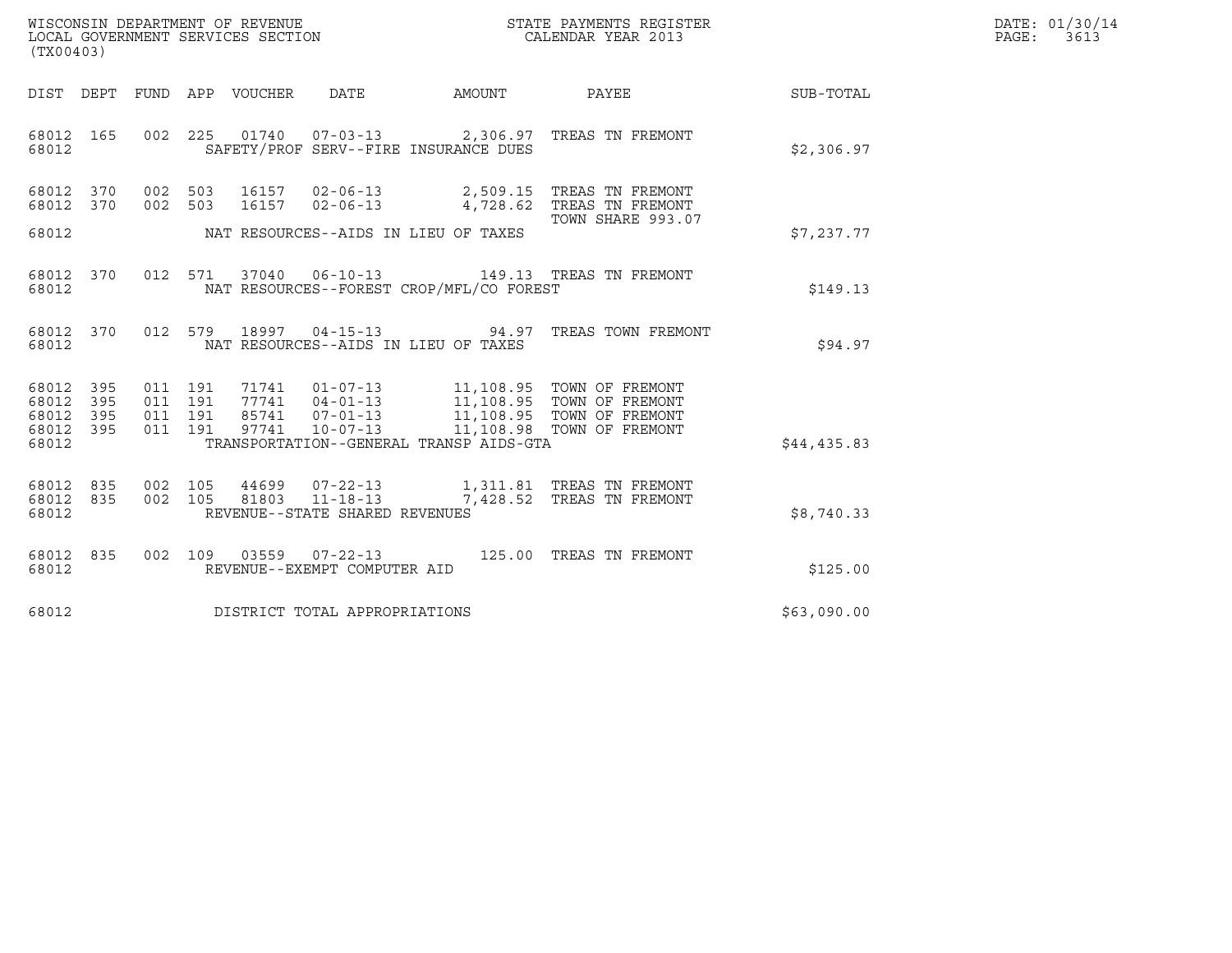| WISCONSIN DEPARTMENT OF REVENUE   | STATE PAYMENTS REGISTER | DATE: 01/30/14 |
|-----------------------------------|-------------------------|----------------|
| LOCAL GOVERNMENT SERVICES SECTION | CALENDAR YEAR 2013      | PAGE:<br>3614  |

| (TX00403)                                    |  |                   |  |                                                    |                                      |                                                |                                                                                                                                                                                                                                                                                                                                                          |              | DATE: 01/30/14<br>PAGE: 3614 |
|----------------------------------------------|--|-------------------|--|----------------------------------------------------|--------------------------------------|------------------------------------------------|----------------------------------------------------------------------------------------------------------------------------------------------------------------------------------------------------------------------------------------------------------------------------------------------------------------------------------------------------------|--------------|------------------------------|
|                                              |  |                   |  |                                                    |                                      |                                                |                                                                                                                                                                                                                                                                                                                                                          |              |                              |
|                                              |  |                   |  |                                                    |                                      | 68014 SAFETY/PROF SERV--FIRE INSURANCE DUES    | 68014 165 002 225 01741 07-03-13 1,264.04 TREAS TN HARRISON                                                                                                                                                                                                                                                                                              | \$1,264.04   |                              |
| 68014                                        |  |                   |  |                                                    |                                      | NAT RESOURCES-SEVERANCE/YIELD/WITHDRAWAL       | $\begin{tabular}{cccc} 68014 & 370 & 000 & 001 & 01DNR & 03-13-13 & 113.80 \end{tabular} \begin{tabular}{cccc} 68014 & 370 & 000 & 001 & 01DNR & 03-13-13 & 4,831.77 \end{tabular} \begin{tabular}{cccc} 48014 & 370 & 000 & 001 & 02DNR & 07-03-13 & 4,831.77 \end{tabular} \end{tabular} \begin{tabular}{cccc} 4831.77 TREAS TOWN HARRISON & 370 & 00$ | \$7,963.45   |                              |
|                                              |  | 68014 370 002 503 |  | 68014 370 002 503 16158<br>16158                   |                                      | 68014 NAT RESOURCES--AIDS IN LIEU OF TAXES     | 02-06-13 7,671.72 TREAS TN HARRISON<br>02-06-13 23,057.15 TREAS TN HARRISON<br>TOWN SHARE 2474.00                                                                                                                                                                                                                                                        | \$30,728.87  |                              |
|                                              |  |                   |  |                                                    |                                      | 68014 NAT RESOURCES--FOREST CROP/MFL/CO FOREST | 68014 370 012 571 37041 06-10-13 1,685.10 TREAS TN HARRISON                                                                                                                                                                                                                                                                                              | \$1,685.10   |                              |
| 68014                                        |  |                   |  | 68014 370 012 579 18998<br>68014 370 012 579 18998 |                                      | NAT RESOURCES--AIDS IN LIEU OF TAXES           | 04-15-13 2.89 TREAS TN HARRISON<br>04-15-13 345.44 TREAS TOWN HARRISON                                                                                                                                                                                                                                                                                   | \$348.33     |                              |
| 68014 395<br>68014 395<br>68014 395<br>68014 |  | 68014 395 011 191 |  |                                                    |                                      | TRANSPORTATION--GENERAL TRANSP AIDS-GTA        | 011 191 71742 01-07-13 23,249.95 TOWN OF HARRISON<br>011 191 77742 04-01-13 23,249.95 TOWN OF HARRISON<br>011 191 85742 07-01-13 23,249.95 TOWN OF HARRISON<br>011 191 97742 10-07-13 23,249.96 TOWN OF HARRISON                                                                                                                                         | \$92,999.81  |                              |
|                                              |  |                   |  |                                                    | 68014 REVENUE--STATE SHARED REVENUES |                                                | $\begin{array}{cccccc} 68014 & 835 & 002 & 105 & 44700 & 07-22-13 & & 1,808.78 & \text{TREAS TN HARRISON} \\ 68014 & 835 & 002 & 105 & 81804 & 11-18-13 & & 10,249.74 & \text{TREAS TN HARRISON} \end{array}$                                                                                                                                            | \$12,058.52  |                              |
| 68014                                        |  |                   |  |                                                    | REVENUE--EXEMPT COMPUTER AID         |                                                | 68014 835 002 109 03560 07-22-13 8.00 TREAS TN HARRISON                                                                                                                                                                                                                                                                                                  | \$8.00       |                              |
| 68014                                        |  |                   |  |                                                    | DISTRICT TOTAL APPROPRIATIONS        |                                                |                                                                                                                                                                                                                                                                                                                                                          | \$147,056.12 |                              |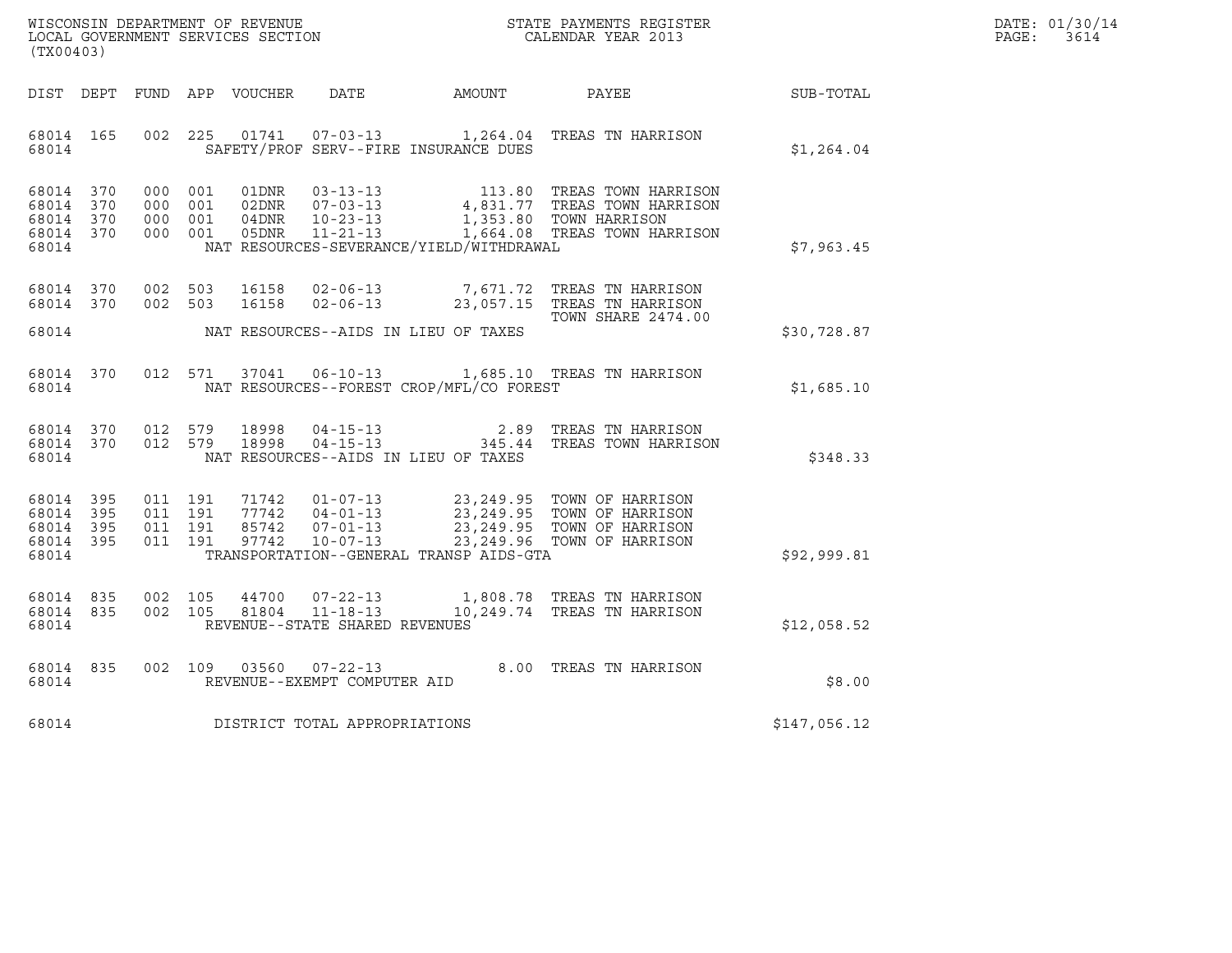| WISCONSIN DEPARTMENT OF REVENUE   | STATE PAYMENTS REGISTER | DATE: 01/30/14 |
|-----------------------------------|-------------------------|----------------|
| LOCAL GOVERNMENT SERVICES SECTION | CALENDAR YEAR 2013      | PAGE:<br>3615  |

| WISCONSIN DEPARTMENT OF REVENUE<br>LOCAL GOVERNMENT SERVICES SECTION CALENDAR YEAR 2013<br>(TX00403) |  |  |  |  |                                      |                                                |                                                                                                                                                                                                                                                                                                                       |              | DATE: 01/30/14<br>PAGE: 3615 |
|------------------------------------------------------------------------------------------------------|--|--|--|--|--------------------------------------|------------------------------------------------|-----------------------------------------------------------------------------------------------------------------------------------------------------------------------------------------------------------------------------------------------------------------------------------------------------------------------|--------------|------------------------------|
|                                                                                                      |  |  |  |  |                                      |                                                | DIST DEPT FUND APP VOUCHER DATE AMOUNT PAYEE SUB-TOTAL                                                                                                                                                                                                                                                                |              |                              |
|                                                                                                      |  |  |  |  |                                      | 68016 SAFETY/PROF SERV--FIRE INSURANCE DUES    | 68016 165 002 225 01742 07-03-13 1,840.01 TREAS TN HELVETIA                                                                                                                                                                                                                                                           | \$1,840.01   |                              |
| 68016                                                                                                |  |  |  |  |                                      | NAT RESOURCES-SEVERANCE/YIELD/WITHDRAWAL       | $\begin{array}{cccccccc} 68016 & 370 & 000 & 001 & 01\text{DNR} & 03-13-13 & & 142.40 & \text{TREAS TOWN HELVETIA} \\ 68016 & 370 & 000 & 001 & 02\text{DNR} & 07-03-13 & & 2,035.58 & \text{TREAS TOWN HELVETIA} \\ 68016 & 370 & 000 & 001 & 04\text{DNR} & 10-23-13 & & 285.72 & \text{TOWN HELVETIA} \end{array}$ | \$2,463.70   |                              |
|                                                                                                      |  |  |  |  |                                      | 68016 MAT RESOURCES--FOREST CROP/MFL/CO FOREST | 68016 370 012 571 37042 06-10-13 1,575.10 TREAS TN HELVETIA                                                                                                                                                                                                                                                           | \$1,575.10   |                              |
| 68016                                                                                                |  |  |  |  |                                      | NAT RESOURCES--AIDS IN LIEU OF TAXES           | 68016 370 012 579 18999 04-15-13 1.60 TREAS TN HELVETIA<br>68016 370 012 579 18999 04-15-13 186.84 TREAS TN HELVETIA<br>68016 370 012 579 18999 04-15-13 841.61 TREAS TOWN HELVETTA                                                                                                                                   | \$1,030.05   |                              |
| 68016 395<br>68016 395<br>68016 395<br>68016 395<br>68016                                            |  |  |  |  |                                      | TRANSPORTATION--GENERAL TRANSP AIDS-GTA        | 011 191 71743 01-07-13 22,355.52 TOWN OF HELVETIA<br>011 191 77743 04-01-13 22,355.52 TOWN OF HELVETIA<br>011 191 85743 07-01-13 22,355.52 TOWN OF HELVETIA<br>011 191 97743 10-07-13 22,355.52 TOWN OF HELVETIA                                                                                                      | \$89,422.08  |                              |
|                                                                                                      |  |  |  |  | 68016 REVENUE--STATE SHARED REVENUES |                                                | $\begin{array}{cccccc} 68016 & 835 & 002 & 105 & 44701 & 07-22-13 & & 1,948.03 & \text{TREAS TN HELVETIA} \\ 68016 & 835 & 002 & 105 & 81805 & 11-18-13 & & 11,038.82 & \text{TREAS TN HELVETIA} \end{array}$                                                                                                         | \$12,986.85  |                              |
| 68016                                                                                                |  |  |  |  | REVENUE--EXEMPT COMPUTER AID         |                                                | 68016 835 002 109 03561 07-22-13 50.00 TREAS TN HELVETIA                                                                                                                                                                                                                                                              | \$50.00      |                              |
| 68016                                                                                                |  |  |  |  | DISTRICT TOTAL APPROPRIATIONS        |                                                |                                                                                                                                                                                                                                                                                                                       | \$109,367.79 |                              |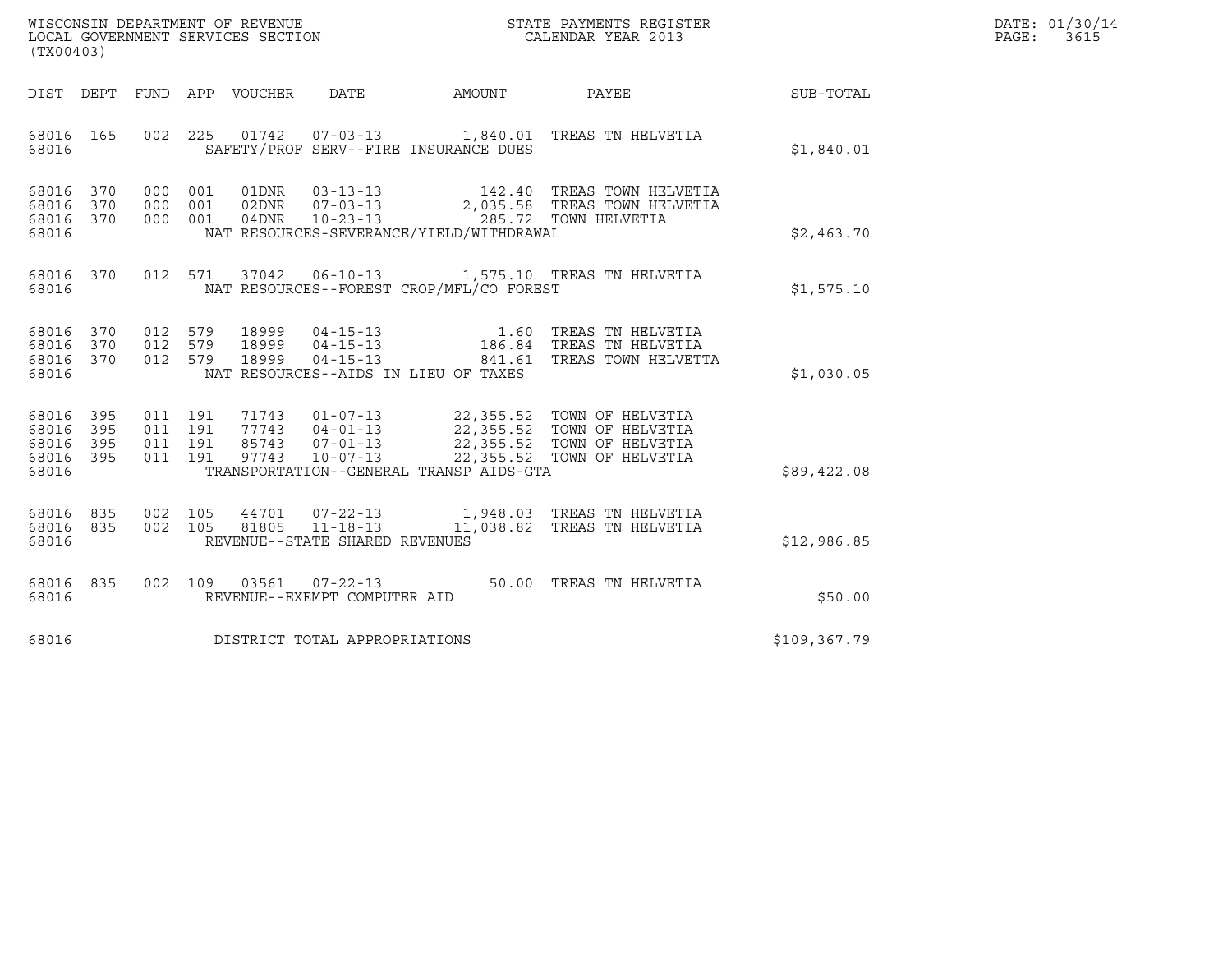| WISCONSIN DEPARTMENT OF REVENUE   | STATE PAYMENTS REGISTER | DATE: 01/30/14 |
|-----------------------------------|-------------------------|----------------|
| LOCAL GOVERNMENT SERVICES SECTION | CALENDAR YEAR 2013      | PAGE:<br>3616  |

| (TX00403)                                                 |  |                                | WISCONSIN DEPARTMENT OF REVENUE<br>LOCAL GOVERNMENT SERVICES SECTION<br>CALENDAR YEAR 2013                                                                                                                                                                                                                                        |                                                                                                                                                                                                                                                                                                |                                                             | DATE: 01/30/14<br>PAGE:<br>3616 |
|-----------------------------------------------------------|--|--------------------------------|-----------------------------------------------------------------------------------------------------------------------------------------------------------------------------------------------------------------------------------------------------------------------------------------------------------------------------------|------------------------------------------------------------------------------------------------------------------------------------------------------------------------------------------------------------------------------------------------------------------------------------------------|-------------------------------------------------------------|---------------------------------|
|                                                           |  |                                |                                                                                                                                                                                                                                                                                                                                   |                                                                                                                                                                                                                                                                                                | DIST DEPT FUND APP VOUCHER DATE AMOUNT PAYEE PATE SUB-TOTAL |                                 |
| 68018 165<br>68018                                        |  |                                | 002 225 01743 07-03-13 3,160.00 TREAS TN IOLA<br>SAFETY/PROF SERV--FIRE INSURANCE DUES                                                                                                                                                                                                                                            |                                                                                                                                                                                                                                                                                                | \$3,160.00                                                  |                                 |
| 68018 370<br>68018 370<br>68018 370<br>68018 370<br>68018 |  |                                | NAT RESOURCES-SEVERANCE/YIELD/WITHDRAWAL                                                                                                                                                                                                                                                                                          | $\begin{tabular}{cccc} 0.00 & 0.01 & 0.1DNR & 0.3-13-13 & 847.82 & TREAS TOWN IOLA \\ 0.00 & 0.01 & 0.2DNR & 0.7-0.3-13 & 4,485.76 & TREAS TOWN IOLA \\ 0.00 & 0.01 & 0.4DNR & 10-23-13 & 3,212.66 & TOWN IOLA \\ 0.00 & 0.01 & 0.5DNR & 11-21-13 & 848.75 & TREAS TOWN IOLA \\ \end{tabular}$ | \$9,394.99                                                  |                                 |
| 68018 370<br>68018                                        |  |                                | 012 571 37043 06-10-13 1,024.60 TREAS TN IOLA<br>NAT RESOURCES--FOREST CROP/MFL/CO FOREST                                                                                                                                                                                                                                         |                                                                                                                                                                                                                                                                                                | \$1,024.60                                                  |                                 |
| 68018 370<br>68018 370<br>68018                           |  |                                | NAT RESOURCES--AIDS IN LIEU OF TAXES                                                                                                                                                                                                                                                                                              |                                                                                                                                                                                                                                                                                                | \$264.76                                                    |                                 |
| 68018 395<br>68018 395<br>68018 395<br>68018 395<br>68018 |  |                                | $\begin{array}{cccccccc} 011 & 191 & 71744 & 01-07-13 & & 23,980.31 & TOWN OF IOLA \\ 011 & 191 & 77744 & 04-01-13 & & 23,980.31 & TOWN OF IOLA \\ 011 & 191 & 85744 & 07-01-13 & & 23,980.31 & TOWN OF IOLA \\ 011 & 191 & 97744 & 10-07-13 & & 23,980.34 & TOWN OF IOLA \end{array}$<br>TRANSPORTATION--GENERAL TRANSP AIDS-GTA |                                                                                                                                                                                                                                                                                                | \$95,921.27                                                 |                                 |
| 68018 835<br>68018 835<br>68018                           |  | REVENUE--STATE SHARED REVENUES | $\begin{array}{cccc} 002 & 105 & 44702 & 07\texttt{-}22\texttt{-}13 & 1,266.82 & \texttt{TREAS TN IOLA} \\ 002 & 105 & 81806 & 11\texttt{-}18\texttt{-}13 & 7,177.07 & \texttt{TREAS TN IOLA} \end{array}$                                                                                                                        |                                                                                                                                                                                                                                                                                                | \$8,443.89                                                  |                                 |
| 68018 835<br>68018                                        |  | REVENUE--EXEMPT COMPUTER AID   | 002 109 03562 07-22-13 5.00 TREAS TN IOLA                                                                                                                                                                                                                                                                                         |                                                                                                                                                                                                                                                                                                | \$5.00                                                      |                                 |
| 68018                                                     |  | DISTRICT TOTAL APPROPRIATIONS  |                                                                                                                                                                                                                                                                                                                                   |                                                                                                                                                                                                                                                                                                | \$118,214.51                                                |                                 |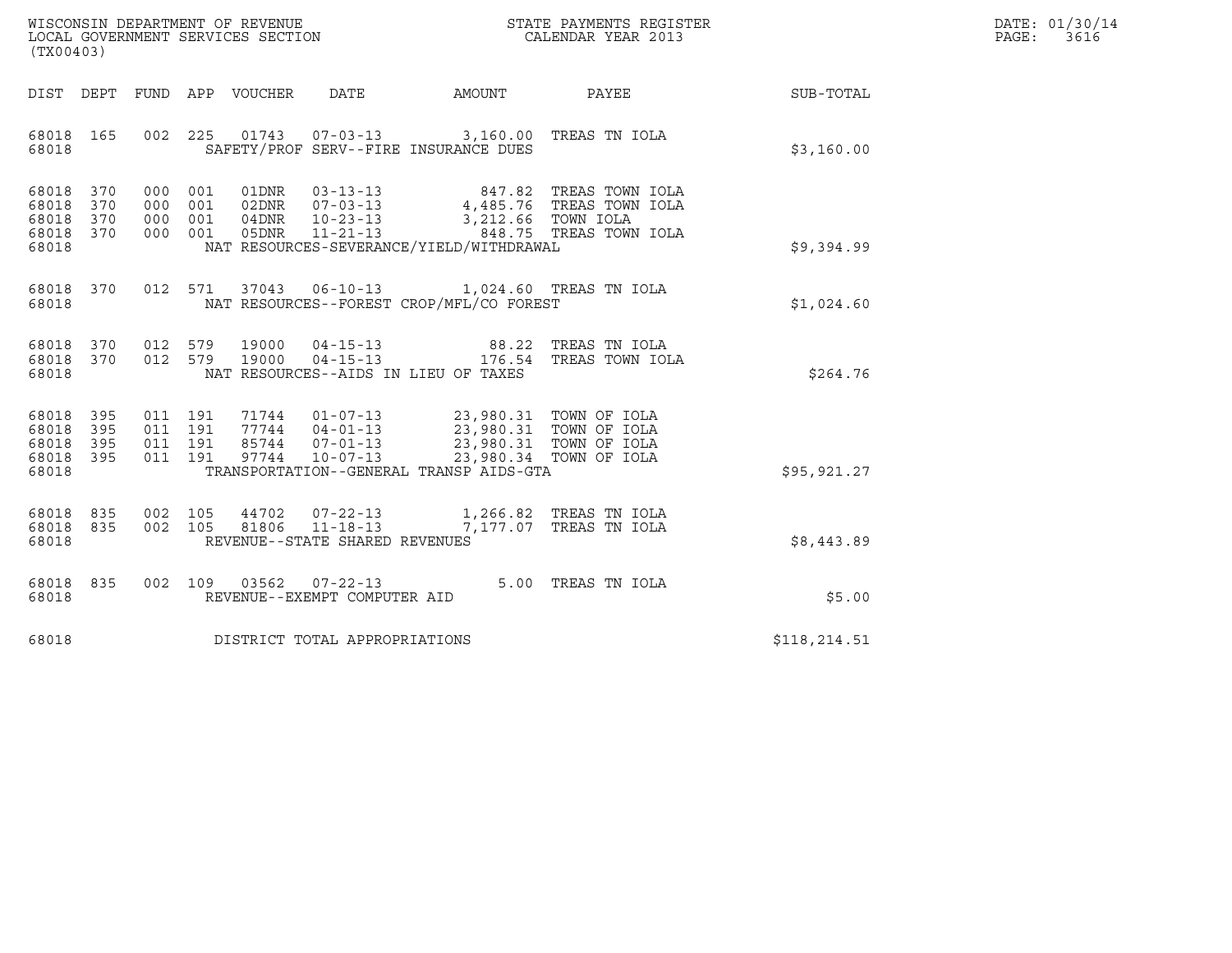| ${\tt WISCOONSIM} \begin{tabular}{lcccc} DEPARTMENT OF REVENUE & & & & & & \begin{tabular}{l} \bf STATE \end{tabular} \end{tabular} \begin{tabular}{lcccc} \bf STATE \end{tabular} \end{tabular} \begin{tabular}{lcccc} \bf STATE \end{tabular} \end{tabular} \begin{tabular}{lcccc} \bf STATE \end{tabular} \end{tabular} \begin{tabular}{lcccc} \bf STATE \end{tabular} \end{tabular} \begin{tabular}{lcccc} \bf STATE \end{tabular} \end{tabular} \begin{tabular}{lcccc} \bf STATE \end{tabular} \end{tabular} \begin{tabular}{lcccc} \bf STATE \end{$<br>(TX00403) |                          |                               |         |                            |                                |                                                                                               |                                                                                                                                                                                              |               | DATE: 01/30/14<br>PAGE:<br>3617 |
|------------------------------------------------------------------------------------------------------------------------------------------------------------------------------------------------------------------------------------------------------------------------------------------------------------------------------------------------------------------------------------------------------------------------------------------------------------------------------------------------------------------------------------------------------------------------|--------------------------|-------------------------------|---------|----------------------------|--------------------------------|-----------------------------------------------------------------------------------------------|----------------------------------------------------------------------------------------------------------------------------------------------------------------------------------------------|---------------|---------------------------------|
|                                                                                                                                                                                                                                                                                                                                                                                                                                                                                                                                                                        |                          |                               |         | DIST DEPT FUND APP VOUCHER | DATE                           |                                                                                               | AMOUNT PAYEE                                                                                                                                                                                 | SUB-TOTAL     |                                 |
| 68020 165<br>68020                                                                                                                                                                                                                                                                                                                                                                                                                                                                                                                                                     |                          |                               |         |                            |                                | SAFETY/PROF SERV--FIRE INSURANCE DUES                                                         | 002  225  01744  07-03-13  2,890.11 TREAS TN LARRABEE                                                                                                                                        | \$2,890.11    |                                 |
| 68020 370 000 001<br>68020 370<br>68020                                                                                                                                                                                                                                                                                                                                                                                                                                                                                                                                |                          | 000 001                       |         |                            |                                | NAT RESOURCES-SEVERANCE/YIELD/WITHDRAWAL                                                      | 358.53 TREAS TOWN LARRABEE                                                                                                                                                                   | \$1,026.54    |                                 |
| 68020 370<br>68020                                                                                                                                                                                                                                                                                                                                                                                                                                                                                                                                                     |                          |                               |         |                            |                                | NAT RESOURCES--FOREST CROP/MFL/CO FOREST                                                      | 012 571 37044 06-10-13 344.30 TREAS TN LARRABEE                                                                                                                                              | \$344.30      |                                 |
| 68020<br>68020<br>68020<br>68020<br>68020                                                                                                                                                                                                                                                                                                                                                                                                                                                                                                                              | 395<br>395<br>395<br>395 | 011 191<br>011 191<br>011 191 | 011 191 |                            |                                | TRANSPORTATION--GENERAL TRANSP AIDS-GTA                                                       | 71745  01-07-13  27,034.09  TOWN OF LARRABEE<br>77745  04-01-13  27,034.09  TOWN OF LARRABEE<br>85745  07-01-13  27,034.09  TOWN OF LARRABEE<br>97745  10-07-13  27,034.09  TOWN OF LARRABEE | \$108, 136.36 |                                 |
| 68020 395<br>68020                                                                                                                                                                                                                                                                                                                                                                                                                                                                                                                                                     |                          |                               |         |                            |                                | TRANSPORTATION--LRIP/TRIP/MSIP GRANTS                                                         | 011  278  96751  12-09-13  32,400.00 TREAS TN LARRABEE                                                                                                                                       | \$32,400.00   |                                 |
| 68020 435<br>68020                                                                                                                                                                                                                                                                                                                                                                                                                                                                                                                                                     |                          |                               |         |                            |                                | 005  162  01HSD  09-03-13  5,501.53  TOWN LARRABEE<br>HS--AMBULANCE FUNDING ASSISTANCE GRANTS |                                                                                                                                                                                              | \$5,501.53    |                                 |
| 68020 835<br>68020 835<br>68020                                                                                                                                                                                                                                                                                                                                                                                                                                                                                                                                        |                          |                               |         |                            | REVENUE--STATE SHARED REVENUES |                                                                                               | 002 105  44703  07-22-13  8,282.27  TREAS TN LARRABEE  002  105  81807  11-18-13  46,929.30  TREAS TN LARRABEE                                                                               | \$55,211.57   |                                 |
| 68020 835<br>68020                                                                                                                                                                                                                                                                                                                                                                                                                                                                                                                                                     |                          |                               |         |                            | REVENUE--EXEMPT COMPUTER AID   |                                                                                               | 002  109  03563  07-22-13  49.00  TREAS TN LARRABEE                                                                                                                                          | \$49.00       |                                 |
| 68020                                                                                                                                                                                                                                                                                                                                                                                                                                                                                                                                                                  |                          |                               |         |                            | DISTRICT TOTAL APPROPRIATIONS  |                                                                                               |                                                                                                                                                                                              | \$205,559.41  |                                 |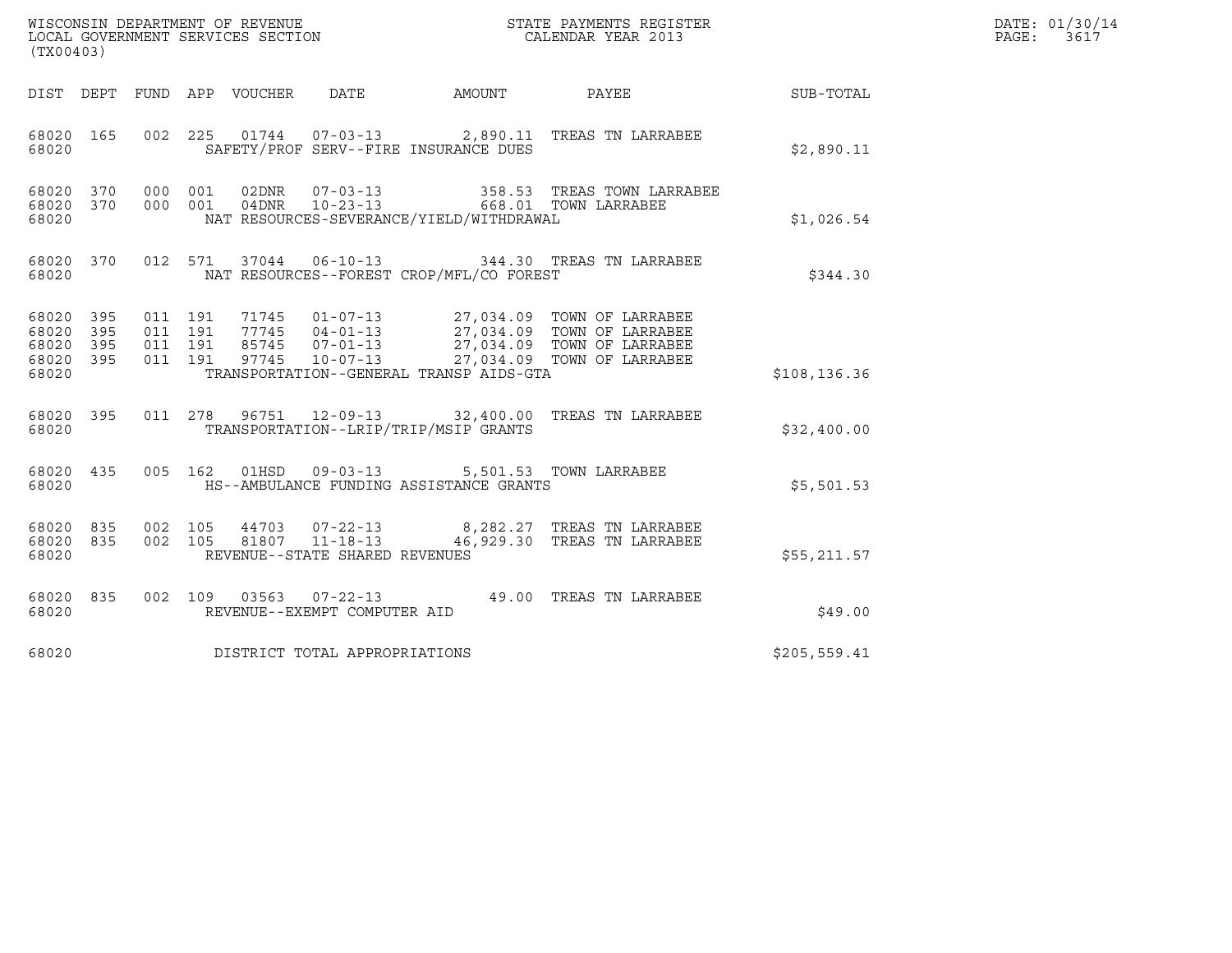| (TX00403)                                             |     |                                          | WISCONSIN DEPARTMENT OF REVENUE<br>LOCAL GOVERNMENT SERVICES SECTION |                                |                                          | STATE PAYMENTS REGISTER<br>CALENDAR YEAR 2013                                                                                                                                                                                                 |              | DATE: 01/30/14<br>$\mathtt{PAGE:}$<br>3618 |
|-------------------------------------------------------|-----|------------------------------------------|----------------------------------------------------------------------|--------------------------------|------------------------------------------|-----------------------------------------------------------------------------------------------------------------------------------------------------------------------------------------------------------------------------------------------|--------------|--------------------------------------------|
|                                                       |     |                                          | DIST DEPT FUND APP VOUCHER                                           | DATE                           |                                          |                                                                                                                                                                                                                                               |              |                                            |
| 68022 165<br>68022                                    |     | 002 225                                  |                                                                      |                                | SAFETY/PROF SERV--FIRE INSURANCE DUES    | 01745  07-03-13  3,734.81  TREAS TN LEBANON                                                                                                                                                                                                   | \$3,734.81   |                                            |
| 68022 370<br>68022                                    |     |                                          | 012 571 37045 06-10-13                                               |                                | NAT RESOURCES--FOREST CROP/MFL/CO FOREST | 550.69 TREAS TN LEBANON                                                                                                                                                                                                                       | \$550.69     |                                            |
| 68022 395<br>68022<br>68022 395<br>68022 395<br>68022 | 395 | 011 191<br>011 191<br>011 191<br>011 191 |                                                                      |                                | TRANSPORTATION--GENERAL TRANSP AIDS-GTA  | $\begin{tabular}{cccc} 71746 & 01-07-13 & 24,938.26 & TOWN OF LEBANON \\ 77746 & 04-01-13 & 24,938.26 & TOWN OF LEBANON \\ 85746 & 07-01-13 & 24,938.26 & TOWN OF LEBANON \\ 97746 & 10-07-13 & 24,938.26 & TOWN OF LEBANON \\ \end{tabular}$ | \$99,753.04  |                                            |
| 68022 395<br>68022                                    |     |                                          |                                                                      |                                | TRANSPORTATION--LRIP/TRIP/MSIP GRANTS    | 011 278 96749 12-09-13 33,500.00 TREAS TN LEBANON                                                                                                                                                                                             | \$33,500.00  |                                            |
| 68022 505<br>68022                                    |     |                                          |                                                                      |                                | DOA--TRANSMISSION LINE FEE DISTRIBUTION  | 002 174 58370 04-26-13 7,232.00 TREAS TN LEBANON                                                                                                                                                                                              | \$7,232.00   |                                            |
| 68022 835<br>68022                                    |     | 68022 835 002 105                        | 002 105 81808 11-18-13                                               | REVENUE--STATE SHARED REVENUES |                                          | 44704  07-22-13  5,862.24  TREAS TN LEBANON<br>33, 219.38 TREAS TN LEBANON                                                                                                                                                                    | \$39,081.62  |                                            |
| 68022 835<br>68022                                    |     | 002 109                                  |                                                                      | REVENUE--EXEMPT COMPUTER AID   |                                          | 03564  07-22-13  3.00 TREAS TN LEBANON                                                                                                                                                                                                        | \$3.00       |                                            |
| 68022 835<br>68022                                    |     |                                          |                                                                      | REVENUE--LOTTERY CREDIT -      |                                          | 021 363 35927 03-25-13 8,078.72 TREAS TN LEBANON                                                                                                                                                                                              | \$8,078.72   |                                            |
| 68022                                                 |     |                                          | DISTRICT TOTAL APPROPRIATIONS                                        |                                |                                          |                                                                                                                                                                                                                                               | \$191,933.88 |                                            |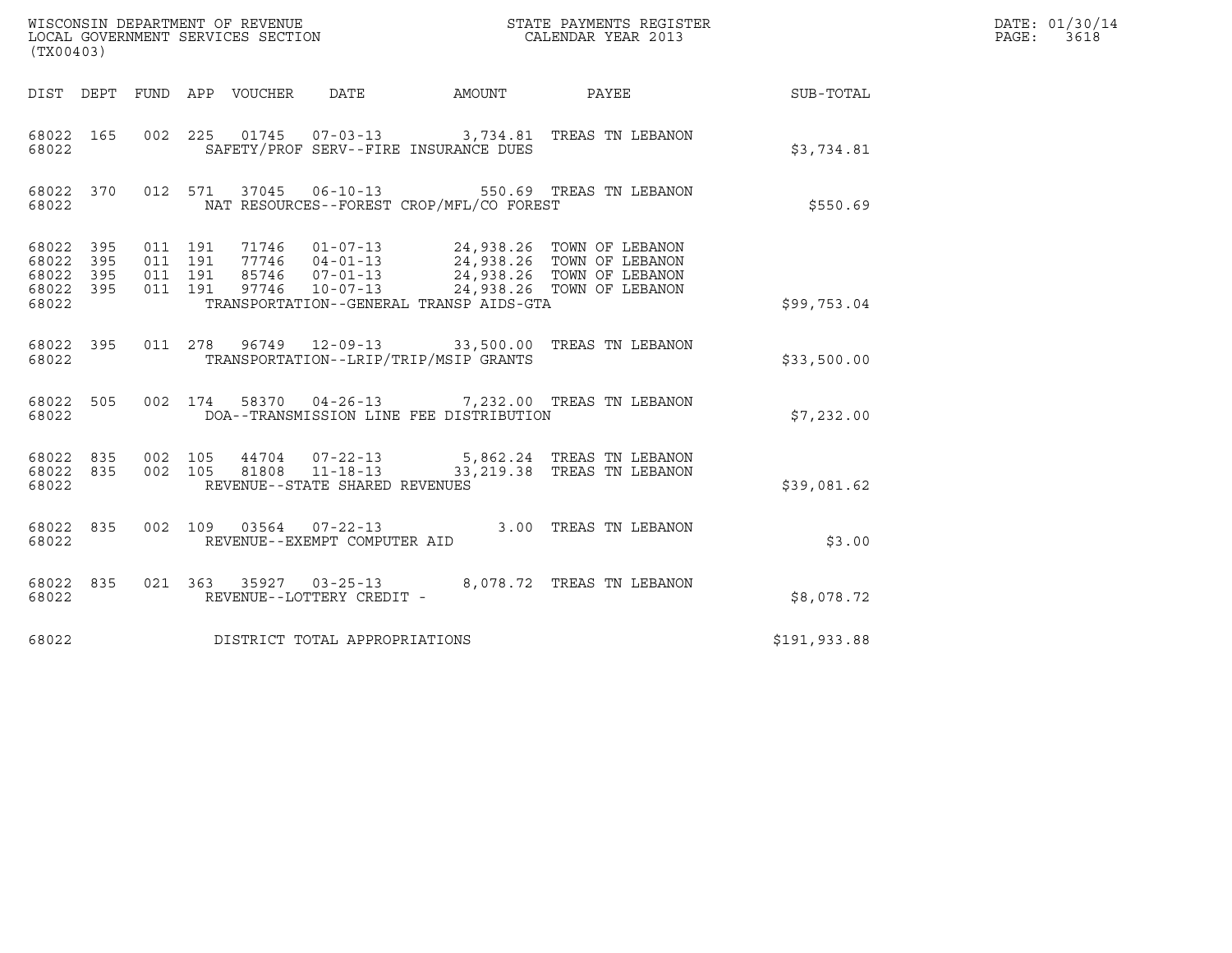| (TX00403)                                             |     |                                          | WISCONSIN DEPARTMENT OF REVENUE<br>LOCAL GOVERNMENT SERVICES SECTION |                                                          |                                                                             | STATE PAYMENTS REGISTER<br>CALENDAR YEAR 2013                                        |                        | DATE: 01/30/14<br>PAGE: 3619 |
|-------------------------------------------------------|-----|------------------------------------------|----------------------------------------------------------------------|----------------------------------------------------------|-----------------------------------------------------------------------------|--------------------------------------------------------------------------------------|------------------------|------------------------------|
|                                                       |     |                                          | DIST DEPT FUND APP VOUCHER DATE                                      |                                                          |                                                                             |                                                                                      | AMOUNT PAYEE SUB-TOTAL |                              |
| 68024 165<br>68024                                    |     |                                          |                                                                      |                                                          | SAFETY/PROF SERV--FIRE INSURANCE DUES                                       | 002 225 01746 07-03-13 3,942.89 TREAS TN LIND                                        | \$3,942.89             |                              |
| 68024 370<br>68024                                    |     | 000 001                                  |                                                                      |                                                          | 04DNR 10-23-13 174.25 TOWN LIND<br>NAT RESOURCES-SEVERANCE/YIELD/WITHDRAWAL |                                                                                      | \$174.25               |                              |
| 68024 370<br>68024                                    |     |                                          |                                                                      |                                                          | NAT RESOURCES--FOREST CROP/MFL/CO FOREST                                    | 012 571 37046 06-10-13 303.41 TREAS TN LIND                                          | \$303.41               |                              |
| 68024 395<br>68024<br>68024 395<br>68024 395<br>68024 | 395 | 011 191<br>011 191<br>011 191<br>011 191 |                                                                      |                                                          | TRANSPORTATION--GENERAL TRANSP AIDS-GTA                                     | 85747  07-01-13  30,490.09  TOWN OF LIND<br>97747  10-07-13  30,490.10  TOWN OF LIND | \$121,960.37           |                              |
| 68024 835<br>68024                                    |     |                                          |                                                                      | 002 105 81809 11-18-13<br>REVENUE--STATE SHARED REVENUES |                                                                             | 68024 835 002 105 44705 07-22-13 4,536.56 TREAS TN LIND<br>25,741.56 TREAS TN LIND   | \$30,278.12            |                              |
| 68024 835<br>68024                                    |     |                                          |                                                                      | REVENUE--EXEMPT COMPUTER AID                             |                                                                             | 002 109 03565 07-22-13 313.00 TREAS TN LIND                                          | \$313.00               |                              |
| 68024                                                 |     |                                          |                                                                      | DISTRICT TOTAL APPROPRIATIONS                            |                                                                             |                                                                                      | \$156,972.04           |                              |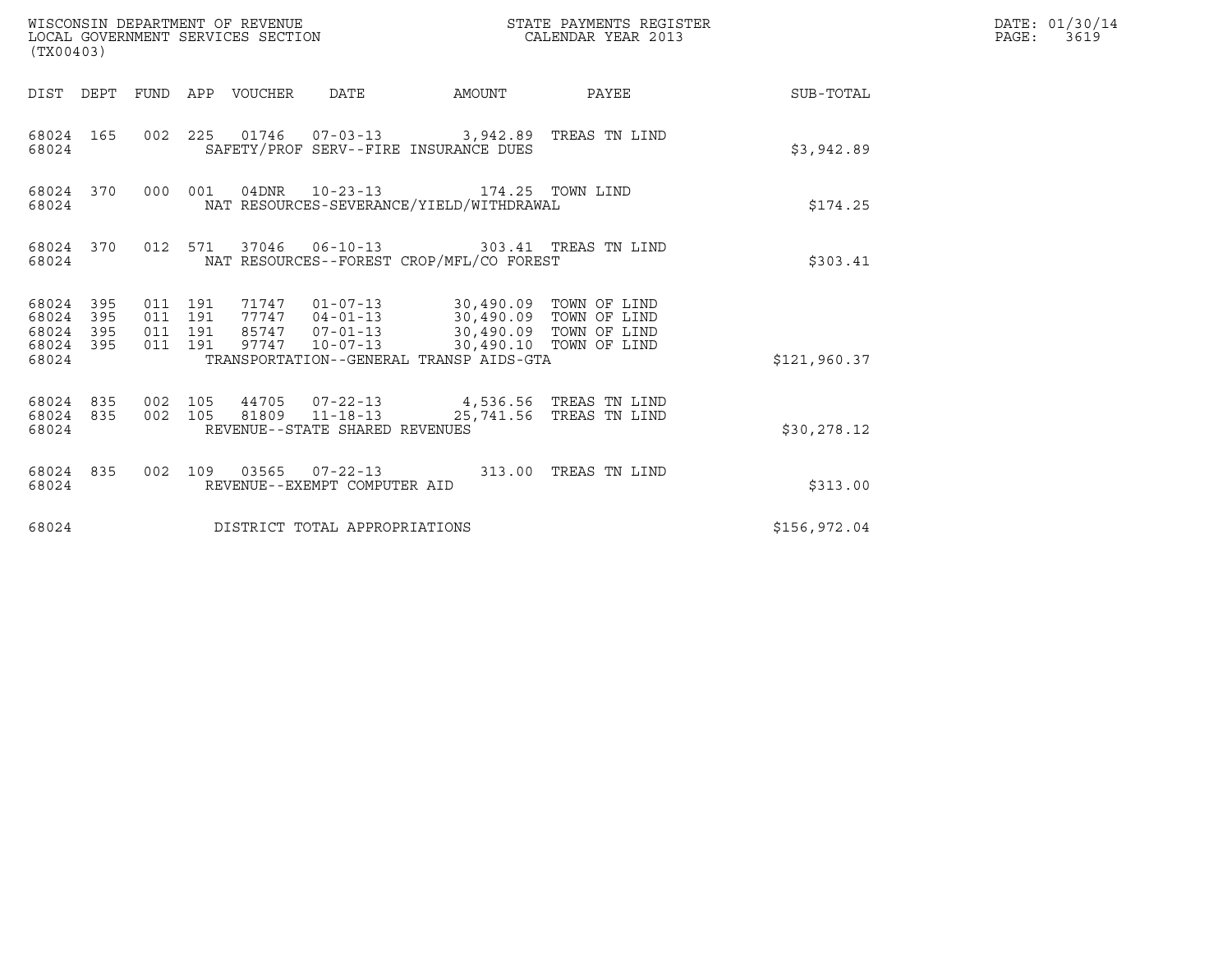| (TX00403)                                 |                          |                               |         |                                 | WISCONSIN DEPARTMENT OF REVENUE<br>LOCAL GOVERNMENT SERVICES SECTION |                                          | STATE PAYMENTS REGISTER<br>CALENDAR YEAR 2013                                                                                                                                          |              | DATE: 01/30/14<br>$\mathtt{PAGE:}$<br>3620 |
|-------------------------------------------|--------------------------|-------------------------------|---------|---------------------------------|----------------------------------------------------------------------|------------------------------------------|----------------------------------------------------------------------------------------------------------------------------------------------------------------------------------------|--------------|--------------------------------------------|
|                                           |                          |                               |         | DIST DEPT FUND APP VOUCHER DATE |                                                                      | AMOUNT                                   | <b>PAYEE</b>                                                                                                                                                                           | SUB-TOTAL    |                                            |
| 68026 165<br>68026                        |                          |                               |         |                                 |                                                                      | SAFETY/PROF SERV--FIRE INSURANCE DUES    | 002 225 01747 07-03-13 3,692.08 TREAS TN LITTLE WOLF                                                                                                                                   | \$3,692.08   |                                            |
| 68026 370<br>68026                        |                          |                               | 000 001 |                                 |                                                                      | NAT RESOURCES-SEVERANCE/YIELD/WITHDRAWAL | 04DNR  10-23-13  3,080.21 TOWN LITTLE WOLF                                                                                                                                             | \$3,080.21   |                                            |
| 68026 370<br>68026                        |                          |                               | 002 503 |                                 |                                                                      | NAT RESOURCES--AIDS IN LIEU OF TAXES     | 16159  02-06-13  1,278.36  TREAS TN LITTLE WOLF<br>TOWN SHARE 150.05                                                                                                                   | \$1,278.36   |                                            |
|                                           |                          |                               |         |                                 |                                                                      |                                          |                                                                                                                                                                                        |              |                                            |
| 68026 370<br>68026                        |                          |                               |         |                                 |                                                                      | NAT RESOURCES--FOREST CROP/MFL/CO FOREST | 012 571 37047 06-10-13 260.14 TREAS TN LITTLE WOLF                                                                                                                                     | \$260.14     |                                            |
| 68026<br>68026<br>68026<br>68026<br>68026 | 395<br>395<br>395<br>395 | 011 191<br>011 191<br>011 191 | 011 191 | 97748                           | $10 - 07 - 13$                                                       | TRANSPORTATION--GENERAL TRANSP AIDS-GTA  | 71748  01-07-13  24,890.62  TOWN OF LITTLE WOLF<br>77748  04-01-13  24,890.62  TOWN OF LITTLE WOLF<br>85748  07-01-13  24,890.62  TOWN OF LITTLE WOLF<br>24,890.65 TOWN OF LITTLE WOLF | \$99,562.51  |                                            |
| 68026<br>68026<br>68026                   | 835<br>835               | 002 105<br>002 105            |         |                                 | 44706 07-22-13<br>81810 11-18-13<br>REVENUE--STATE SHARED REVENUES   |                                          | 7,100.85 TREAS TN LITTLE WOLF<br>42,005.44 TREAS TN LITTLE WOLF                                                                                                                        | \$49,106.29  |                                            |
| 68026 835<br>68026                        |                          |                               |         |                                 | REVENUE--EXEMPT COMPUTER AID                                         |                                          | 002 109 03566 07-22-13 20.00 TREAS TN LITTLE WOLF                                                                                                                                      | \$20.00      |                                            |
| 68026                                     |                          |                               |         |                                 | DISTRICT TOTAL APPROPRIATIONS                                        |                                          |                                                                                                                                                                                        | \$156,999.59 |                                            |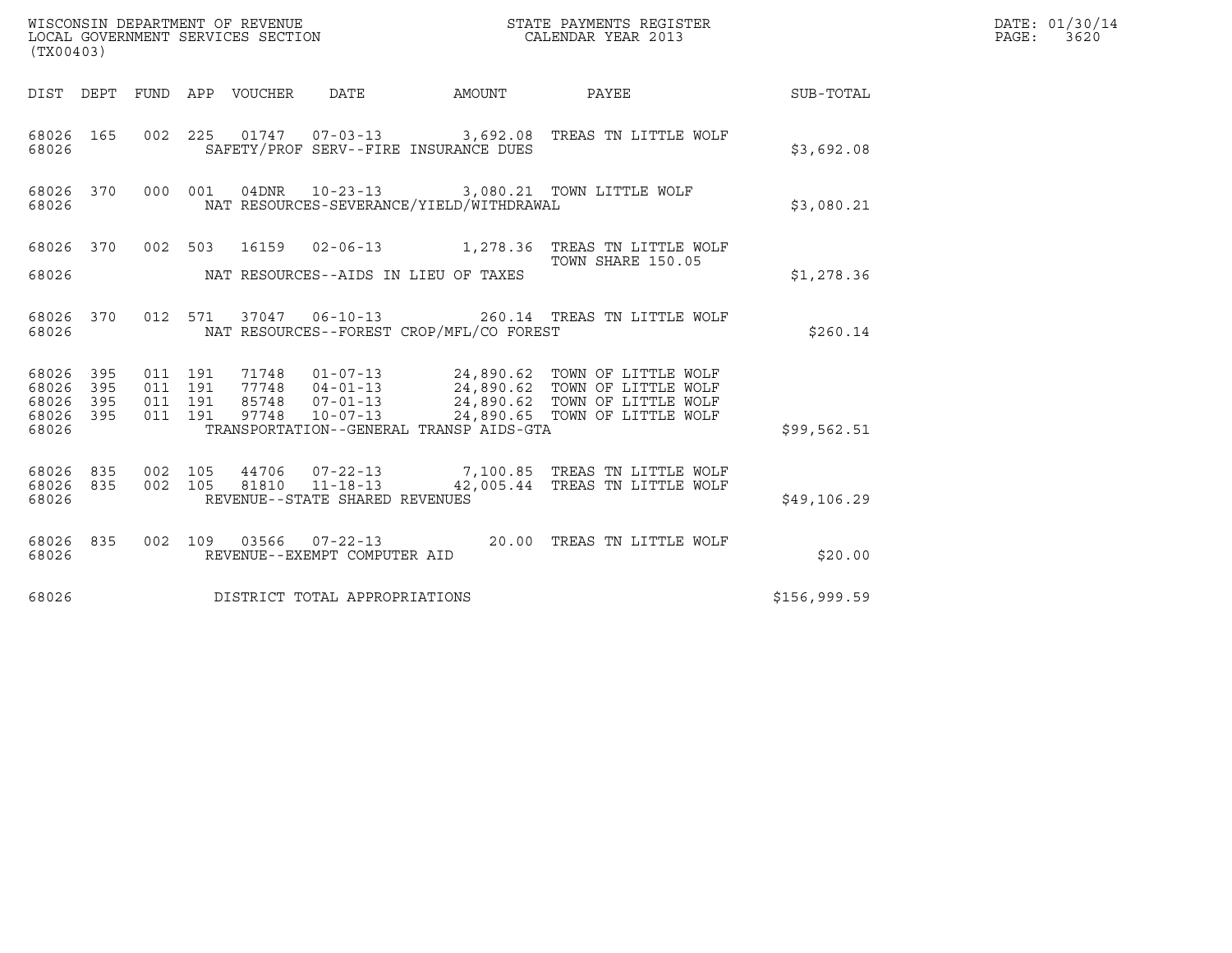| WISCONSIN DEPARTMENT OF REVENUE   | STATE PAYMENTS REGISTER | DATE: 01/30/14 |
|-----------------------------------|-------------------------|----------------|
| LOCAL GOVERNMENT SERVICES SECTION | CALENDAR YEAR 2013      | PAGE:<br>3621  |

| (TX00403)                                                 |  |                   |         |  |                                |                                          |                                                                                                                                                                                                                                                                                        |              | DATE: 01/30/14<br>$\mathtt{PAGE}$ :<br>3621 |
|-----------------------------------------------------------|--|-------------------|---------|--|--------------------------------|------------------------------------------|----------------------------------------------------------------------------------------------------------------------------------------------------------------------------------------------------------------------------------------------------------------------------------------|--------------|---------------------------------------------|
|                                                           |  |                   |         |  |                                |                                          | DIST DEPT FUND APP VOUCHER DATE AMOUNT PAYEE TO SUB-TOTAL                                                                                                                                                                                                                              |              |                                             |
| 68028 165<br>68028                                        |  |                   | 002 225 |  |                                | SAFETY/PROF SERV--FIRE INSURANCE DUES    | 01748  07-03-13    1,925.81    TREAS TN MATTESON                                                                                                                                                                                                                                       | \$1,925.81   |                                             |
| 68028 370<br>68028 370<br>68028 370<br>68028 370<br>68028 |  |                   |         |  |                                | NAT RESOURCES-SEVERANCE/YIELD/WITHDRAWAL | $\begin{tabular}{cccc} 000 & 001 & 01DNR & 03-13-13 & 438.30 TREAS TOWN MATTESON \\ 000 & 001 & 02DNR & 07-03-13 & 942.24 TREAS TOWN MATTESON \\ 000 & 001 & 04DNR & 10-23-13 & 2,037.18 TOWN MATTESON \\ 000 & 001 & 05DNR & 11-21-13 & 13.23 & TREAS TOWN MATTESON \\ \end{tabular}$ | \$3,530.95   |                                             |
| 68028                                                     |  |                   |         |  |                                | NAT RESOURCES--AIDS IN LIEU OF TAXES     | 68028 370 002 503 16160 02-06-13 13,147.57 TREAS TN MATTESON<br><b>TOWN SHARE 1775.02</b>                                                                                                                                                                                              | \$13,147.57  |                                             |
| 68028                                                     |  |                   |         |  |                                | NAT RESOURCES--FOREST CROP/MFL/CO FOREST | 68028 370 012 571 37048 06-10-13 860.92 TREAS TN MATTESON                                                                                                                                                                                                                              | \$860.92     |                                             |
| 68028 370<br>68028                                        |  | 68028 370 012 579 | 012 579 |  |                                | NAT RESOURCES--AIDS IN LIEU OF TAXES     |                                                                                                                                                                                                                                                                                        | \$939.29     |                                             |
| 68028 395<br>68028 395<br>68028 395<br>68028              |  | 68028 395 011 191 |         |  |                                | TRANSPORTATION--GENERAL TRANSP AIDS-GTA  | 011 191 71749 01-07-13 21,858.02 TOWN OF MATTESON<br>011 191 77749 04-01-13 21,858.02 TOWN OF MATTESON<br>011 191 85749 07-01-13 21,858.02 TOWN OF MATTESON<br>011 191 97749 10-07-13 21,858.04 TOWN OF MATTESON                                                                       | \$87,432.10  |                                             |
| 68028 505<br>68028                                        |  |                   |         |  |                                | DOA--TRANSMISSION LINE FEE DISTRIBUTION  | 002 174 58370 04-26-13 46,323.00 TREAS TN MATTESON                                                                                                                                                                                                                                     | \$46,323.00  |                                             |
| 68028                                                     |  |                   |         |  | REVENUE--STATE SHARED REVENUES |                                          | $\begin{array}{cccccc} 68028 & 835 & 002 & 105 & 44707 & 07-22-13 & & 5,706.17 & \text{TREAS TN MATTESON} \\ 68028 & 835 & 002 & 105 & 81811 & 11-18-13 & & 32,332.14 & \text{TREAS TN MATTESON} \end{array}$                                                                          | \$38,038.31  |                                             |
| 68028                                                     |  |                   |         |  | REVENUE--EXEMPT COMPUTER AID   |                                          | 68028 835 002 109 03567 07-22-13 52.00 TREAS TN MATTESON                                                                                                                                                                                                                               | \$52.00      |                                             |
| 68028                                                     |  |                   |         |  | DISTRICT TOTAL APPROPRIATIONS  |                                          |                                                                                                                                                                                                                                                                                        | \$192,249.95 |                                             |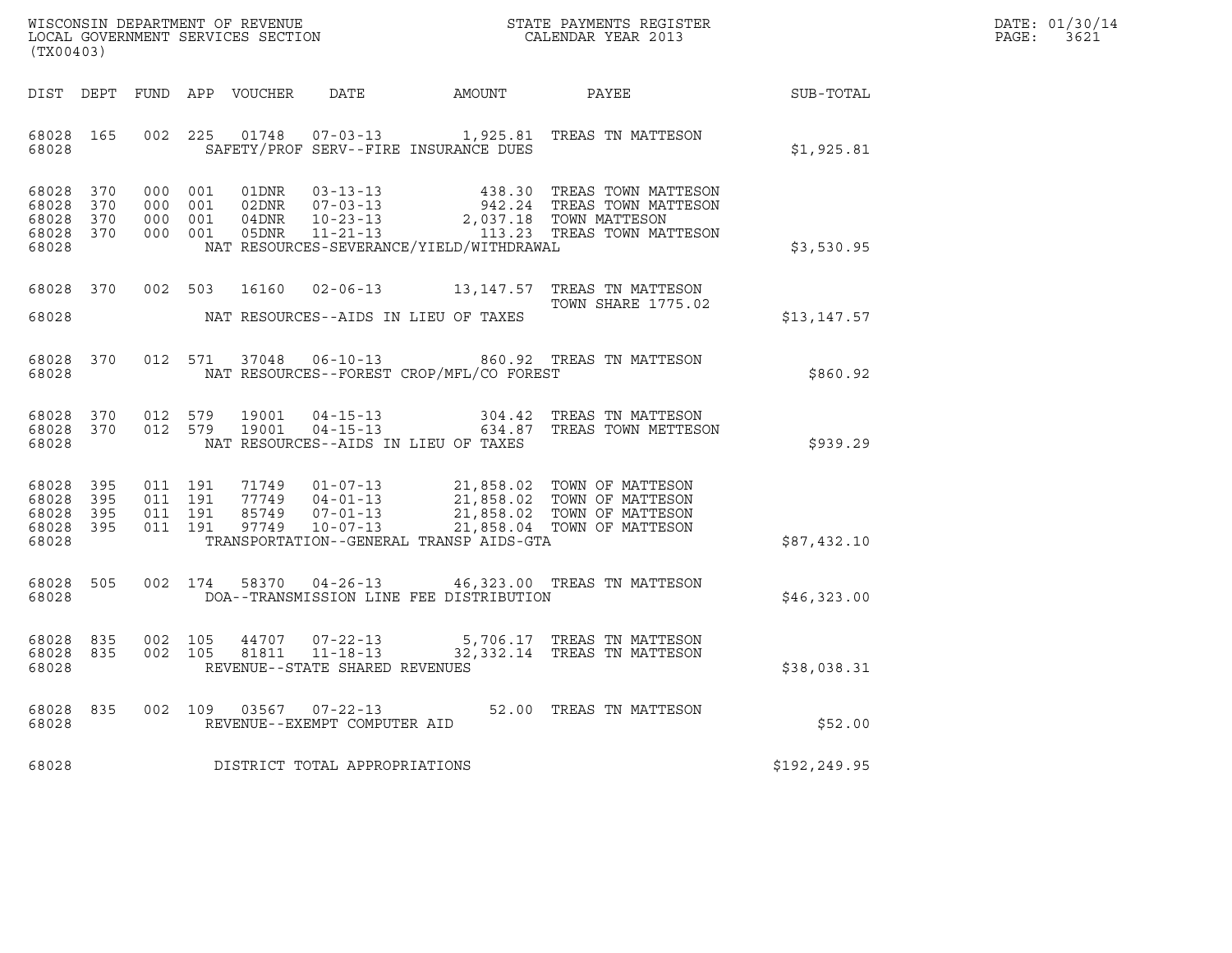| (TX00403)                                             |     |                                          |                                  | WISCONSIN DEPARTMENT OF REVENUE<br>LOCAL GOVERNMENT SERVICES SECTION |                                                                                                                                            | STATE PAYMENTS REGISTER<br>CALENDAR YEAR 2013           |              | DATE: 01/30/14<br>PAGE:<br>3622 |
|-------------------------------------------------------|-----|------------------------------------------|----------------------------------|----------------------------------------------------------------------|--------------------------------------------------------------------------------------------------------------------------------------------|---------------------------------------------------------|--------------|---------------------------------|
|                                                       |     |                                          | DIST DEPT FUND APP VOUCHER       | DATE                                                                 | <b>AMOUNT</b>                                                                                                                              | PAYEE                                                   | SUB-TOTAL    |                                 |
| 68030 165<br>68030                                    |     |                                          |                                  |                                                                      | 002 225 01749 07-03-13 7,338.52 TREAS TN MUKWA<br>SAFETY/PROF SERV--FIRE INSURANCE DUES                                                    |                                                         | \$7,338.52   |                                 |
| 68030 370<br>68030 370<br>68030                       |     | 000 001<br>000 001                       |                                  | 04DNR 10-23-13<br>05DNR 11-21-13                                     | NAT RESOURCES-SEVERANCE/YIELD/WITHDRAWAL                                                                                                   | 271.85 TOWN MUKWA<br>225.00 TREAS TOWN MUKWA            | \$496.85     |                                 |
| 68030 370<br>68030 370                                |     | 002 503<br>002 503                       | 16161<br>16161                   | $02 - 06 - 13$                                                       | 02-06-13 8,498.56 TREAS TN MUKWA                                                                                                           | 1,449.44   TREAS  TN  MUKWA                             |              |                                 |
| 68030                                                 |     |                                          |                                  |                                                                      | NAT RESOURCES--AIDS IN LIEU OF TAXES                                                                                                       | TOWN SHARE 508.50                                       | \$9,948.00   |                                 |
| 68030 370<br>68030                                    |     | 012 571                                  |                                  | 37049 06-10-13                                                       | NAT RESOURCES--FOREST CROP/MFL/CO FOREST                                                                                                   | 598.90 TREAS TN MUKWA                                   | \$598.90     |                                 |
| 68030 370<br>68030 370<br>68030<br>68030 370<br>68030 | 370 | 012 579<br>012 579<br>012 579<br>012 579 | 19002<br>19002<br>19002<br>19002 | $04 - 15 - 13$                                                       | 04-15-13 14.95 TREAS TN MUKWA<br>04-15-13 505.37 TREAS TN MUKWA<br>04-15-13 149.50 TREAS TOWN MUKW<br>NAT RESOURCES--AIDS IN LIEU OF TAXES | 149.50 TREAS TOWN MUKWA<br>626.21 TREAS TOWN MUKWA      | \$1,296.03   |                                 |
| 68030 370<br>68030                                    |     |                                          |                                  | NAT RESOURCES--RU RECYCLING GRANT                                    | 074 670 41139 05-20-13 4,736.32 TREAS TN MUKWA                                                                                             |                                                         | \$4,736.32   |                                 |
| 68030 395<br>68030<br>68030 395<br>68030 395<br>68030 | 395 | 011 191<br>011 191<br>011 191<br>011 191 | 77750<br>85750<br>97750          | $04 - 01 - 13$<br>07-01-13<br>10-07-13                               | 71750  01-07-13  22,540.75  TOWN OF MUKWA<br>22,540.75 TOWN OF MUKWA<br>TRANSPORTATION--GENERAL TRANSP AIDS-GTA                            | 22,540.75 TOWN OF MUKWA<br>22,540.78 TOWN OF MUKWA      | \$90, 163.03 |                                 |
| 68030 835<br>68030 835<br>68030                       |     | 002 105<br>002 105                       | 44708<br>81812                   | $07 - 22 - 13$<br>$11 - 18 - 13$<br>REVENUE--STATE SHARED REVENUES   |                                                                                                                                            | 6,821.04   TREAS  TN  MUKWA<br>38,646.77 TREAS TN MUKWA | \$45,467.81  |                                 |
| 68030 835<br>68030                                    |     | 002 109                                  |                                  | 03568  07-22-13<br>REVENUE--EXEMPT COMPUTER AID                      |                                                                                                                                            | 53.00   TREAS  TN  MUKWA                                | \$53.00      |                                 |
| 68030 835<br>68030                                    |     |                                          |                                  | REVENUE--LOTTERY CREDIT -                                            | 021 363 CR142 03-26-13 4,750.08 TREAS TN MUKWA                                                                                             |                                                         | \$4,750.08   |                                 |
| 68030                                                 |     |                                          |                                  | DISTRICT TOTAL APPROPRIATIONS                                        |                                                                                                                                            |                                                         | \$164,848.54 |                                 |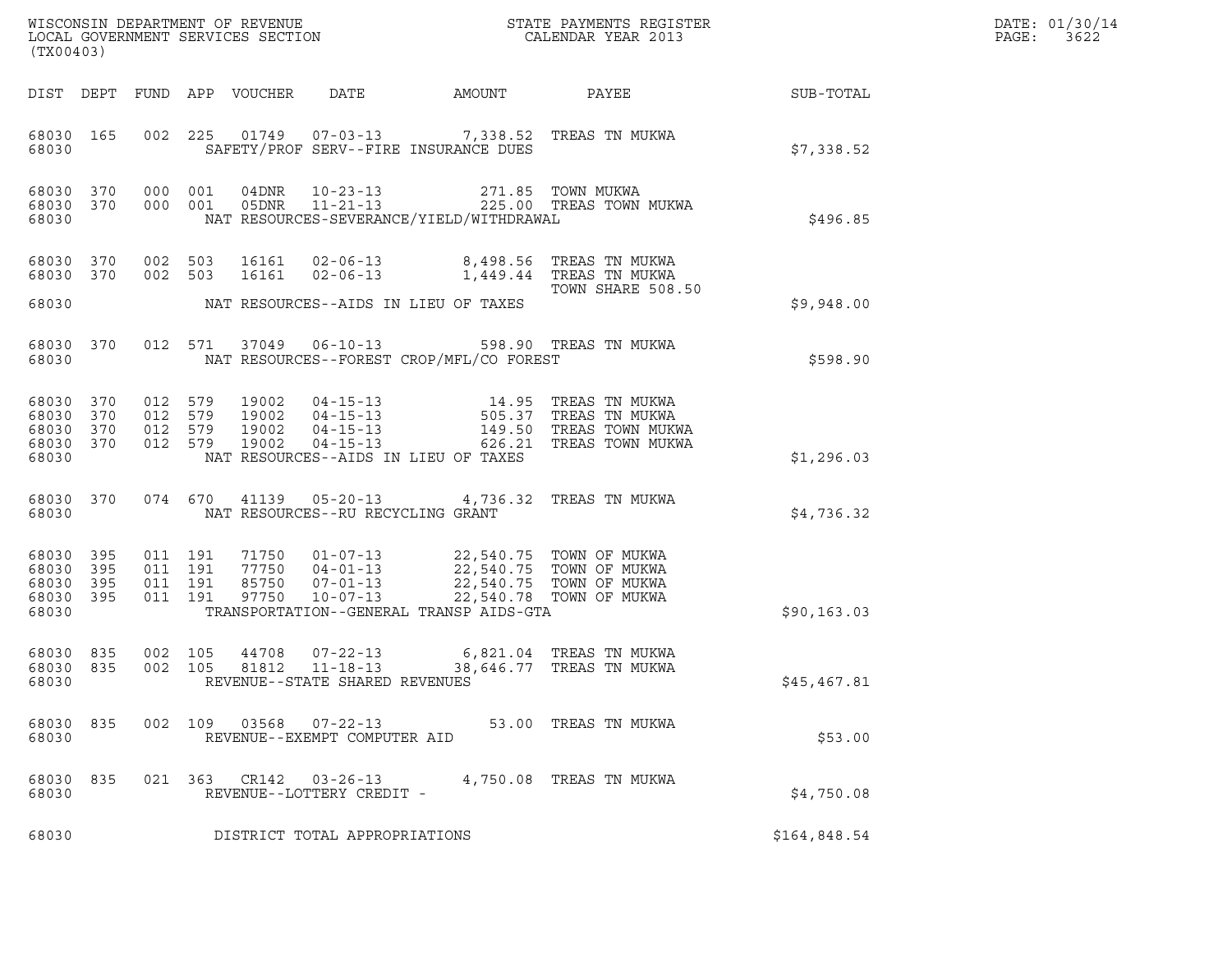| (TX00403)                                             |                                |                               |         | WISCONSIN DEPARTMENT OF REVENUE<br>LOCAL GOVERNMENT SERVICES SECTION |                                |                                          | STATE PAYMENTS REGISTER<br>CALENDAR YEAR 2013                                                                                                                                                |                 | DATE: 01/30/14<br>PAGE: 3623 |
|-------------------------------------------------------|--------------------------------|-------------------------------|---------|----------------------------------------------------------------------|--------------------------------|------------------------------------------|----------------------------------------------------------------------------------------------------------------------------------------------------------------------------------------------|-----------------|------------------------------|
|                                                       |                                |                               |         | DIST DEPT FUND APP VOUCHER DATE                                      |                                | AMOUNT                                   |                                                                                                                                                                                              | PAYEE SUB-TOTAL |                              |
| 68032 165<br>68032                                    |                                |                               |         |                                                                      |                                | SAFETY/PROF SERV--FIRE INSURANCE DUES    | 002 225 01750 07-03-13 4,184.05 TREAS TN ROYALTON                                                                                                                                            | \$4,184.05      |                              |
| 68032                                                 | 68032 370                      |                               | 000 001 |                                                                      |                                | NAT RESOURCES-SEVERANCE/YIELD/WITHDRAWAL | 04DNR 10-23-13 681.90 TOWN ROYALTON                                                                                                                                                          | \$681.90        |                              |
| 68032                                                 | 68032 370                      |                               |         |                                                                      |                                | NAT RESOURCES--FOREST CROP/MFL/CO FOREST | 012 571 37050 06-10-13 489.50 TREAS TN ROYALTON                                                                                                                                              | \$489.50        |                              |
| 68032 395<br>68032<br>68032 395<br>68032 395<br>68032 | 395                            | 011 191<br>011 191<br>011 191 | 011 191 |                                                                      |                                | TRANSPORTATION--GENERAL TRANSP AIDS-GTA  | 71751  01-07-13  22,313.18  TOWN OF ROYALTON<br>77751  04-01-13  22,313.18  TOWN OF ROYALTON<br>85751  07-01-13  22,313.18  TOWN OF ROYALTON<br>97751  10-07-13  22,313.18  TOWN OF ROYALTON | \$89,252.72     |                              |
| 68032                                                 | 68032 835 002 105<br>68032 835 |                               |         |                                                                      | REVENUE--STATE SHARED REVENUES |                                          | 44709  07-22-13  5,115.00 TREAS TN ROYALTON<br>002 105 81813 11-18-13 28,986.35 TREAS TN ROYALTON                                                                                            | \$34,101.35     |                              |
| 68032                                                 | 68032 835                      |                               |         |                                                                      | REVENUE--EXEMPT COMPUTER AID   |                                          | 002 109 03569 07-22-13 11.00 TREAS TN ROYALTON                                                                                                                                               | \$11.00         |                              |
| 68032                                                 |                                |                               |         |                                                                      | DISTRICT TOTAL APPROPRIATIONS  |                                          |                                                                                                                                                                                              | \$128,720.52    |                              |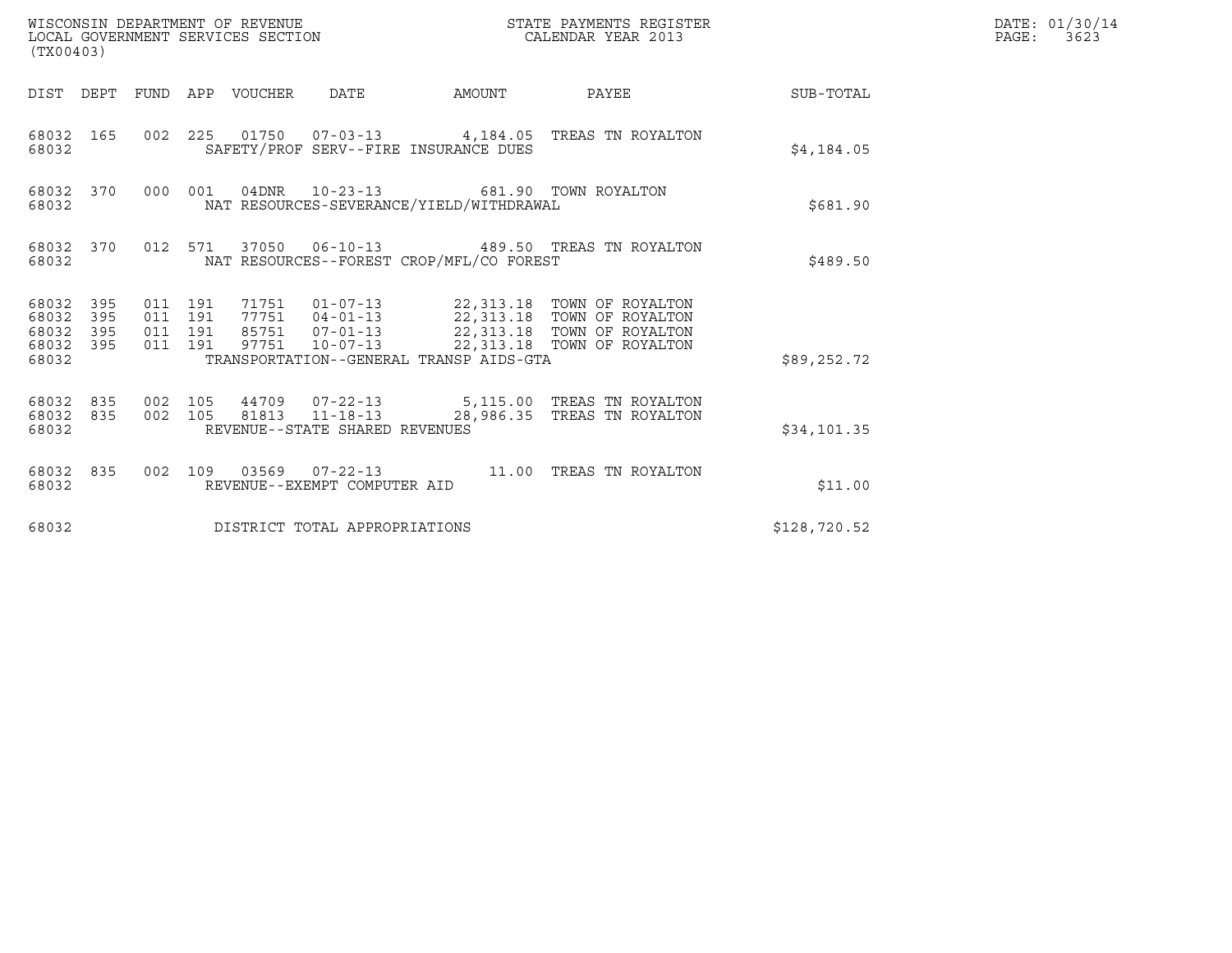| (TX00403)                                             |     |                                          |  |  |                                |                                          |                                                                                                                                                                                                                                         |              | DATE: 01/30/14<br>PAGE:<br>3624 |
|-------------------------------------------------------|-----|------------------------------------------|--|--|--------------------------------|------------------------------------------|-----------------------------------------------------------------------------------------------------------------------------------------------------------------------------------------------------------------------------------------|--------------|---------------------------------|
|                                                       |     |                                          |  |  |                                |                                          |                                                                                                                                                                                                                                         |              |                                 |
| 68034 165<br>68034                                    |     |                                          |  |  |                                | SAFETY/PROF SERV--FIRE INSURANCE DUES    | 002 225 01751 07-03-13 1,636.35 TREAS TN SAINT LAWRENCE                                                                                                                                                                                 | \$1,636.35   |                                 |
| 68034 370 000 001<br>68034                            |     |                                          |  |  |                                | NAT RESOURCES-SEVERANCE/YIELD/WITHDRAWAL | 04DNR  10-23-13   1,518.75  TOWN SAINT LAWRENCE                                                                                                                                                                                         | \$1,518.75   |                                 |
|                                                       |     |                                          |  |  |                                |                                          | 68034 370 002 503 16162 02-06-13 3,050.12 TREAS TN SAINT LAWRENCE<br>TOWN SHARE 357.09<br>TOWN SHARE 357.09                                                                                                                             |              |                                 |
| 68034                                                 |     |                                          |  |  |                                | NAT RESOURCES--AIDS IN LIEU OF TAXES     |                                                                                                                                                                                                                                         | \$3,050.12   |                                 |
| 68034 370<br>68034                                    |     |                                          |  |  |                                | NAT RESOURCES--FOREST CROP/MFL/CO FOREST | 012 571 37051 06-10-13 953.29 TREAS TN SAINT LAWRENCE                                                                                                                                                                                   | \$953.29     |                                 |
| 68034                                                 |     |                                          |  |  |                                | NAT RESOURCES--AIDS IN LIEU OF TAXES     | 68034 370 012 579 19003 04-15-13 20.00 TREAS TN SAINT LAWRENCE                                                                                                                                                                          | \$20.00      |                                 |
| 68034 395<br>68034<br>68034 395<br>68034 395<br>68034 | 395 | 011 191<br>011 191<br>011 191<br>011 191 |  |  |                                | TRANSPORTATION--GENERAL TRANSP AIDS-GTA  | 71752    01-07-13    19,772.78    TOWN OF SAINT LAWRENCE<br>77752    04-01-13    19,772.78    TOWN OF SAINT LAWRENCE<br>85752    07-01-13    19,772.78    TOWN OF SAINT LAWRENCE<br>97752    10-07-13    19,772.78    TOWN OF SAINT LAW | \$79,091.12  |                                 |
| 68034 835<br>68034 835<br>68034                       |     |                                          |  |  | REVENUE--STATE SHARED REVENUES |                                          | 002 105 44710 07-22-13 4,844.11 TREAS TN SAINT LAWRENCE<br>002 105 81814 11-18-13 27,449.95 TREAS TN SAINT LAWRENCE                                                                                                                     | \$32, 294.06 |                                 |
| 68034 835<br>68034                                    |     |                                          |  |  | REVENUE--EXEMPT COMPUTER AID   |                                          | 002 109 03570 07-22-13 46.00 TREAS TN SAINT LAWRENCE                                                                                                                                                                                    | \$46.00      |                                 |
| 68034                                                 |     |                                          |  |  | DISTRICT TOTAL APPROPRIATIONS  |                                          |                                                                                                                                                                                                                                         | \$118,609.69 |                                 |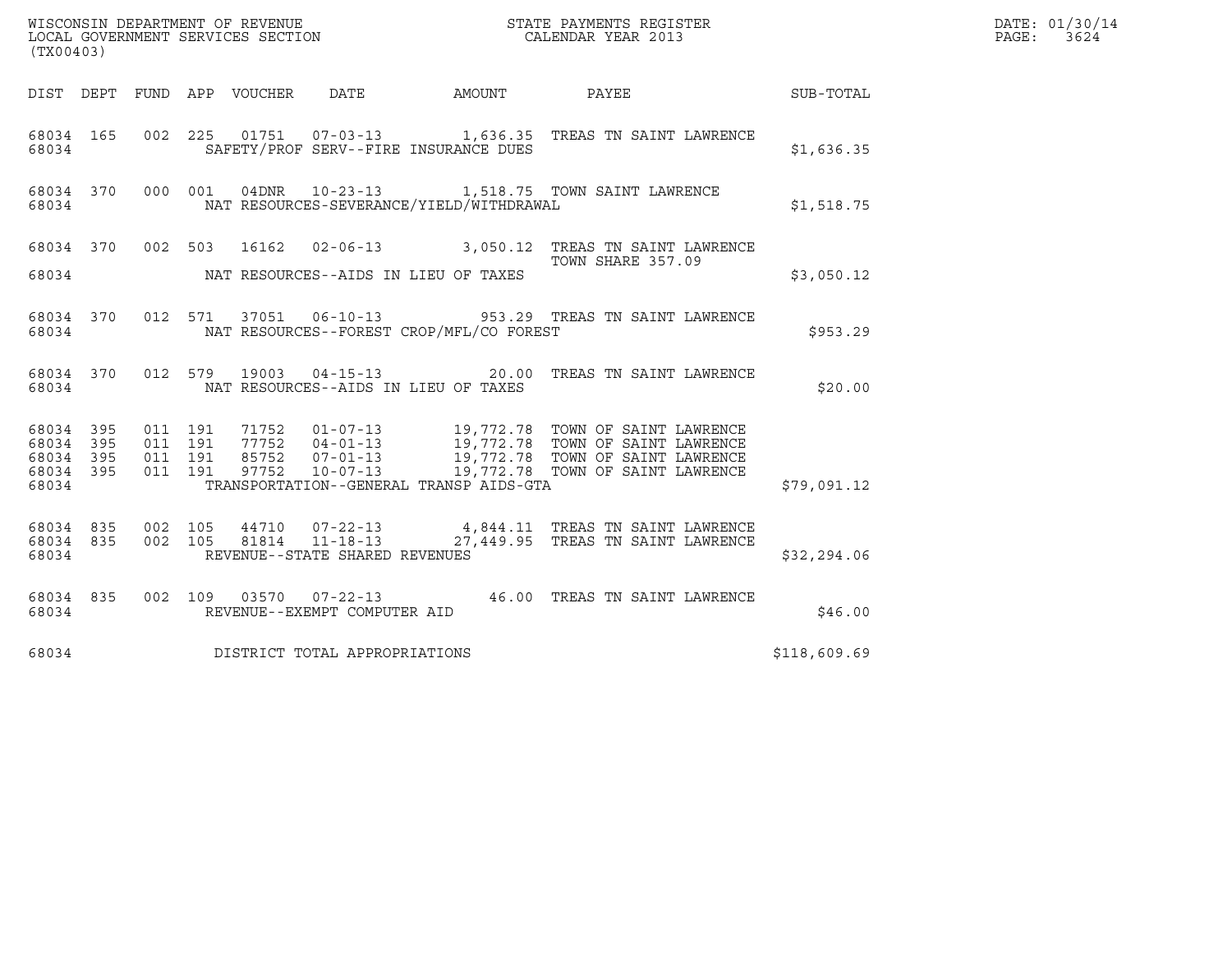| WISCONSIN DEPARTMENT OF REVENUE<br>LOCAL GOVERNMENT SERVICES SECTION | STATE PAYMENTS REGISTER<br>CALENDAR YEAR 2013 | DATE: 01/30/14<br>PAGE:<br>3625 |
|----------------------------------------------------------------------|-----------------------------------------------|---------------------------------|

| WISCONSIN DEPARTMENT OF REVENUE<br>LOCAL GOVERNMENT SERVICES SECTION<br>(TYOO403)<br>(TX00403) |  |  |  |  |                                    |                                                         |                                                                                                                                                                                                                                                                                                                                                                      | $\mathbb{E} \mathbf{R}$ | DATE: 01/30/14<br>$\mathtt{PAGE:}$<br>3625 |
|------------------------------------------------------------------------------------------------|--|--|--|--|------------------------------------|---------------------------------------------------------|----------------------------------------------------------------------------------------------------------------------------------------------------------------------------------------------------------------------------------------------------------------------------------------------------------------------------------------------------------------------|-------------------------|--------------------------------------------|
|                                                                                                |  |  |  |  |                                    |                                                         | DIST DEPT FUND APP VOUCHER DATE AMOUNT PAYEE SUB-TOTAL                                                                                                                                                                                                                                                                                                               |                         |                                            |
|                                                                                                |  |  |  |  |                                    | 68036 105 002 225 SAFETY/PROF SERV--FIRE INSURANCE DUES | 68036 165 002 225 01752 07-03-13 3,192.52 TREAS TN SCANDINAVIA                                                                                                                                                                                                                                                                                                       | \$3,192.52              |                                            |
| 68036                                                                                          |  |  |  |  |                                    | NAT RESOURCES-SEVERANCE/YIELD/WITHDRAWAL                | 68036 370 000 001 01DNR 03-13-13 199.67 TREAS TOWN SCANDINAVIA<br>68036 370 000 001 04DNR 10-23-13 660.93 TOWN SCANDINAVIA                                                                                                                                                                                                                                           | \$860.60                |                                            |
|                                                                                                |  |  |  |  |                                    | 68036 MAT RESOURCES--AIDS IN LIEU OF TAXES              | 68036 370 002 503 16237 02-21-13 5,872.98 TREAS TN SCANDINAVIA<br>68036 370 002 503 16237 02-21-13 62,411.65 TREAS TN SCANDINAVIA<br>TOWN SHARE 4850.05                                                                                                                                                                                                              | \$68,284.63             |                                            |
|                                                                                                |  |  |  |  |                                    |                                                         |                                                                                                                                                                                                                                                                                                                                                                      |                         |                                            |
|                                                                                                |  |  |  |  |                                    | 68036 MAT RESOURCES--FOREST CROP/MFL/CO FOREST          | 68036 370 012 571 37052 06-10-13 539.51 TREAS TN SCANDINAVIA                                                                                                                                                                                                                                                                                                         | \$539.51                |                                            |
| 68036                                                                                          |  |  |  |  |                                    | NAT RESOURCES--AIDS IN LIEU OF TAXES                    | 68036 370 012 579 19004 04-15-13 9.41 TREAS TN SCANDINAVIA<br>68036 370 012 579 19004 04-15-13 209.86 TREAS TOWN SCANDINAVIA<br>68036 370 012 579 19004 04-15-13 133.46 TREAS TOWN SCANDINAVIA                                                                                                                                                                       | \$352.73                |                                            |
| 68036                                                                                          |  |  |  |  |                                    |                                                         | $\begin{array}{cccccc} 68036 & 395 & 011 & 191 & 71753 & 01-07-13 & 23,281.70 & \text{TOWN OF SCANDINAVIA} \\ 68036 & 395 & 011 & 191 & 77753 & 04-01-13 & 23,281.70 & \text{TOWN OF SCANDINAVIA} \\ 68036 & 395 & 011 & 191 & 85753 & 07-01-13 & 23,281.70 & \text{TOWN OF SCANDINAVIA} \\ 68036 & 395 & 011 & 191 & 97$<br>TRANSPORTATION--GENERAL TRANSP AIDS-GTA | \$93,126.83             |                                            |
| 68036                                                                                          |  |  |  |  | REVENUE--STATE SHARED REVENUES     |                                                         | $\begin{array}{cccccc} 68036 & 835 & 002 & 105 & 44711 & 07-22-13 & & 2,317.07 & \text{TREAS TN SCANDINAVIA} \\ 68036 & 835 & 002 & 105 & 81815 & 11-18-13 & & 13,133.18 & \text{TREAS TN SCANDINAVIA} \end{array}$                                                                                                                                                  | \$15,450.25             |                                            |
|                                                                                                |  |  |  |  | 68036 REVENUE--EXEMPT COMPUTER AID |                                                         | 68036 835 002 109 03571 07-22-13 3.00 TREAS TN SCANDINAVIA                                                                                                                                                                                                                                                                                                           | \$3.00                  |                                            |
| 68036                                                                                          |  |  |  |  | DISTRICT TOTAL APPROPRIATIONS      |                                                         |                                                                                                                                                                                                                                                                                                                                                                      | \$181,810.07            |                                            |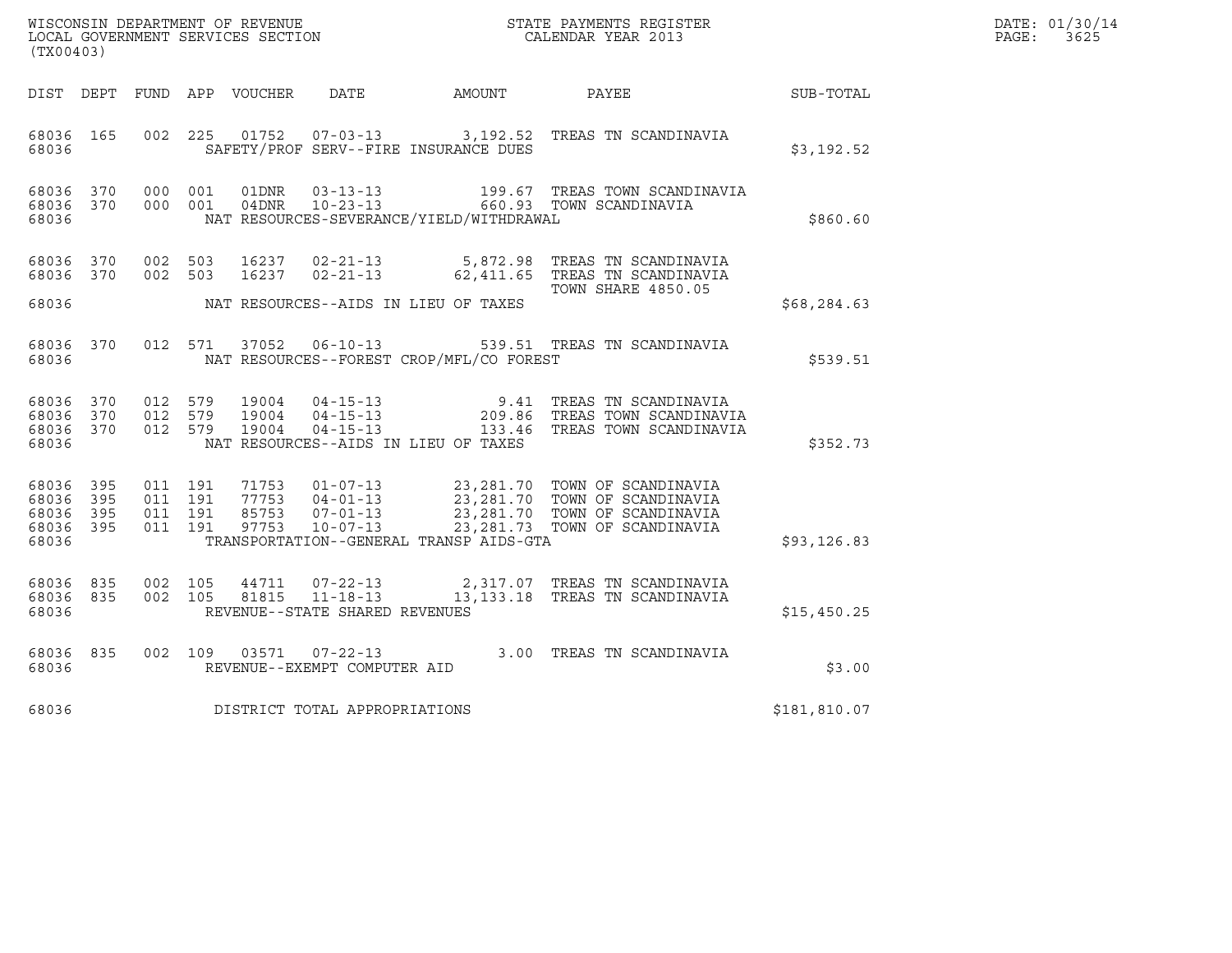| $\tt WISCONSIM DEPARTMENT OF REVENUE$ $\tt WISCONSIN DEPARTMENT SERVICES SECTION$ $\tt SERVICES SECTION$ $\tt CALENDAR YEAR$ $2013$<br>(TX00403)                                                                                                                                  |              |                                                                               |               | DATE: 01/30/14<br>PAGE:<br>3626 |
|-----------------------------------------------------------------------------------------------------------------------------------------------------------------------------------------------------------------------------------------------------------------------------------|--------------|-------------------------------------------------------------------------------|---------------|---------------------------------|
|                                                                                                                                                                                                                                                                                   |              |                                                                               |               |                                 |
| DIST DEPT FUND APP VOUCHER DATE                                                                                                                                                                                                                                                   | AMOUNT PAYEE |                                                                               | SUB-TOTAL     |                                 |
| 68038 165<br>002 225<br>SAFETY/PROF SERV--FIRE INSURANCE DUES<br>68038                                                                                                                                                                                                            |              |                                                                               | \$1,873.81    |                                 |
| 68038 370<br>000 001<br>04DNR<br>$10 - 23 - 13$<br>$10 - 23 - 13$<br>68038 370<br>000 001<br>04DNR<br>NAT RESOURCES-SEVERANCE/YIELD/WITHDRAWAL<br>68038                                                                                                                           |              | 267.27 TOWN UNION<br>47.79 TOWN WAUPACA                                       | \$315.06      |                                 |
| 16163  02-06-13  480.54  TREAS TN UNION<br>68038 370<br>002 503                                                                                                                                                                                                                   |              |                                                                               |               |                                 |
| 68038<br>NAT RESOURCES--AIDS IN LIEU OF TAXES                                                                                                                                                                                                                                     |              | TOWN SHARE 88.23                                                              | \$480.54      |                                 |
| 012 571 37053 06-10-13 518.11 TREAS TN UNION<br>68038 370<br>NAT RESOURCES--FOREST CROP/MFL/CO FOREST<br>68038                                                                                                                                                                    |              |                                                                               | \$518.11      |                                 |
| 68038 370<br>012 579<br>19005<br>012 579<br>68038 370<br>19005<br>$04 - 15 - 13$<br>68038<br>NAT RESOURCES--AIDS IN LIEU OF TAXES                                                                                                                                                 |              | 04-15-13 1.09 TREAS TOWN UNION<br>27.64 TREAS TOWN UNION                      | \$28.73       |                                 |
| 71754  01-07-13  25,615.70  TOWN OF UNION<br>68038 395<br>011 191<br>395<br>011 191<br>$77754$ $04-01-13$<br>68038<br>011 191<br>85754<br>$07 - 01 - 13$<br>68038<br>- 395<br>$10 - 07 - 13$<br>68038 395<br>011 191<br>97754<br>TRANSPORTATION--GENERAL TRANSP AIDS-GTA<br>68038 |              | 25,615.70 TOWN OF UNION<br>25,615.70 TOWN OF UNION<br>25,615.70 TOWN OF UNION | \$102, 462.80 |                                 |
|                                                                                                                                                                                                                                                                                   |              |                                                                               |               |                                 |
| 68038 835<br>002 105<br>44712<br>$07 - 22 - 13$<br>68038 835<br>002 105<br>81816<br>$11 - 18 - 13$<br>REVENUE--STATE SHARED REVENUES<br>68038                                                                                                                                     |              | 4,444.67 TREAS TN UNION<br>25,188.26 TREAS TN UNION                           | \$29,632.93   |                                 |
| 68038 835<br>002 109 03572 07-22-13 51.00 TREAS TN UNION<br>REVENUE--EXEMPT COMPUTER AID<br>68038                                                                                                                                                                                 |              |                                                                               | \$51.00       |                                 |
| DISTRICT TOTAL APPROPRIATIONS<br>68038                                                                                                                                                                                                                                            |              |                                                                               | \$135,362.98  |                                 |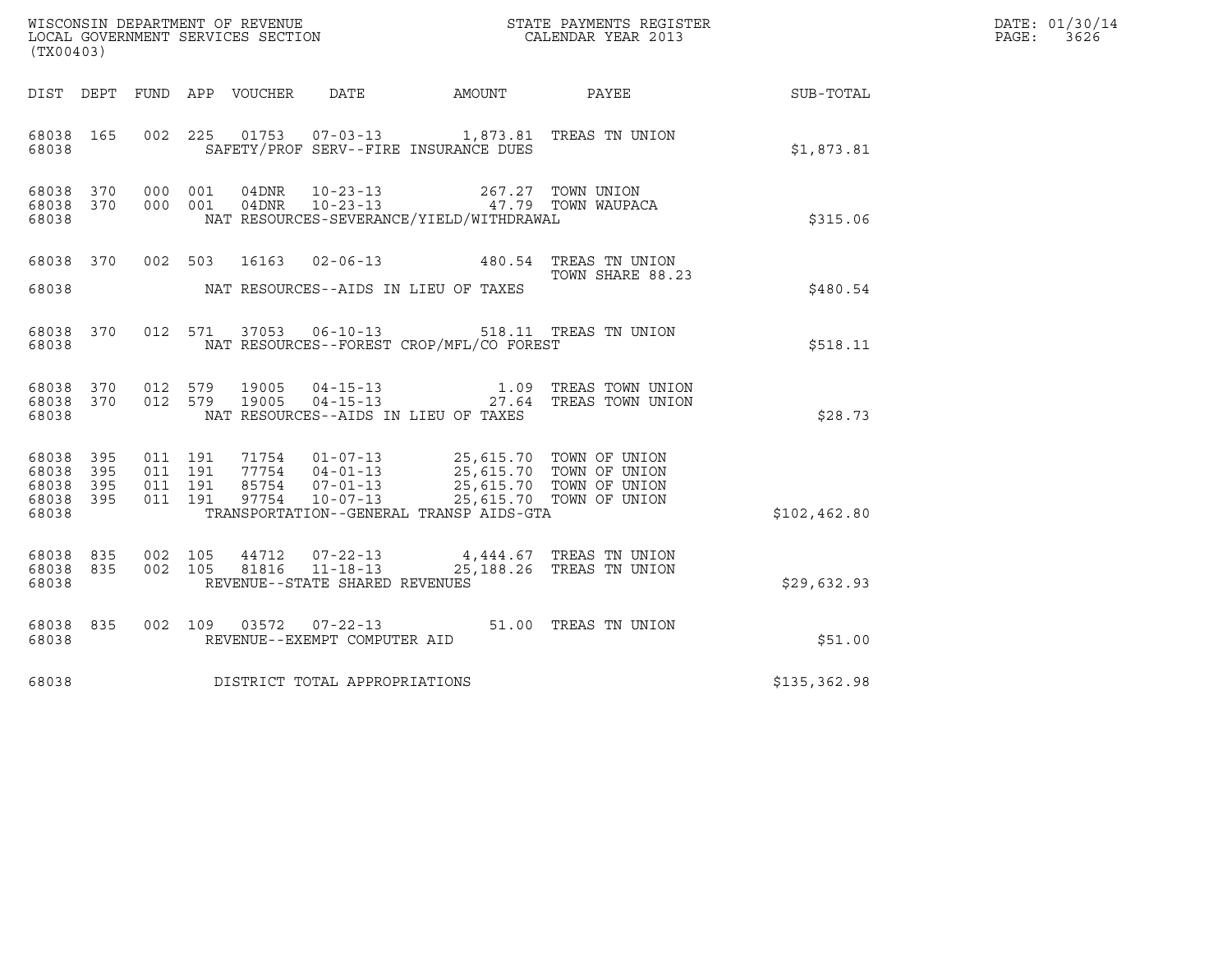| (TX00403)                                                             |                                      | WISCONSIN DEPARTMENT OF REVENUE<br>LOCAL GOVERNMENT SERVICES SECTION |                                                                      |                                          | STATE PAYMENTS REGISTER<br>CALENDAR YEAR 2013                                                                    |              | DATE: 01/30/14<br>PAGE:<br>3627 |
|-----------------------------------------------------------------------|--------------------------------------|----------------------------------------------------------------------|----------------------------------------------------------------------|------------------------------------------|------------------------------------------------------------------------------------------------------------------|--------------|---------------------------------|
| DIST<br>DEPT                                                          | <b>FUND</b>                          | APP<br>VOUCHER                                                       | <b>DATE</b>                                                          | AMOUNT                                   | PAYEE                                                                                                            | SUB-TOTAL    |                                 |
| 68040<br>165<br>68040                                                 |                                      |                                                                      |                                                                      | SAFETY/PROF SERV--FIRE INSURANCE DUES    | 002 225 01754 07-03-13 2,958.70 TREAS TN WAUPACA                                                                 | \$2,958.70   |                                 |
| 68040<br>370<br>68040                                                 | 012                                  | 571                                                                  | 37054 06-10-13                                                       | NAT RESOURCES--FOREST CROP/MFL/CO FOREST | 270.11 TREAS TN WAUPACA                                                                                          | \$270.11     |                                 |
| 68040<br>395<br>68040<br>395<br>395<br>68040<br>395<br>68040<br>68040 | 011 191<br>011<br>011 191<br>011 191 | 71755<br>191<br>77755<br>85755<br>97755                              | $01 - 07 - 13$<br>$04 - 01 - 13$<br>$07 - 01 - 13$<br>$10 - 07 - 13$ | TRANSPORTATION--GENERAL TRANSP AIDS-GTA  | 23,112.34 TOWN OF WAUPACA<br>23,112.34 TOWN OF WAUPACA<br>23,112.34 TOWN OF WAUPACA<br>23,112.37 TOWN OF WAUPACA | \$92,449.39  |                                 |
| 68040<br>835<br>68040<br>835<br>68040                                 | 002 105<br>002 105                   | 44713                                                                | $07 - 22 - 13$<br>81817 11-18-13<br>REVENUE--STATE SHARED REVENUES   | 32,364.15                                | 5,712.23 TREAS TN WAUPACA<br>TREAS TN WAUPACA                                                                    | \$38,076.38  |                                 |
| 68040<br>835<br>68040                                                 | 002                                  | 109<br>REVENUE--EXEMPT COMPUTER AID                                  |                                                                      | 86.00                                    | TREAS TN WAUPACA                                                                                                 | \$86.00      |                                 |
| 68040                                                                 |                                      |                                                                      | DISTRICT TOTAL APPROPRIATIONS                                        |                                          |                                                                                                                  | \$133,840.58 |                                 |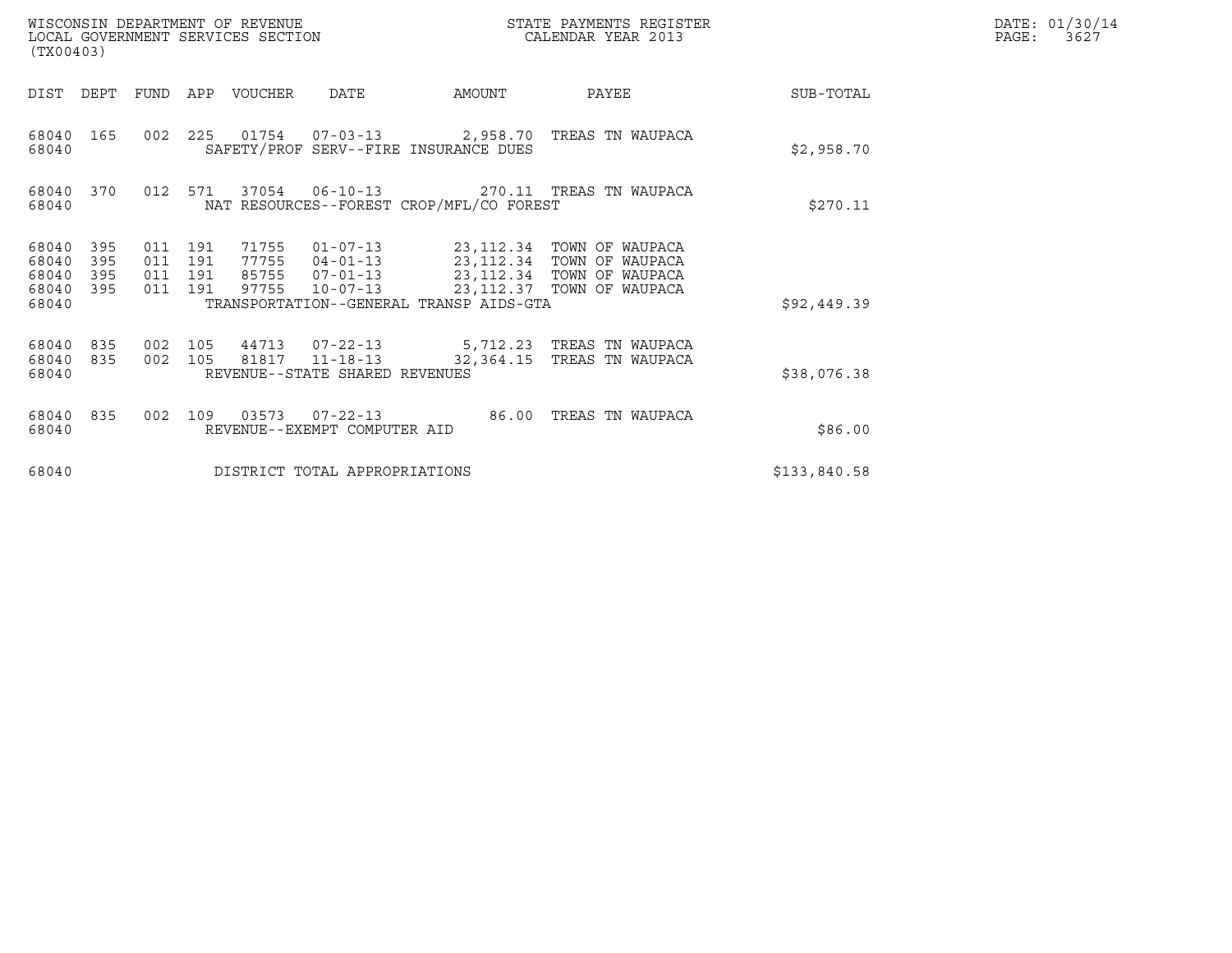| WISCONSIN DEPARTMENT OF REVENUE<br>LOCAL GOVERNMENT SERVICES SECTION<br>STATE PAYMENTS REGISTER<br>CALENDAR YEAR 2013<br>(TX00403) |            |                                          |         |                                 |                                                        |                                                                                     |                                                                                                                                                                                                  | DATE: 01/30/14<br>PAGE: 3628 |  |
|------------------------------------------------------------------------------------------------------------------------------------|------------|------------------------------------------|---------|---------------------------------|--------------------------------------------------------|-------------------------------------------------------------------------------------|--------------------------------------------------------------------------------------------------------------------------------------------------------------------------------------------------|------------------------------|--|
|                                                                                                                                    |            |                                          |         | DIST DEPT FUND APP VOUCHER DATE |                                                        |                                                                                     | AMOUNT PAYEE SUB-TOTAL                                                                                                                                                                           |                              |  |
| 68042 165<br>68042                                                                                                                 |            |                                          |         |                                 |                                                        | SAFETY/PROF SERV--FIRE INSURANCE DUES                                               | 002  225  01755  07-03-13   1,953.83  TREAS TN WEYAUWEGA                                                                                                                                         | \$1,953.83                   |  |
| 68042 370<br>68042                                                                                                                 |            |                                          | 000 001 |                                 |                                                        | 04DNR  10-23-13  807.73  TOWN WEYAUWEGA<br>NAT RESOURCES-SEVERANCE/YIELD/WITHDRAWAL |                                                                                                                                                                                                  | \$807.73                     |  |
| 68042 370                                                                                                                          |            | 68042 370 002 503<br>002 503             |         |                                 |                                                        |                                                                                     | 16263  02-22-13  4,891.07  TREAS TN WEYAUWEGA<br>16263  02-22-13   1,573.30  TREAS TN WEYAUWEGA<br>TOWN SHARE 725.28                                                                             |                              |  |
| 68042                                                                                                                              |            |                                          |         |                                 |                                                        | NAT RESOURCES--AIDS IN LIEU OF TAXES                                                |                                                                                                                                                                                                  | \$6.464.37                   |  |
| 68042 370<br>68042                                                                                                                 |            |                                          | 012 571 |                                 |                                                        | NAT RESOURCES--FOREST CROP/MFL/CO FOREST                                            | 37055  06-10-13  214.31  TREAS TN WEYAUWEGA                                                                                                                                                      | \$214.31                     |  |
| 68042 395<br>68042<br>68042<br>68042 395<br>68042                                                                                  | 395<br>395 | 011 191<br>011 191<br>011 191<br>011 191 |         |                                 |                                                        | TRANSPORTATION--GENERAL TRANSP AIDS-GTA                                             | 71756  01-07-13  10,087.50  TOWN OF WEYAUWEGA<br>77756  04-01-13  10,087.50  TOWN OF WEYAUWEGA<br>85756  07-01-13  10,087.50  TOWN OF WEYAUWEGA<br>97756  10-07-13  10,087.52  TOWN OF WEYAUWEGA | \$40,350.02                  |  |
| 68042<br>68042 835<br>68042                                                                                                        | 835        | 002 105                                  | 002 105 |                                 | 81818 11-18-13<br>REVENUE--STATE SHARED REVENUES       |                                                                                     | 44714  07-22-13  4,646.18  TREAS TN WEYAUWEGA<br>26,882.37 TREAS TN WEYAUWEGA                                                                                                                    | \$31,528.55                  |  |
| 68042 835<br>68042                                                                                                                 |            |                                          |         |                                 | 002 109 03574 07-22-13<br>REVENUE--EXEMPT COMPUTER AID |                                                                                     | 9.00 TREAS TN WEYAUWEGA                                                                                                                                                                          | \$9.00                       |  |
| 68042                                                                                                                              |            |                                          |         |                                 | DISTRICT TOTAL APPROPRIATIONS                          |                                                                                     |                                                                                                                                                                                                  | \$81,327.81                  |  |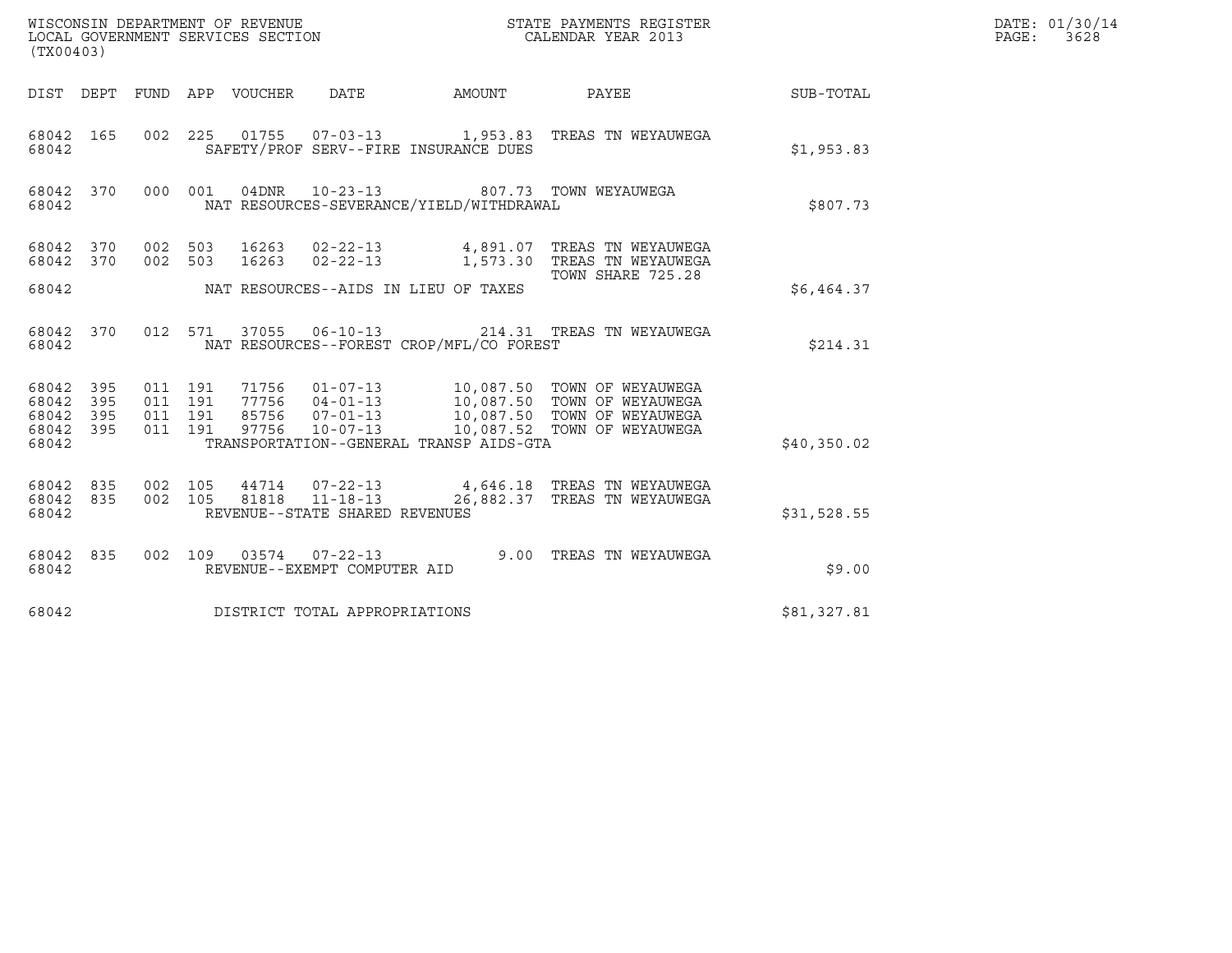| WISCONSIN DEPARTMENT OF REVENUE   | STATE PAYMENTS REGISTER | DATE: 01/30/14 |
|-----------------------------------|-------------------------|----------------|
| LOCAL GOVERNMENT SERVICES SECTION | CALENDAR YEAR 2013      | 3629<br>PAGE:  |

|                                                           | WISCONSIN DEPARTMENT OF REVENUE<br>LOCAL GOVERNMENT SERVICES SECTION<br>(TX00403)<br>(TX00403) |  |  |  |                                |                                          |                                                                                                                                                                                                                                                                                                                     |                                                           | DATE: 01/30/14<br>PAGE: 3629 |
|-----------------------------------------------------------|------------------------------------------------------------------------------------------------|--|--|--|--------------------------------|------------------------------------------|---------------------------------------------------------------------------------------------------------------------------------------------------------------------------------------------------------------------------------------------------------------------------------------------------------------------|-----------------------------------------------------------|------------------------------|
|                                                           |                                                                                                |  |  |  |                                |                                          |                                                                                                                                                                                                                                                                                                                     | DIST DEPT FUND APP VOUCHER DATE AMOUNT PAYEE TO SUB-TOTAL |                              |
| 68044                                                     | 68044 165                                                                                      |  |  |  |                                | SAFETY/PROF SERV--FIRE INSURANCE DUES    | 002 225 01756 07-03-13 790.92 TREAS TN WYOMING                                                                                                                                                                                                                                                                      | \$790.92                                                  |                              |
| 68044                                                     | 68044 370<br>68044 370                                                                         |  |  |  |                                | NAT RESOURCES-SEVERANCE/YIELD/WITHDRAWAL | 000 001 01DNR 03-13-13 1,052.46 TREAS TOWN WYOMING<br>000 001 02DNR 07-03-13 20,977.31 TREAS TOWN WYOMING                                                                                                                                                                                                           | \$22,029.77                                               |                              |
|                                                           | 68044                                                                                          |  |  |  |                                |                                          | 68044 370 012 571 37056 06-10-13 2,493.05 TREAS TN WYOMING<br>NAT RESOURCES--FOREST CROP/MFL/CO FOREST                                                                                                                                                                                                              | \$2,493.05                                                |                              |
| 68044 370<br>68044                                        | 68044 370<br>68044 370                                                                         |  |  |  |                                | NAT RESOURCES--AIDS IN LIEU OF TAXES     | 012 579 19006 04-15-13   46.23 TREAS TN WYOMING<br>012 579 19006 04-15-13   77.39 TREAS TOWN WYOMING<br>012 579 19006 04-15-13   225.73 TREAS TOWN WYOMING                                                                                                                                                          | \$349.35                                                  |                              |
| 68044 395<br>68044 395<br>68044 395<br>68044 395<br>68044 |                                                                                                |  |  |  |                                | TRANSPORTATION--GENERAL TRANSP AIDS-GTA  | $\begin{array}{cccccc} 011 & 191 & 71757 & 01-07-13 & 9,875.80 & \text{TOWN OF WYOMING} \\ 011 & 191 & 77757 & 04-01-13 & 9,875.80 & \text{TOWN OF WYOMING} \\ 011 & 191 & 85757 & 07-01-13 & 9,875.80 & \text{TOWN OF WYOMING} \\ 011 & 191 & 97757 & 10-07-13 & 9,875.82 & \text{TOWN OF WYOMING} \\ \end{array}$ | \$39,503.22                                               |                              |
| 68044                                                     | 68044 395                                                                                      |  |  |  |                                | TRANSPORTATION--LRIP/TRIP/MSIP GRANTS    | 011 278 88353 09-20-13 33,500.00 TREAS TN WYOMING                                                                                                                                                                                                                                                                   | \$33,500.00                                               |                              |
| 68044 835<br>68044                                        | 68044 835                                                                                      |  |  |  | REVENUE--STATE SHARED REVENUES |                                          | 002 105 44715 07-22-13 1,749.89 TREAS TN WYOMING<br>002 105 81819 11-18-13 9,916.02 TREAS TN WYOMING                                                                                                                                                                                                                | \$11,665.91                                               |                              |
| 68044                                                     | 68044 835                                                                                      |  |  |  | REVENUE--EXEMPT COMPUTER AID   |                                          | 002 109 03575 07-22-13 4.00 TREAS TN WYOMING                                                                                                                                                                                                                                                                        | \$4.00                                                    |                              |
| 68044                                                     |                                                                                                |  |  |  | DISTRICT TOTAL APPROPRIATIONS  |                                          |                                                                                                                                                                                                                                                                                                                     | \$110,336.22                                              |                              |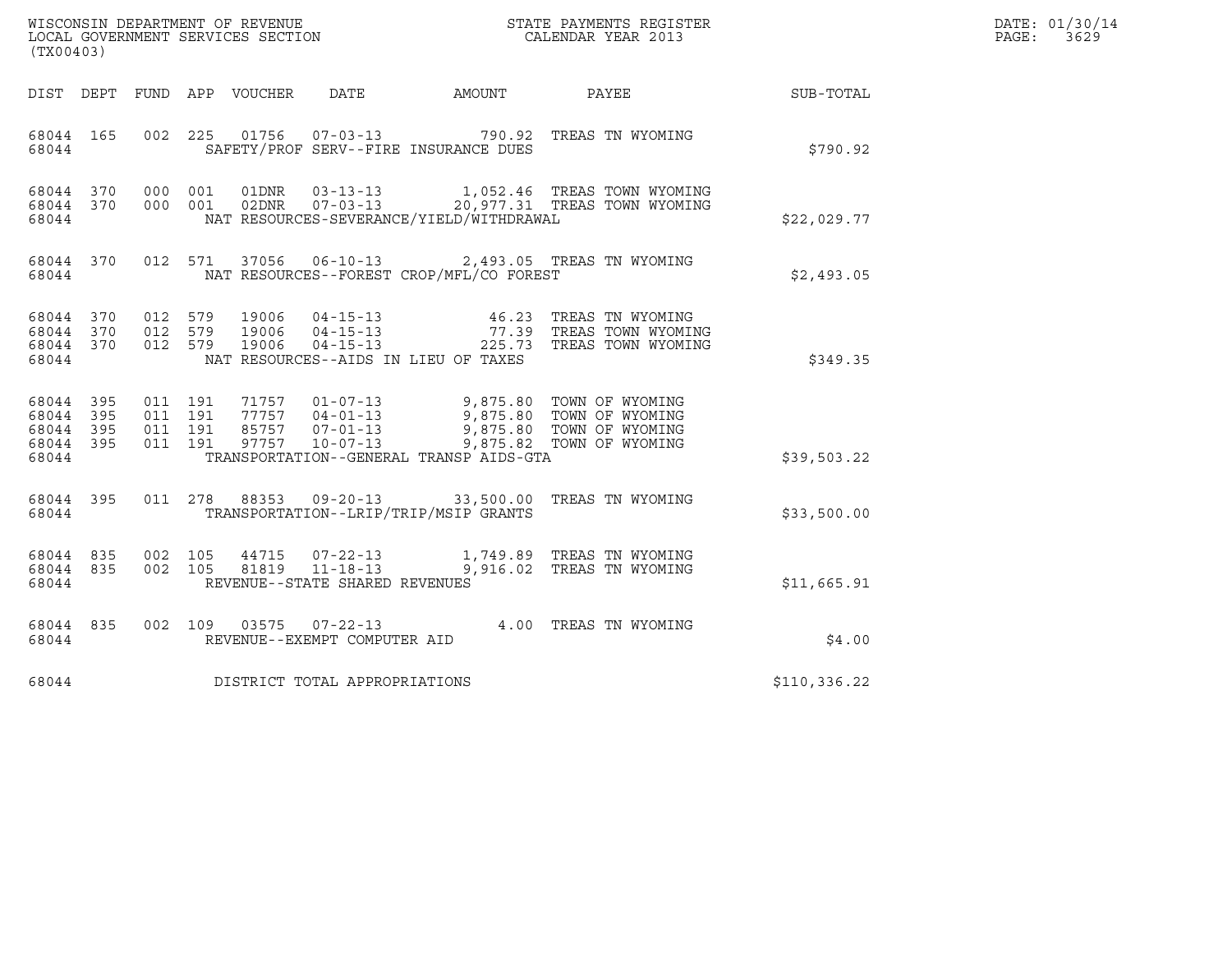| PAGE: | DATE: 01/30/14<br>3630 |
|-------|------------------------|
|       |                        |

| (TX00403)                                                       |                                          | WISCONSIN DEPARTMENT OF REVENUE<br>LOCAL GOVERNMENT SERVICES SECTION                                            |        | STATE PAYMENTS REGISTER<br>CALENDAR YEAR 2013                                                                                |             | DATE: 01/30/14<br>PAGE:<br>3630 |
|-----------------------------------------------------------------|------------------------------------------|-----------------------------------------------------------------------------------------------------------------|--------|------------------------------------------------------------------------------------------------------------------------------|-------------|---------------------------------|
| DIST DEPT FUND                                                  |                                          | APP VOUCHER DATE                                                                                                | AMOUNT | PAYEE                                                                                                                        | SUB-TOTAL   |                                 |
| 68106 165<br>68106                                              |                                          | SAFETY/PROF SERV--FIRE INSURANCE DUES                                                                           |        | 002 225 01757 07-03-13 93.36 TREAS VIL BIG FALLS                                                                             | \$93.36     |                                 |
| 68106                                                           |                                          | NAT RESOURCES--FOREST CROP/MFL/CO FOREST                                                                        |        | 68106 370 012 571 37057 06-10-13 6.61 TREAS VIL BIG FALLS                                                                    | \$6.61      |                                 |
| 68106 395<br>68106<br>395<br>395<br>68106<br>68106 395<br>68106 | 011 191<br>011 191<br>011 191<br>011 191 | 77758  04-01-13  751.53<br>85758 07-01-13<br>97758<br>$10 - 07 - 13$<br>TRANSPORTATION--GENERAL TRANSP AIDS-GTA | 751.53 | 71758  01-07-13  751.53  VILLAGE OF BIG FALLS<br>VILLAGE OF BIG FALLS<br>VILLAGE OF BIG FALLS<br>751.55 VILLAGE OF BIG FALLS | \$3,006.14  |                                 |
| 68106 835 002 105<br>68106 835<br>68106                         |                                          | 002 105 81820 11-18-13<br>REVENUE--STATE SHARED REVENUES                                                        |        | 44716 07-22-13 4,392.74 TREAS VIL BIG FALLS<br>24,892.21 TREAS VIL BIG FALLS                                                 | \$29,284.95 |                                 |
| 68106 835<br>68106                                              |                                          | REVENUE--EXEMPT COMPUTER AID                                                                                    |        | 002 109 03576 07-22-13 1.00 TREAS VIL BIG FALLS                                                                              | \$1.00      |                                 |
| 68106                                                           |                                          | DISTRICT TOTAL APPROPRIATIONS                                                                                   |        |                                                                                                                              | \$32,392.06 |                                 |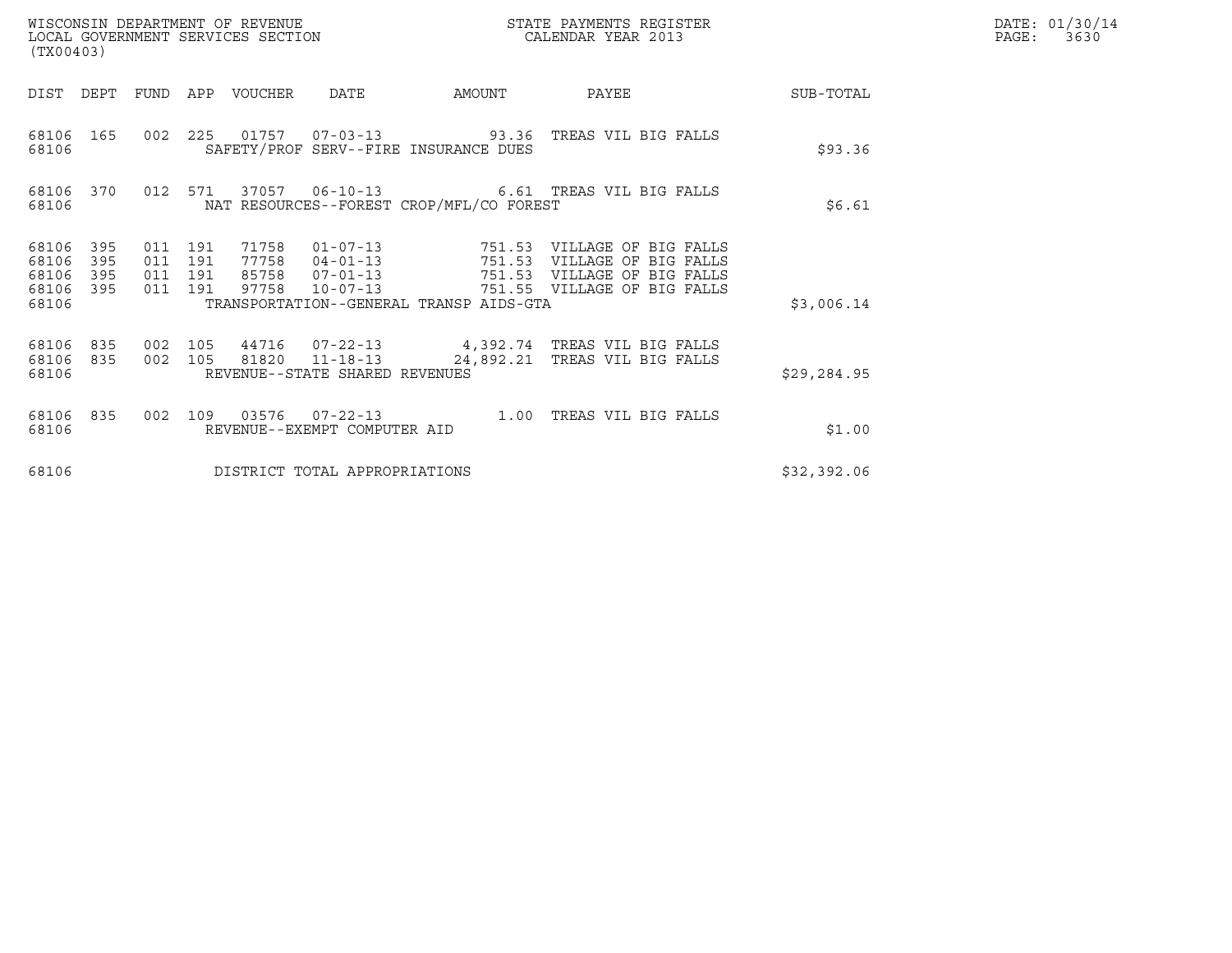| (TX00403)                                    |                        |                               |         |  |                                |                                          |                                                                                                                                                                                                          |              | DATE: 01/30/14<br>PAGE: 3631 |
|----------------------------------------------|------------------------|-------------------------------|---------|--|--------------------------------|------------------------------------------|----------------------------------------------------------------------------------------------------------------------------------------------------------------------------------------------------------|--------------|------------------------------|
|                                              |                        |                               |         |  |                                |                                          | DIST DEPT FUND APP VOUCHER DATE AMOUNT PAYEE THE SUB-TOTAL                                                                                                                                               |              |                              |
| 68121                                        |                        |                               |         |  |                                | SAFETY/PROF SERV--FIRE INSURANCE DUES    | 68121 165 002 225 01758 07-03-13 570.82 TREAS VIL EMBARRASS                                                                                                                                              | \$570.82     |                              |
| 68121                                        |                        |                               |         |  |                                | NAT RESOURCES-SEVERANCE/YIELD/WITHDRAWAL | 68121 370 000 001 01DNR 03-13-13 105.60 TREAS VILL EMBARRASS                                                                                                                                             | \$105.60     |                              |
|                                              | 68121                  |                               |         |  |                                | NAT RESOURCES--FOREST CROP/MFL/CO FOREST | 68121 370 012 571 37058 06-10-13 2.00 TREAS VIL EMBARRASS                                                                                                                                                | \$2.00       |                              |
| 68121 395<br>68121 395<br>68121 395<br>68121 | 68121 395              | 011 191<br>011 191<br>011 191 | 011 191 |  |                                | TRANSPORTATION--GENERAL TRANSP AIDS-GTA  | 71759  01-07-13  1,667.78  VILLAGE OF EMBARRASS<br>77759  04-01-13  1,667.78  VILLAGE OF EMBARRASS<br>85759  07-01-13  1,667.78  VILLAGE OF EMBARRASS<br>97759  10-07-13  1,667.80  VILLAGE OF EMBARRASS | \$6,671.14   |                              |
|                                              | 68121                  |                               |         |  |                                | DOA--TRANSMISSION LINE FEE DISTRIBUTION  | 68121 505 002 174 58370 04-26-13 8,296.00 TREAS VIL EMBARRASS                                                                                                                                            | \$8,296.00   |                              |
| 68121                                        | 68121 835<br>68121 835 |                               |         |  | REVENUE--STATE SHARED REVENUES |                                          | 002 105 44717 07-22-13 14,437.85 TREAS VIL EMBARRASS<br>002 105 81821 11-18-13 81,814.45 TREAS VIL EMBARRASS                                                                                             | \$96, 252.30 |                              |
| 68121                                        |                        |                               |         |  | REVENUE--EXEMPT COMPUTER AID   |                                          | 68121 835 002 109 03577 07-22-13 141.00 TREAS VIL EMBARRASS                                                                                                                                              | \$141.00     |                              |
| 68121                                        |                        |                               |         |  | DISTRICT TOTAL APPROPRIATIONS  |                                          |                                                                                                                                                                                                          | \$112,038.86 |                              |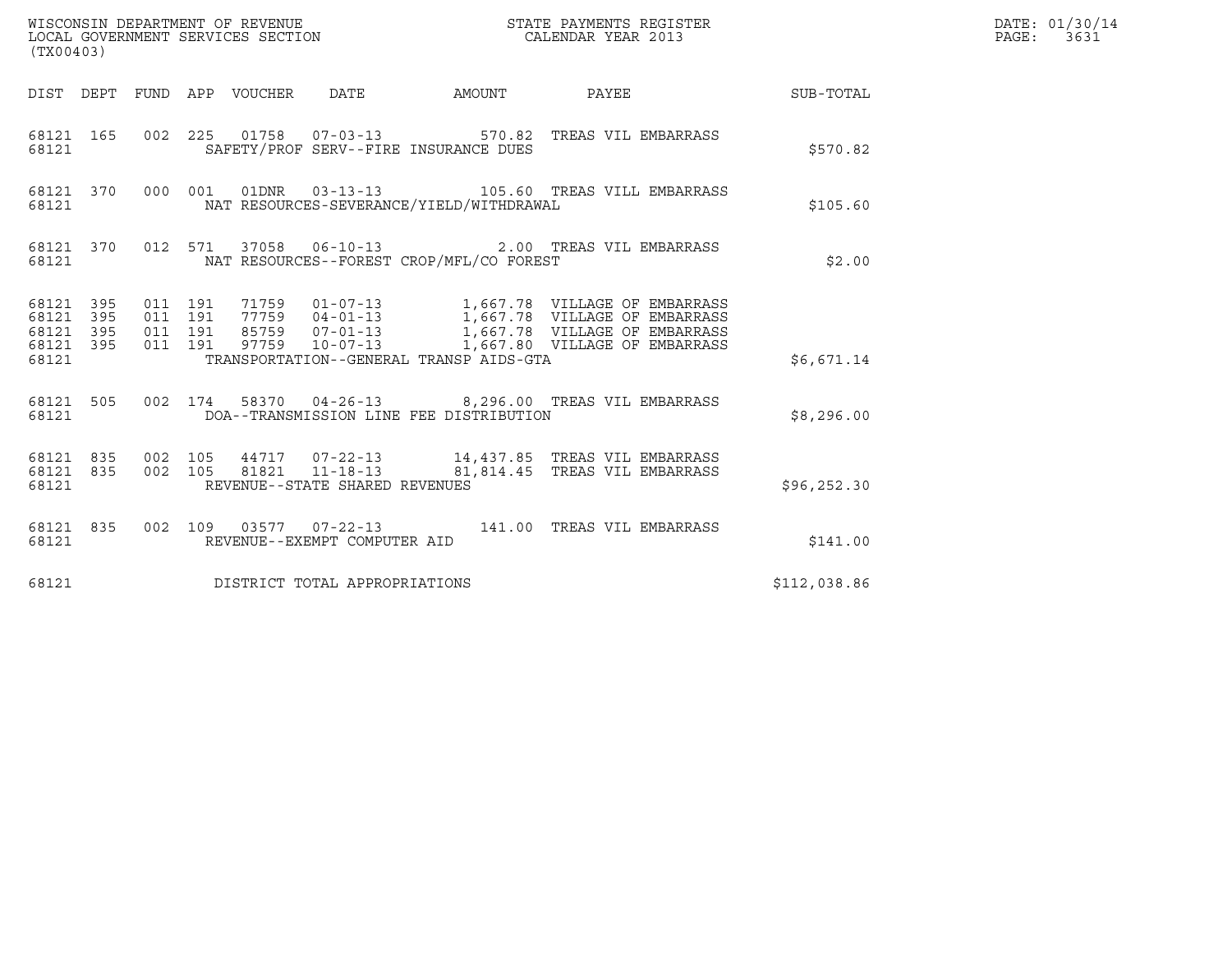| WISCONSIN DEPARTMENT OF REVENUE<br>LOCAL GOVERNMENT SERVICES SECTION<br>(TX00403)                                                                     |                                                                                                                                                    | STATE PAYMENTS REGISTER<br>CALENDAR YEAR 2013              |              | DATE: 01/30/14<br>$\mathtt{PAGE:}$<br>3632 |
|-------------------------------------------------------------------------------------------------------------------------------------------------------|----------------------------------------------------------------------------------------------------------------------------------------------------|------------------------------------------------------------|--------------|--------------------------------------------|
| DIST DEPT<br>FUND APP VOUCHER<br>DATE                                                                                                                 | AMOUNT                                                                                                                                             | <b>PAYEE</b>                                               | SUB-TOTAL    |                                            |
| 68126 165<br>002 225<br>68126<br>SAFETY/PROF SERV--FIRE INSURANCE DUES                                                                                |                                                                                                                                                    |                                                            | \$2,151.63   |                                            |
| 68126 370<br>002 503                                                                                                                                  |                                                                                                                                                    |                                                            |              |                                            |
| 68126<br>NAT RESOURCES--AIDS IN LIEU OF TAXES                                                                                                         |                                                                                                                                                    | TOWN SHARE 26.61                                           | \$135.56     |                                            |
| 68126<br>395<br>011 191<br>71760<br>011 191<br>68126<br>395<br>011 191<br>68126<br>395<br>85760 07-01-13<br>395<br>011 191<br>68126<br>97760<br>68126 | 01-07-13 5,562.24 VILLAGE OF FREMONT<br>77760  04-01-13  5,562.24  VILLAGE OF FREMONT<br>$10 - 07 - 13$<br>TRANSPORTATION--GENERAL TRANSP AIDS-GTA | 5,562.24 VILLAGE OF FREMONT<br>5,562.25 VILLAGE OF FREMONT | \$22, 248.97 |                                            |
| 68126 455<br>002  231  00284  02-08-13  160.00 TREAS VIL FREMONT<br>68126<br>JUSTICE--LAW ENFORCEMENT TRAINING                                        |                                                                                                                                                    |                                                            | \$160.00     |                                            |
| 68126<br>835<br>002 105<br>44718<br>002 105<br>81822<br>68126<br>835<br>REVENUE--STATE SHARED REVENUES<br>68126                                       | 07-22-13 4,806.48 TREAS VIL FREMONT<br>11-18-13 27,310.73 TREAS VIL FREMONT                                                                        |                                                            | \$32,117.21  |                                            |
| 68126<br>835<br>002 109<br>68126<br>REVENUE--EXEMPT COMPUTER AID                                                                                      |                                                                                                                                                    | 594.00 TREAS VIL FREMONT                                   | \$594.00     |                                            |
| 68126<br>DISTRICT TOTAL APPROPRIATIONS                                                                                                                |                                                                                                                                                    |                                                            | \$57,407.37  |                                            |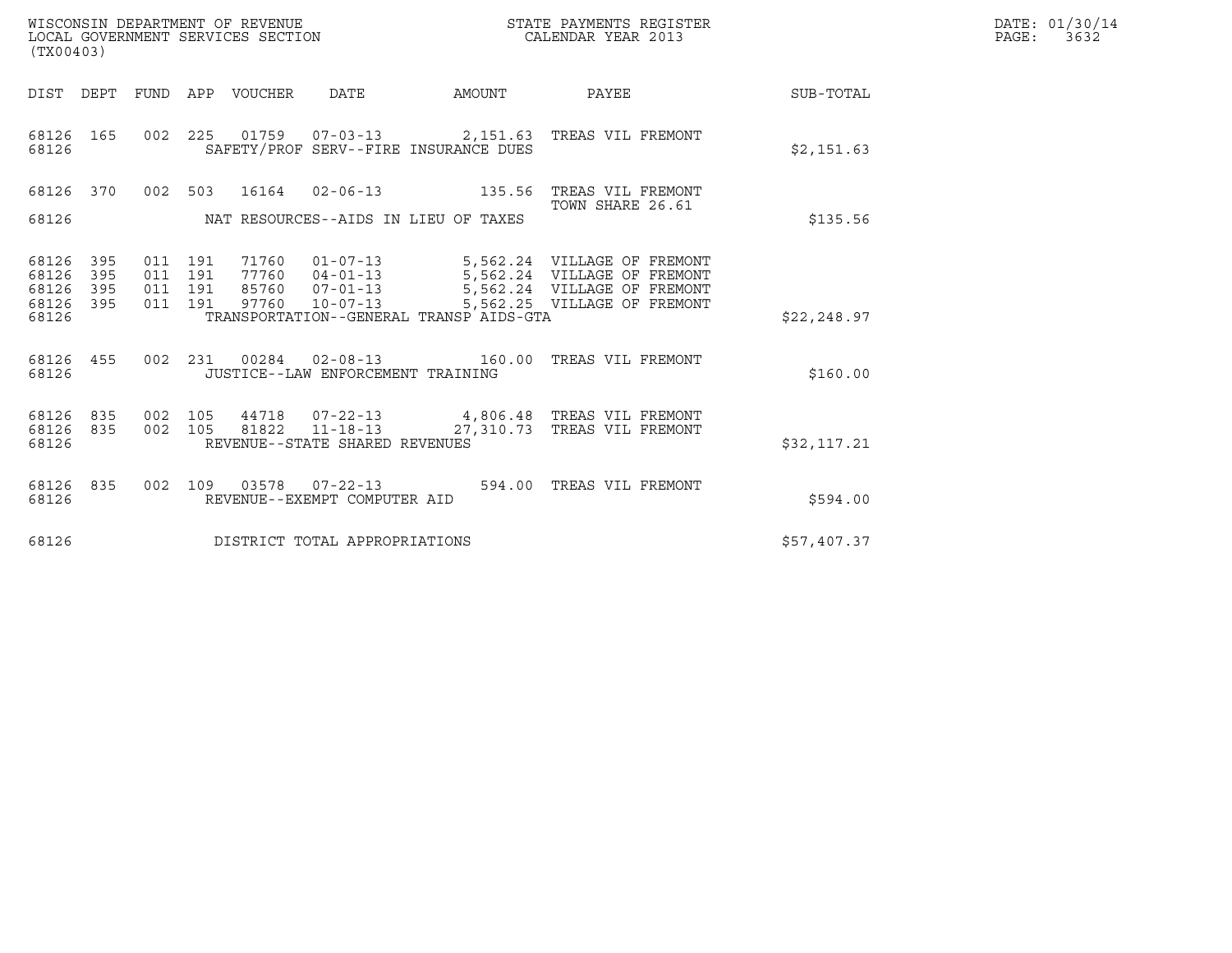| WISCONSIN DEPARTMENT OF REVENUE<br>LOCAL GOVERNMENT SERVICES SECTION | STATE PAYMENTS REGISTER<br>CALENDAR YEAR 2013 | DATE: 01/30/14<br>PAGE:<br>3633 |
|----------------------------------------------------------------------|-----------------------------------------------|---------------------------------|

| (TX00403)                                        |  |  |  |  |                                            |                                                          |                                                                                                                                                                                                      | $\mathcal{R}$ | DATE: 01/30/14<br>$\mathtt{PAGE:}$<br>3633 |
|--------------------------------------------------|--|--|--|--|--------------------------------------------|----------------------------------------------------------|------------------------------------------------------------------------------------------------------------------------------------------------------------------------------------------------------|---------------|--------------------------------------------|
|                                                  |  |  |  |  |                                            |                                                          | DIST DEPT FUND APP VOUCHER DATE AMOUNT PAYEE                                                                                                                                                         | SUB-TOTAL     |                                            |
|                                                  |  |  |  |  |                                            | 68141 SAFETY/PROF SERV--FIRE INSURANCE DUES              | 68141 165 002 225 01760 07-03-13 2,497.72 TREAS VIL IOLA                                                                                                                                             | \$2,497.72    |                                            |
| 68141 395<br>68141 395<br>68141 395<br>68141 395 |  |  |  |  |                                            | 68141 TRANSPORTATION--GENERAL TRANSP AIDS-GTA            | 011 191 71761 01-07-13 18,988.13 VILLAGEOFIOLA<br>011 191 77761 04-01-13 18,988.13 VILLAGEOFIOLA<br>011 191 85761 07-01-13 18,988.13 VILLAGEOFIOLA<br>011 191 97761 10-07-13 18,988.15 VILLAGEOFIOLA | \$75,952.54   |                                            |
| 68141                                            |  |  |  |  |                                            | TRANSPORTATION--LRIP/TRIP/MSIP GRANTS                    | 68141 395 011 278 95846 11-27-13 52,811.40 TREAS VIL IOLA                                                                                                                                            | \$52,811.40   |                                            |
|                                                  |  |  |  |  |                                            | 68141 MS--PREPAID MEDICAL TRANSPORT REIMBURSE            | 68141 435 005 163 01LGS 11-18-13 2,100.00 IOLA AND RURAL FIRE DEPT                                                                                                                                   | \$2,100.00    |                                            |
|                                                  |  |  |  |  | 68141    JUSTICE--LAW ENFORCEMENT TRAINING | 68141 455 002 231 00327 02-08-13 480.00 TREAS VIL IOLA   |                                                                                                                                                                                                      | \$480.00      |                                            |
| 68141 835<br>68141 835<br>68141                  |  |  |  |  | REVENUE--STATE SHARED REVENUES             |                                                          | 002 105 44719 07-22-13 55,305.60 TREAS VIL IOLA<br>002 105 81823 11-18-13 153,464.89 TREAS VIL IOLA                                                                                                  | \$208,770.49  |                                            |
| 68141 7                                          |  |  |  |  | REVENUE--EXEMPT COMPUTER AID               | 68141 835 002 109 03579 07-22-13 1,481.00 TREAS VIL IOLA |                                                                                                                                                                                                      | \$1,481.00    |                                            |
|                                                  |  |  |  |  | 68141 DISTRICT TOTAL APPROPRIATIONS        |                                                          |                                                                                                                                                                                                      | \$344,093.15  |                                            |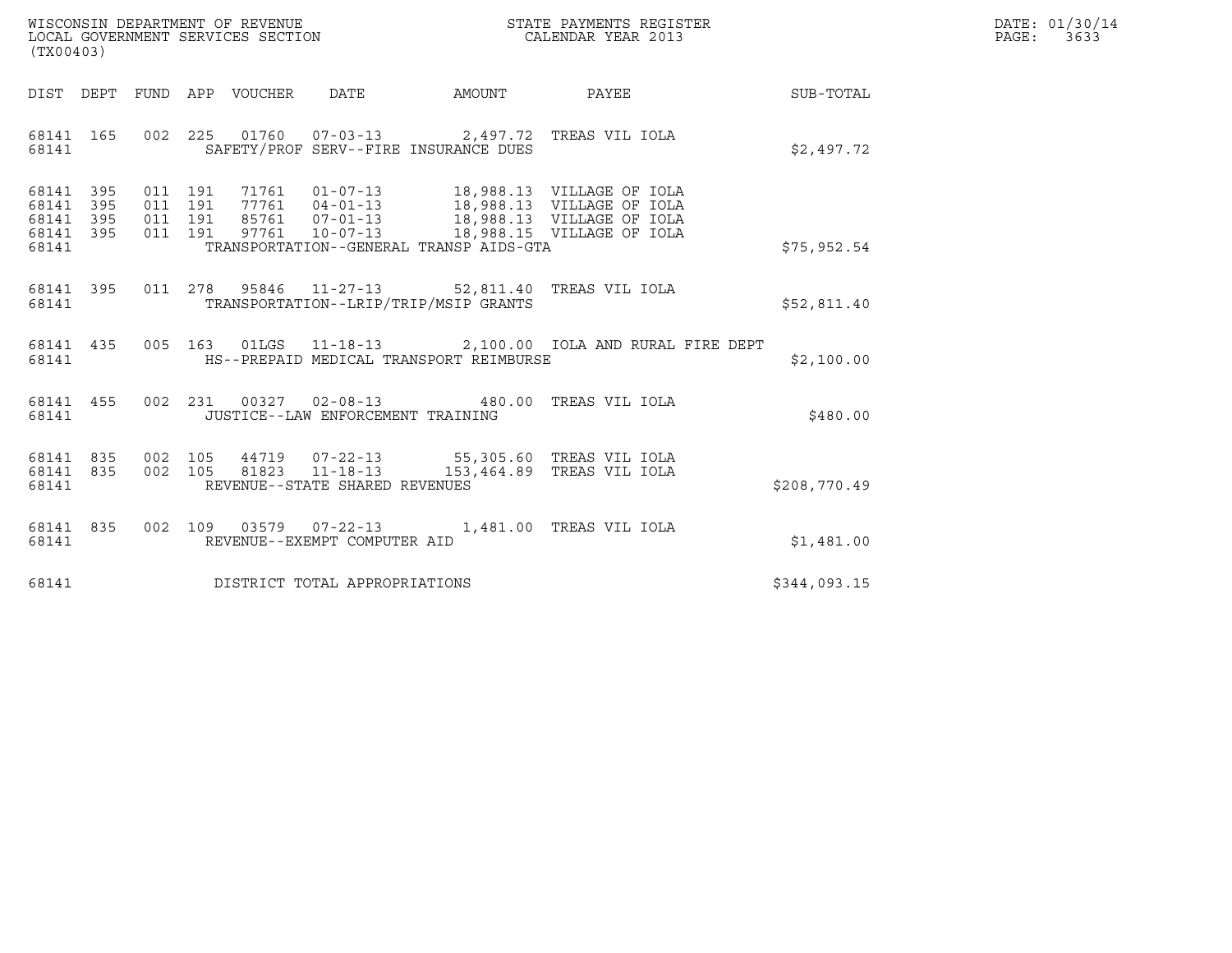| WISCONSIN DEPARTMENT OF REVENUE<br>LOCAL GOVERNMENT SERVICES SECTION<br>(TX00403) | STATE PAYMENTS REGISTER<br>CALENDAR YEAR 2013 | DATE: 01/30/14<br>PAGE:<br>3634 |
|-----------------------------------------------------------------------------------|-----------------------------------------------|---------------------------------|

| (TX00403)                                                      |                                 |                                                      |                                                |                                         |                                                                                                                                                                                                                        |             |
|----------------------------------------------------------------|---------------------------------|------------------------------------------------------|------------------------------------------------|-----------------------------------------|------------------------------------------------------------------------------------------------------------------------------------------------------------------------------------------------------------------------|-------------|
| DIST<br>DEPT                                                   | FUND                            | VOUCHER<br>APP                                       | DATE                                           | AMOUNT                                  | PAYEE                                                                                                                                                                                                                  | SUB-TOTAL   |
| 68165<br>68165                                                 | 165<br>002 225                  |                                                      |                                                | SAFETY/PROF SERV--FIRE INSURANCE DUES   | 01761    07-03-13    258.26 TREAS VIL OGDENSBURG                                                                                                                                                                       | \$258.26    |
| 68165<br>68165                                                 | 370<br>002                      | 503<br>16165<br>NAT RESOURCES--AIDS IN LIEU OF TAXES | $02 - 06 - 13$                                 | 701.92                                  | TREAS VIL OGDENSBURG<br>TOWN SHARE 112.35                                                                                                                                                                              | \$701.92    |
| 68165<br>395<br>68165<br>68165<br>395<br>68165<br>395<br>68165 | 011<br>395<br>011<br>011<br>011 | 191<br>191<br>191<br>191                             |                                                | TRANSPORTATION--GENERAL TRANSP AIDS-GTA | 71762  01-07-13   1,365.46    VILLAGE OF OGDENSBURG<br>77762  04-01-13   1,365.46    VILLAGE OF OGDENSBURG<br>85762  07-01-13   1,365.46    VILLAGE OF OGDENSBURG<br>97762  10-07-13   1,365.48  VILLAGE OF OGDENSBURG | \$5,461.86  |
| 68165<br>68165 835<br>68165                                    | 835 002<br>002                  |                                                      | REVENUE--STATE SHARED REVENUES                 |                                         | 105  44720  07-22-13  6,437.34  TREAS VIL OGDENSBURG<br>105 81824 11-18-13 36,478.28 TREAS VIL OGDENSBURG                                                                                                              | \$42,915.62 |
| 68165<br>835<br>68165                                          | 002                             | 109<br>03580                                         | $07 - 22 - 13$<br>REVENUE--EXEMPT COMPUTER AID | 6.00                                    | TREAS VIL OGDENSBURG                                                                                                                                                                                                   | \$6.00      |
| 68165                                                          |                                 |                                                      | DISTRICT TOTAL APPROPRIATIONS                  |                                         |                                                                                                                                                                                                                        | \$49,343.66 |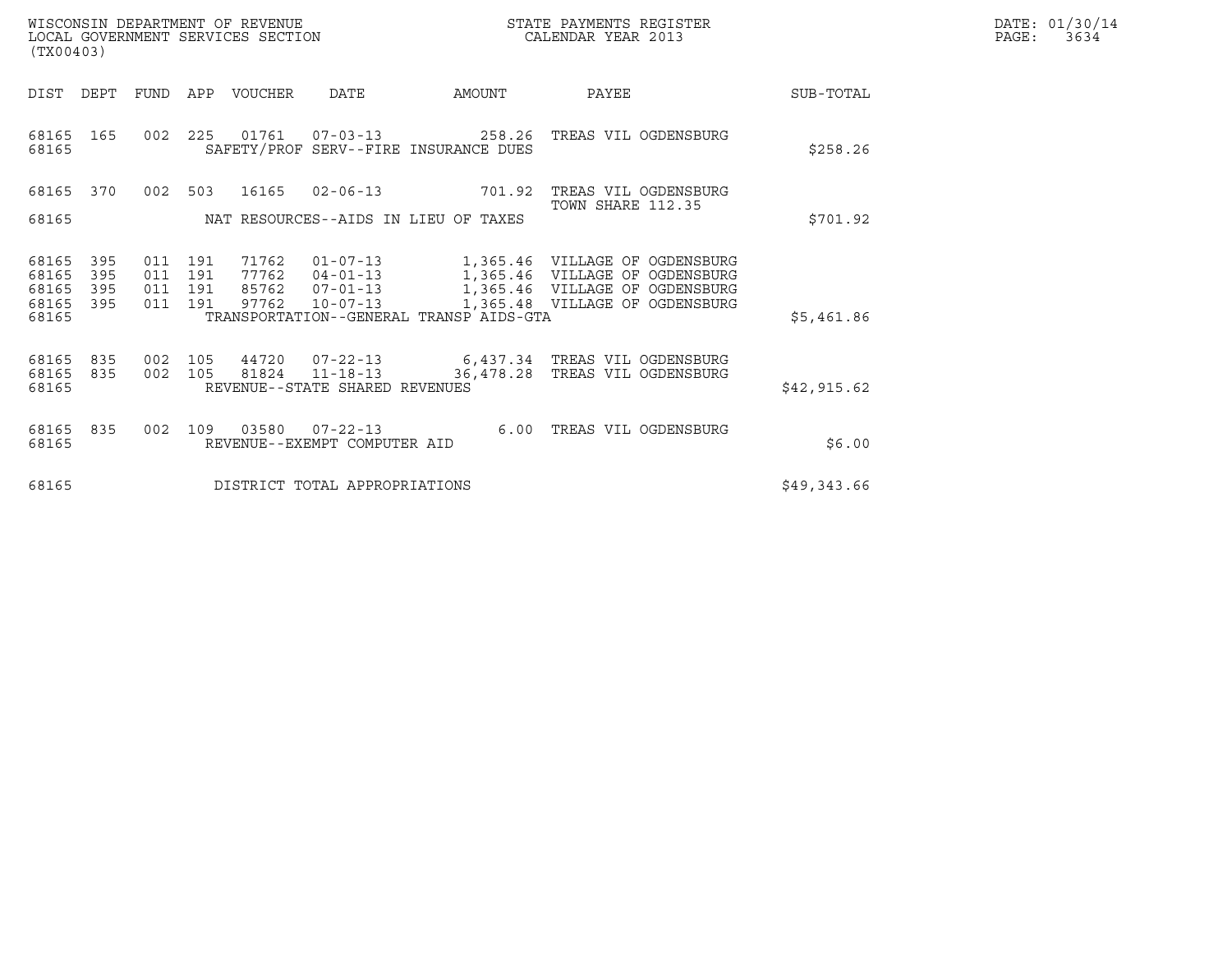| WISCONSIN DEPARTMENT OF REVENUE<br>LOCAL GOVERNMENT SERVICES SECTION<br>(TX00403) | STATE PAYMENTS REGISTER<br>CALENDAR YEAR 2013 | DATE: 01/30/14<br>PAGE:<br>3635 |
|-----------------------------------------------------------------------------------|-----------------------------------------------|---------------------------------|

| (TX00403)                                                             |                          |                                      |                                                |                                         |                                                                                                    |             |
|-----------------------------------------------------------------------|--------------------------|--------------------------------------|------------------------------------------------|-----------------------------------------|----------------------------------------------------------------------------------------------------|-------------|
| <b>DIST</b><br>DEPT                                                   | <b>FUND</b>              | APP<br>VOUCHER                       | DATE                                           | AMOUNT                                  | PAYEE                                                                                              | SUB-TOTAL   |
| 165<br>68181<br>68181                                                 | 002                      | 225                                  |                                                | SAFETY/PROF SERV--FIRE INSURANCE DUES   |                                                                                                    | \$597.50    |
| 68181<br>370                                                          | 002                      | 503<br>16166                         | $02 - 06 - 13$                                 | 454.08                                  | TREAS VIL SCANDINAVIA<br>TOWN SHARE 51.06                                                          |             |
| 68181                                                                 |                          | NAT RESOURCES--AIDS IN LIEU OF TAXES |                                                |                                         |                                                                                                    | \$454.08    |
| 395<br>68181<br>68181<br>395<br>68181<br>395<br>68181<br>395<br>68181 | 011<br>011<br>011<br>011 | 191<br>191<br>191<br>97763<br>191    |                                                | TRANSPORTATION--GENERAL TRANSP AIDS-GTA | 10-07-13 1,825.92 VILLAGE OF SCANDINAVIA                                                           | \$7,303.65  |
| 835<br>68181<br>835<br>68181<br>68181                                 | 002<br>002               | 105<br>105                           | REVENUE--STATE SHARED REVENUES                 |                                         | 44721  07-22-13  7,072.47  TREAS VIL SCANDINAVIA<br>81825 11-18-13 40,077.33 TREAS VIL SCANDINAVIA | \$47,149.80 |
| 68181<br>835<br>68181                                                 | 002                      | 109<br>03581                         | $07 - 22 - 13$<br>REVENUE--EXEMPT COMPUTER AID |                                         | 18.00 TREAS VIL SCANDINAVIA                                                                        | \$18.00     |
| 68181                                                                 |                          |                                      | DISTRICT TOTAL APPROPRIATIONS                  |                                         |                                                                                                    | \$55,523.03 |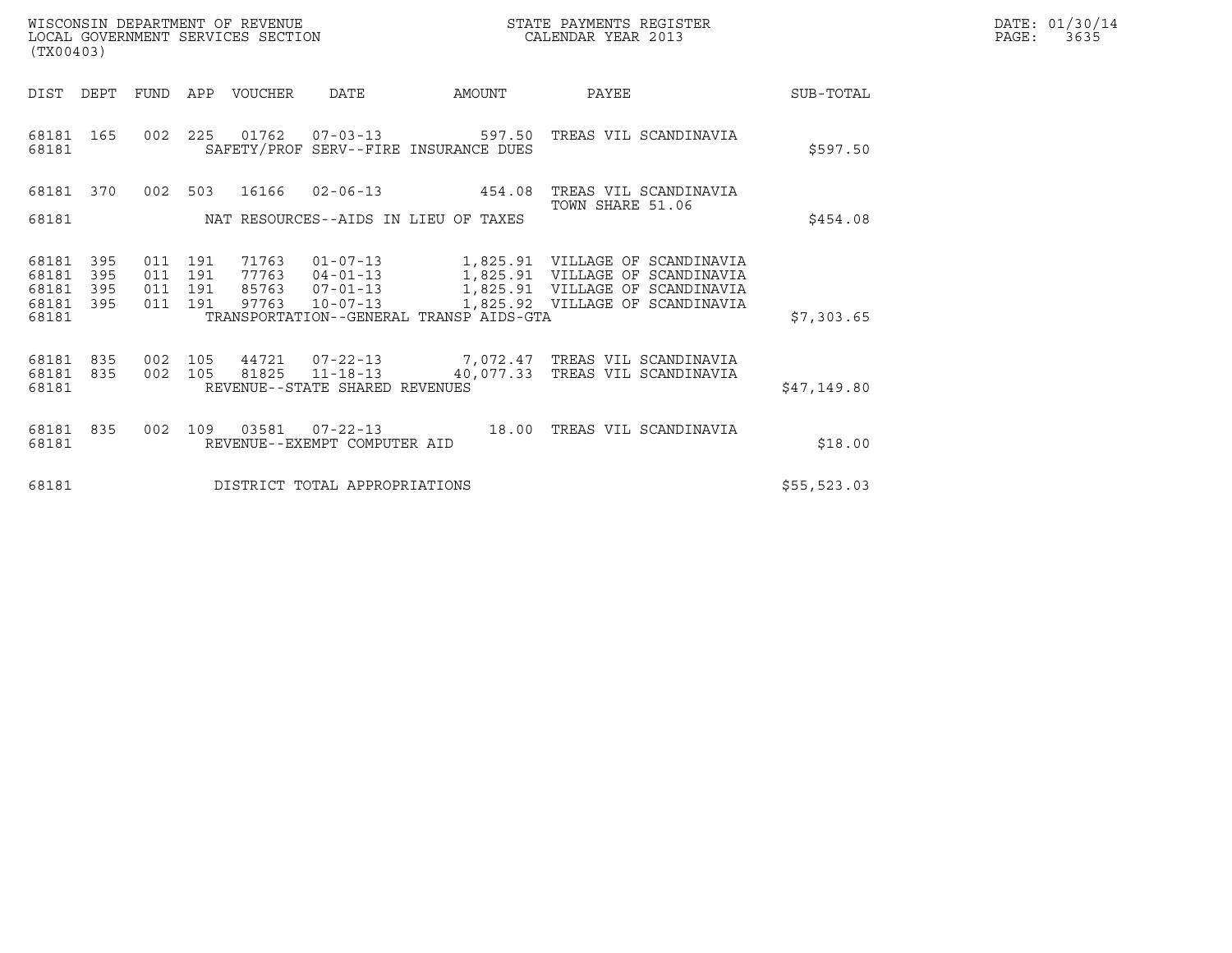| ${\tt WISCO} {\tt NSM} {\tt NEMR} {\tt NEMR} {\tt NEMR} {\tt NEMR} {\tt NEMR} {\tt NEMR} {\tt NEMR} {\tt NEMR} {\tt NEMR} {\tt NEMR} {\tt NEMR} {\tt NEMR} {\tt NEMR} {\tt NEMR} {\tt NEMR} {\tt NEMR} {\tt NEMR} {\tt NEMR} {\tt NEMR} {\tt NEMR} {\tt NEMR} {\tt NEMR} {\tt NEMR} {\tt NEMR} {\tt NEMR} {\tt NEMR} {\tt NEMR} {\tt NEMR} {\tt NEMR} {\tt NEMR} {\tt NEMR} {\tt NEMR} {\tt NEMR} {\tt NEMR} {\tt NEMR}$<br>LOCAL GOVERNMENT SERVICES SECTION<br>(TX00403) |                                          |                               |                                  |                                                     |                                          |                                                                                                                                                                                                                                       |                | DATE: 01/30/14<br>PAGE:<br>3636 |
|----------------------------------------------------------------------------------------------------------------------------------------------------------------------------------------------------------------------------------------------------------------------------------------------------------------------------------------------------------------------------------------------------------------------------------------------------------------------------|------------------------------------------|-------------------------------|----------------------------------|-----------------------------------------------------|------------------------------------------|---------------------------------------------------------------------------------------------------------------------------------------------------------------------------------------------------------------------------------------|----------------|---------------------------------|
| DIST DEPT                                                                                                                                                                                                                                                                                                                                                                                                                                                                  |                                          |                               | FUND APP VOUCHER                 | DATE                                                | AMOUNT                                   | PAYEE                                                                                                                                                                                                                                 | SUB-TOTAL      |                                 |
| 68211 165<br>68211                                                                                                                                                                                                                                                                                                                                                                                                                                                         |                                          |                               |                                  |                                                     | SAFETY/PROF SERV--FIRE INSURANCE DUES    | 002 225 01763 07-03-13 8,448.02 TREAS CITY CLINTONVILLE                                                                                                                                                                               | \$8,448.02     |                                 |
| 68211 370<br>68211                                                                                                                                                                                                                                                                                                                                                                                                                                                         |                                          |                               |                                  |                                                     | NAT RESOURCES--FOREST CROP/MFL/CO FOREST | 012 571 37059 06-10-13 7.14 TREAS CITY CLINTONVILLE                                                                                                                                                                                   | \$7.14         |                                 |
| 68211 395<br>68211<br>395<br>68211 395<br>68211 395<br>68211                                                                                                                                                                                                                                                                                                                                                                                                               | 011 162<br>011 162<br>011 162<br>011 162 |                               | 72114<br>78114<br>86114<br>98114 |                                                     | TRANSPORTATION--CONNECTING HIGHWAY AIDS  | 01-07-13 13,640.06 CITY OF CLINTONVILLE<br>04-01-13<br>04-01-13<br>07-01-13<br>13,640.06 CITY OF CLINTONVILLE<br>10-07-13<br>13,640.08 CITY OF CLINTONVILLE                                                                           | \$54,560.26    |                                 |
| 68211 395<br>68211 395<br>68211 395<br>68211 395<br>68211                                                                                                                                                                                                                                                                                                                                                                                                                  | 011 177                                  | 011 177<br>011 177<br>011 177 | 00067<br>80067<br>88067<br>92067 | TRANSPORTATION--TRANSIT AID                         |                                          | 12-30-13 4,066.00 CITY OF CLINTONVILLE<br>06-14-13 6,777.00 CITY OF CLINTONVILLE<br>07-08-13 6,776.00 CITY OF CLINTONVILLE<br>09-30-13 6,776.00 CITY OF CLINTONVILLE                                                                  | \$24,395.00    |                                 |
| 68211 395<br>68211 395<br>68211 395<br>68211                                                                                                                                                                                                                                                                                                                                                                                                                               | 011 182                                  |                               | 84952<br>011 182 91284           |                                                     | TRANSPORTATION--TRANSIT AIDS-FEDERAL     | 011 182 65550 02-19-13 9,043.00 TREAS CITY CLINTONVILLE<br>08-21-13<br>08-21-13 20,310.00 TREAS CITY CLINTONVILLE<br>10-21-13 10,857.00 TREAS CITY CLINTONVILLE                                                                       | \$40,210.00    |                                 |
| 68211 395<br>68211<br>395<br>68211 395<br>68211 395<br>68211                                                                                                                                                                                                                                                                                                                                                                                                               | 011 191<br>011 191<br>011 191            | 011 191                       |                                  |                                                     | TRANSPORTATION--GENERAL TRANSP AIDS-GTA  | 71764  01-07-13  67,987.11  CITY OF CLINTONVILLE<br>77764 04-01-13 67,987.11 CITY OF CLINTONVILLE<br>85764 07-01-13 67,987.11 CITY OF CLINTONVILLE<br>97764 10-07-13 67,987.14 CITY OF CLINTONVILLE<br>67,987.14 CITY OF CLINTONVILLE | \$271,948.47   |                                 |
| 68211 435<br>68211                                                                                                                                                                                                                                                                                                                                                                                                                                                         |                                          |                               | 005 163 01LGS                    |                                                     | HS--PREPAID MEDICAL TRANSPORT REIMBURSE  | 11-18-13 13,400.00 CLINTONVILLE AREA AMBULANCE                                                                                                                                                                                        | \$13,400.00    |                                 |
| 68211 455<br>68211 455<br>68211                                                                                                                                                                                                                                                                                                                                                                                                                                            |                                          |                               | 002 231 00209                    | $02 - 07 - 13$<br>JUSTICE--LAW ENFORCEMENT TRAINING |                                          | 002 231 00121 11-19-13 320.00 TREAS CITY CLINTONVILLE<br>1,440.00 TREAS CITY CLINTONVILLE                                                                                                                                             | \$1,760.00     |                                 |
| 68211 505<br>68211                                                                                                                                                                                                                                                                                                                                                                                                                                                         |                                          |                               | 002 650 05886                    | $01 - 16 - 13$                                      | DOA--JUSTICE-ASSISTANCE-FEDERAL ARRA FDS | 8,584.00 TREAS CITY CLINTONVILLE                                                                                                                                                                                                      | \$8,584.00     |                                 |
| 68211 835<br>68211 835<br>68211                                                                                                                                                                                                                                                                                                                                                                                                                                            |                                          |                               | 002 105 44722                    | $07 - 22 - 13$<br>REVENUE--STATE SHARED REVENUES    |                                          | 264,392.13 TREAS CITY CLINTONVILLE<br>002 105 81826 11-18-13 1,021,112.12 TREAS CITY CLINTONVILLE                                                                                                                                     | \$1,285,504.25 |                                 |
|                                                                                                                                                                                                                                                                                                                                                                                                                                                                            |                                          |                               |                                  |                                                     |                                          | 68211 835 002 109 03582 07-22-13 28,497.00 TREAS CITY CLINTONVILLE                                                                                                                                                                    |                |                                 |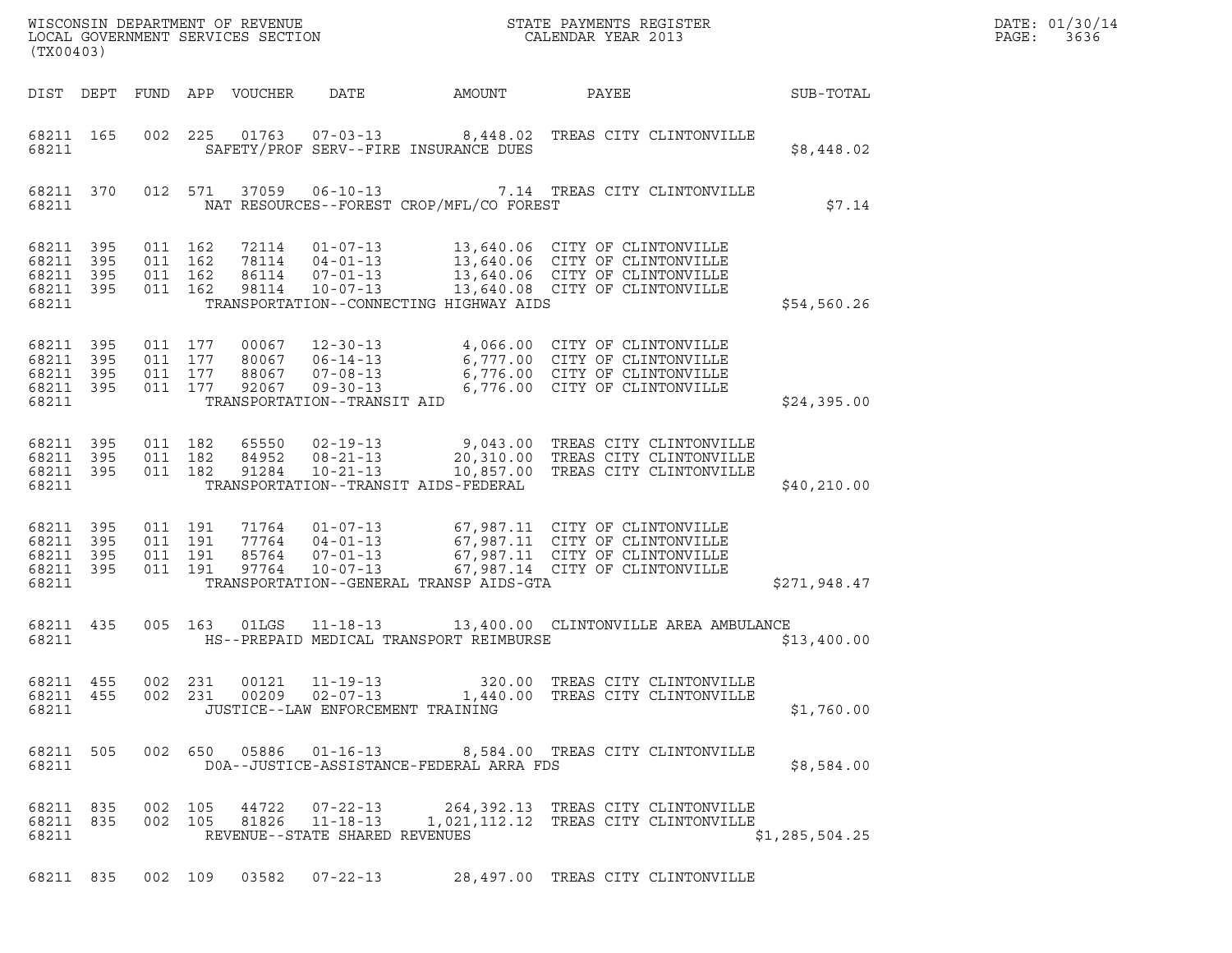| (TX00403)                    | WISCONSIN DEPARTMENT OF REVENUE<br>LOCAL GOVERNMENT SERVICES SECTION     |           | STATE PAYMENTS REGISTER<br>CALENDAR YEAR 2013 |                | DATE: 01/30/14<br>PAGE:<br>3637 |
|------------------------------|--------------------------------------------------------------------------|-----------|-----------------------------------------------|----------------|---------------------------------|
| DIST<br>FUND<br>DEPT         | APP<br>DATE<br>VOUCHER                                                   | AMOUNT    | PAYEE                                         | SUB-TOTAL      |                                 |
| 835<br>002<br>68211<br>68211 | 109<br>05363<br>07-22-13<br>REVENUE--EXEMPT COMPUTER AID                 | 13,506.00 | TREAS CITY CLINTONVILLE                       | \$42,003.00    |                                 |
| 002<br>68211 835<br>68211    | 00004<br>501<br>$02 - 01 - 13$<br>DOA-PAYMENT FOR MUNICIPAL SERVICES AID |           | 5,225.60 TREAS CITY CLINTONVILLE              | \$5,225.60     |                                 |
| 68211<br>835<br>021<br>68211 | 363<br>35928<br>$03 - 25 - 13$<br>REVENUE--LOTTERY CREDIT -              | 1,990.17  | TREAS CITY CLINTONVILLE                       | \$1,990.17     |                                 |
| 68211                        | DISTRICT TOTAL APPROPRIATIONS                                            |           |                                               | \$1,758,035.91 |                                 |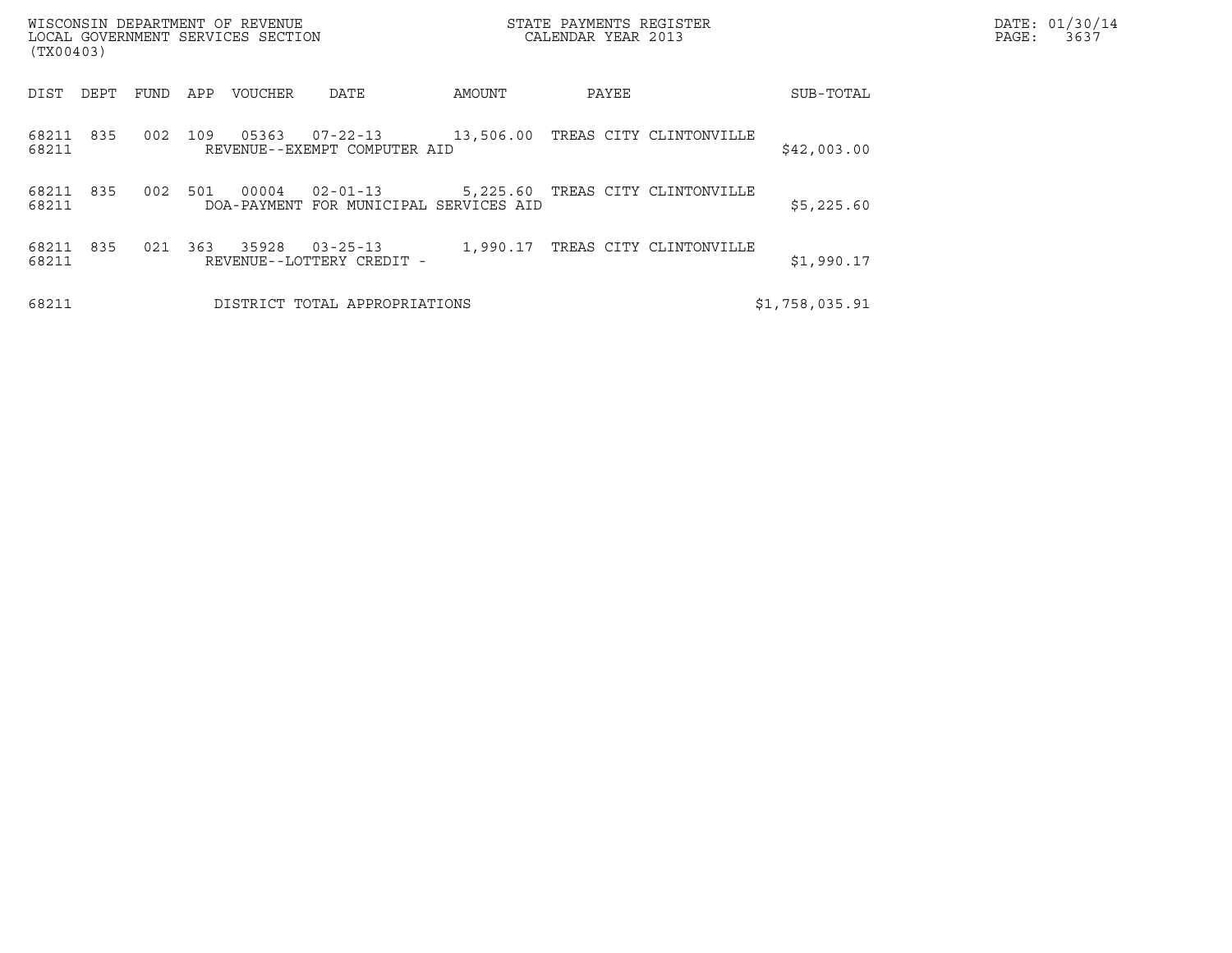| (TX00403)                       |           |  |                                        |                                         |                                                                                                                                                                                                          |              | DATE: 01/30/14<br>PAGE: 3638 |
|---------------------------------|-----------|--|----------------------------------------|-----------------------------------------|----------------------------------------------------------------------------------------------------------------------------------------------------------------------------------------------------------|--------------|------------------------------|
|                                 |           |  | DIST DEPT FUND APP VOUCHER DATE AMOUNT |                                         | <b>PAYEE</b>                                                                                                                                                                                             | SUB-TOTAL    |                              |
| 68251 165<br>68251              |           |  |                                        | SAFETY/PROF SERV--FIRE INSURANCE DUES   | 002 225 01764 07-03-13 2,888.33 TREAS CITY MANAWA                                                                                                                                                        | \$2,888.33   |                              |
|                                 |           |  |                                        |                                         | 68251 370 002 503 16264 02-22-13 19.60 TREAS CITY MANAWA<br>TOWN SHARE 7.04                                                                                                                              |              |                              |
| 68251                           |           |  |                                        | NAT RESOURCES--AIDS IN LIEU OF TAXES    |                                                                                                                                                                                                          | \$19.60      |                              |
| 68251 395<br>68251 395<br>68251 | 395       |  |                                        |                                         | 011 191 71765 01-07-13 14,976.71 CITY OF MANAWA<br>011 191 77765 04-01-13 14,976.71 CITY OF MANAWA<br>011 191 85765 07-01-13 14,976.71 CITY OF MANAWA<br>011 191 97765 10-07-13 14,976.74 CITY OF MANAWA |              |                              |
| 68251 395<br>68251              |           |  |                                        | TRANSPORTATION--GENERAL TRANSP AIDS-GTA |                                                                                                                                                                                                          | \$59,906.87  |                              |
| 68251                           |           |  |                                        | TRANSPORTATION--LRIP/TRIP/MSIP GRANTS   | 68251 395 011 278 60952 01-03-13 29,800.00 TREAS CITY MANAWA                                                                                                                                             | \$29,800.00  |                              |
| 68251                           |           |  |                                        | HS--PREPAID MEDICAL TRANSPORT REIMBURSE | 68251 435 005 163 01LGS 11-18-13 2,000.00 MANAWA RURAL FIRE DEPT                                                                                                                                         | \$2,000.00   |                              |
| 68251                           | 68251 455 |  | JUSTICE--LAW ENFORCEMENT TRAINING      |                                         | 002 231 00382 02-11-13 640.00 TREAS CITY MANAWA                                                                                                                                                          | \$640.00     |                              |
| 68251                           |           |  | REVENUE--STATE SHARED REVENUES         |                                         |                                                                                                                                                                                                          | \$307,151.93 |                              |
| 68251                           |           |  | REVENUE--EXEMPT COMPUTER AID           |                                         | 68251 835 002 109 03583 07-22-13 1,579.00 TREAS CITY MANAWA                                                                                                                                              | \$1,579.00   |                              |
| 68251                           |           |  | REVENUE--LOTTERY CREDIT -              |                                         | 68251 835 021 363 35929 03-25-13 2,129.28 TREAS CITY MANAWA                                                                                                                                              | \$2,129.28   |                              |
| 68251                           |           |  | DISTRICT TOTAL APPROPRIATIONS          |                                         |                                                                                                                                                                                                          | \$406,115.01 |                              |
|                                 |           |  |                                        |                                         |                                                                                                                                                                                                          |              |                              |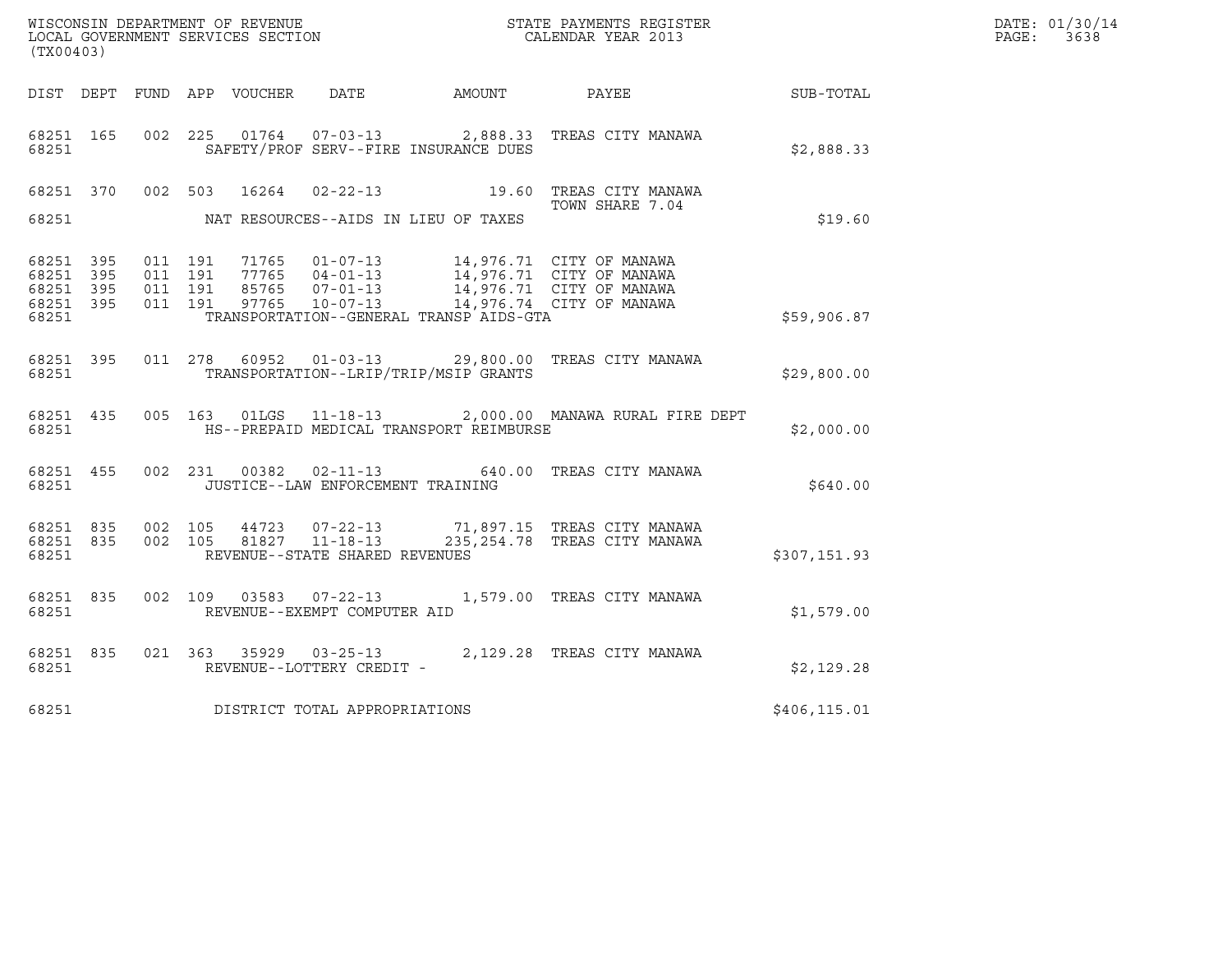| (TX00403)                                         |            |                                          |                                 | WISCONSIN DEPARTMENT OF REVENUE<br>LOCAL GOVERNMENT SERVICES SECTION |                                                                                                                                                                                                                                               | STATE PAYMENTS REGISTER<br>CALENDAR YEAR 2013 |              | DATE: 01/30/14<br>PAGE: 3639 |
|---------------------------------------------------|------------|------------------------------------------|---------------------------------|----------------------------------------------------------------------|-----------------------------------------------------------------------------------------------------------------------------------------------------------------------------------------------------------------------------------------------|-----------------------------------------------|--------------|------------------------------|
|                                                   |            |                                          | DIST DEPT FUND APP VOUCHER DATE |                                                                      | AMOUNT PAYEE                                                                                                                                                                                                                                  |                                               | SUB-TOTAL    |                              |
| 68252 165<br>68252                                |            |                                          |                                 |                                                                      | 002 225 01765 07-03-13 2,229.98 TREAS CITY MARION<br>SAFETY/PROF SERV--FIRE INSURANCE DUES                                                                                                                                                    |                                               | \$2,229.98   |                              |
| 68252 370<br>68252                                |            |                                          |                                 |                                                                      | 012 663 01676 01-08-13 2,248.69 TREAS CITY MARION<br>NAT RESOURCES--LAKES MANAGEMENT GRANTS                                                                                                                                                   |                                               | \$2,248.69   |                              |
| 68252 395<br>68252<br>68252<br>68252 395<br>68252 | 395<br>395 | 011 191<br>011 191<br>011 191<br>011 191 |                                 |                                                                      | 71766  01-07-13   17,144.44   TREAS CITY MARION<br>77766  04-01-13  17,144.44  TREAS CITY MARION<br>85766  07-01-13  17,144.44  TREAS CITY MARION<br>97766  10-07-13  17,144.44  TREAS CITY MARION<br>TRANSPORTATION--GENERAL TRANSP AIDS-GTA |                                               | \$68,577.76  |                              |
| 68252 455<br>68252                                |            |                                          |                                 | JUSTICE--LAW ENFORCEMENT TRAINING                                    | 002 231 00392 02-11-13 480.00 TREAS CITY MARION                                                                                                                                                                                               |                                               | \$480.00     |                              |
| 68252 835<br>68252 835<br>68252                   |            | 002 105<br>002 105                       | 81828                           | 44724 07-22-13<br>$11 - 18 - 13$<br>REVENUE--STATE SHARED REVENUES   | 82,811.57 TREAS CITY MARION                                                                                                                                                                                                                   | 309,889.11 TREAS CITY MARION                  | \$392,700.68 |                              |
| 68252 835<br>68252 835<br>68252                   |            | 002 109<br>002 109                       |                                 | 03584 07-22-13<br>REVENUE--EXEMPT COMPUTER AID                       | 05364  07-22-13  15,922.00 TREAS CITY MARION                                                                                                                                                                                                  | 892.00 TREAS CITY MARION                      | \$16,814.00  |                              |
| 68252 835<br>68252                                |            |                                          |                                 | REVENUE--LOTTERY CREDIT -                                            | 021  363  35930  03-25-13    160.93  TREAS CITY MARION                                                                                                                                                                                        |                                               | \$160.93     |                              |
| 68252                                             |            |                                          |                                 | DISTRICT TOTAL APPROPRIATIONS                                        |                                                                                                                                                                                                                                               |                                               | \$483,212.04 |                              |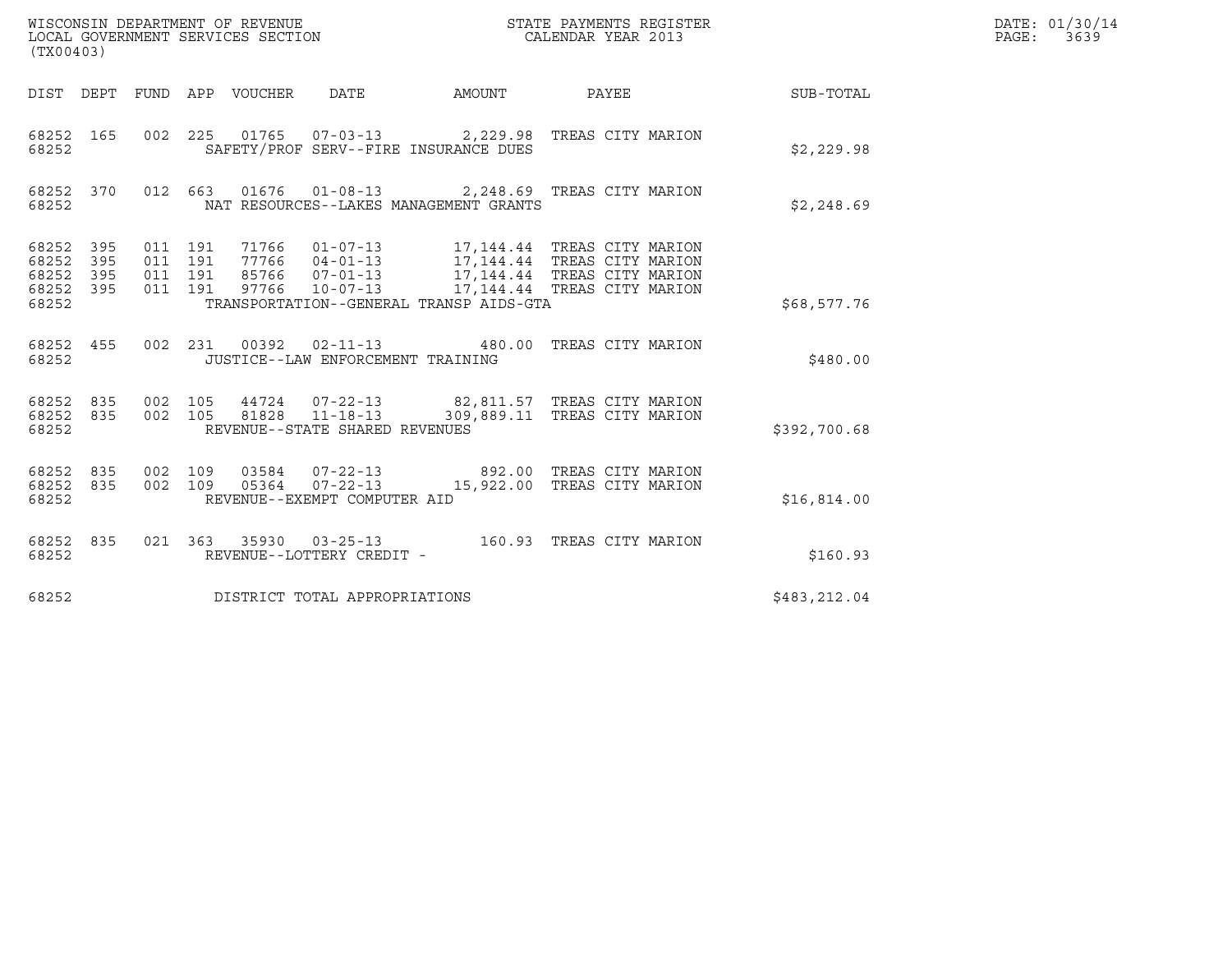| (TX00403)                                             |     |                               |                               |                            | WISCONSIN DEPARTMENT OF REVENUE<br>LOCAL GOVERNMENT SERVICES SECTION  |                                                                                                 | STATE PAYMENTS REGISTER<br>CALENDAR YEAR 2013 |                | DATE: 01/30/14<br>PAGE:<br>3640 |
|-------------------------------------------------------|-----|-------------------------------|-------------------------------|----------------------------|-----------------------------------------------------------------------|-------------------------------------------------------------------------------------------------|-----------------------------------------------|----------------|---------------------------------|
|                                                       |     |                               |                               | DIST DEPT FUND APP VOUCHER | DATE                                                                  | AMOUNT                                                                                          | PAYEE                                         | SUB-TOTAL      |                                 |
| 68261 165<br>68261                                    |     |                               |                               |                            |                                                                       | 002 225 01766 07-03-13 13,807.56 TREAS CITY NEW LONDON<br>SAFETY/PROF SERV--FIRE INSURANCE DUES |                                               | \$13,807.56    |                                 |
| 68261 370                                             |     | 002 503                       |                               | 15939                      |                                                                       | 02-06-13 279.70 TREAS CITY NEW LONDON                                                           |                                               |                |                                 |
| 68261 370                                             |     |                               | 002 503                       |                            |                                                                       | 16167 02-06-13 71.81 TREAS CITY NEW LONDON                                                      | TOWN SHARE 89.84<br>TOWN SHARE 21.87          |                |                                 |
| 68261                                                 |     |                               |                               |                            |                                                                       | NAT RESOURCES--AIDS IN LIEU OF TAXES                                                            |                                               | \$351.51       |                                 |
| 68261 395<br>68261                                    |     |                               |                               |                            |                                                                       | 011 185 70237 04-01-13 4,000.00 TREAS CITY NEW LONDON<br>TRANSPORTATION--HIGHWAY SAFETY-FEDERAL |                                               | \$4,000.00     |                                 |
| 68261 395<br>68261 395<br>68261<br>68261 395<br>68261 | 395 | 011 191                       | 011 191<br>011 191<br>011 191 |                            |                                                                       | TRANSPORTATION--GENERAL TRANSP AIDS-GTA                                                         |                                               | \$350,990.85   |                                 |
| 68261 455<br>68261 455<br>68261                       |     |                               | 002 231<br>002 231            | 00090<br>00448             | $01 - 10 - 13$<br>$02 - 12 - 13$<br>JUSTICE--LAW ENFORCEMENT TRAINING | 320.00 TREAS CITY NEW LONDON                                                                    | 2,720.00 TREAS CITY NEW LONDON                | \$3,040.00     |                                 |
| 68261 505<br>68261                                    |     |                               | 002 174                       |                            | 58370 04-26-13                                                        | DOA--TRANSMISSION LINE FEE DISTRIBUTION                                                         | 2,643.00 TREAS CITY NEW LONDON                | \$2,643.00     |                                 |
| 68261 835<br>68261 835<br>68261                       |     |                               | 002 105                       | 44725<br>002 105 81829     | REVENUE--STATE SHARED REVENUES                                        | 07-22-13 398,795.11 TREAS CITY NEW LONDON<br>11-18-13 1,748,408.77 TREAS CITY NEW LONDON        |                                               | \$2,147,203.88 |                                 |
| 68261 835<br>68261 835<br>68261 835<br>68261          |     | 002 109<br>002 109<br>002 109 |                               | 03029<br>03585<br>05365    | 07-22-13<br>$07 - 22 - 13$<br>REVENUE--EXEMPT COMPUTER AID            | 07-22-13 11,237.00 TREAS CITY NEW LONDON<br>4,836.00 TREAS CITY NEW LONDON                      | 6,782.00 TREAS CITY NEW LONDON                | \$22,855.00    |                                 |
| 68261 835<br>68261                                    |     |                               |                               |                            | 021 363 35931 03-25-13<br>REVENUE--LOTTERY CREDIT -                   |                                                                                                 | 6,123.26 TREAS CITY NEW LONDON                | \$6,123.26     |                                 |
| 68261                                                 |     |                               |                               |                            | DISTRICT TOTAL APPROPRIATIONS                                         |                                                                                                 |                                               | \$2,551,015.06 |                                 |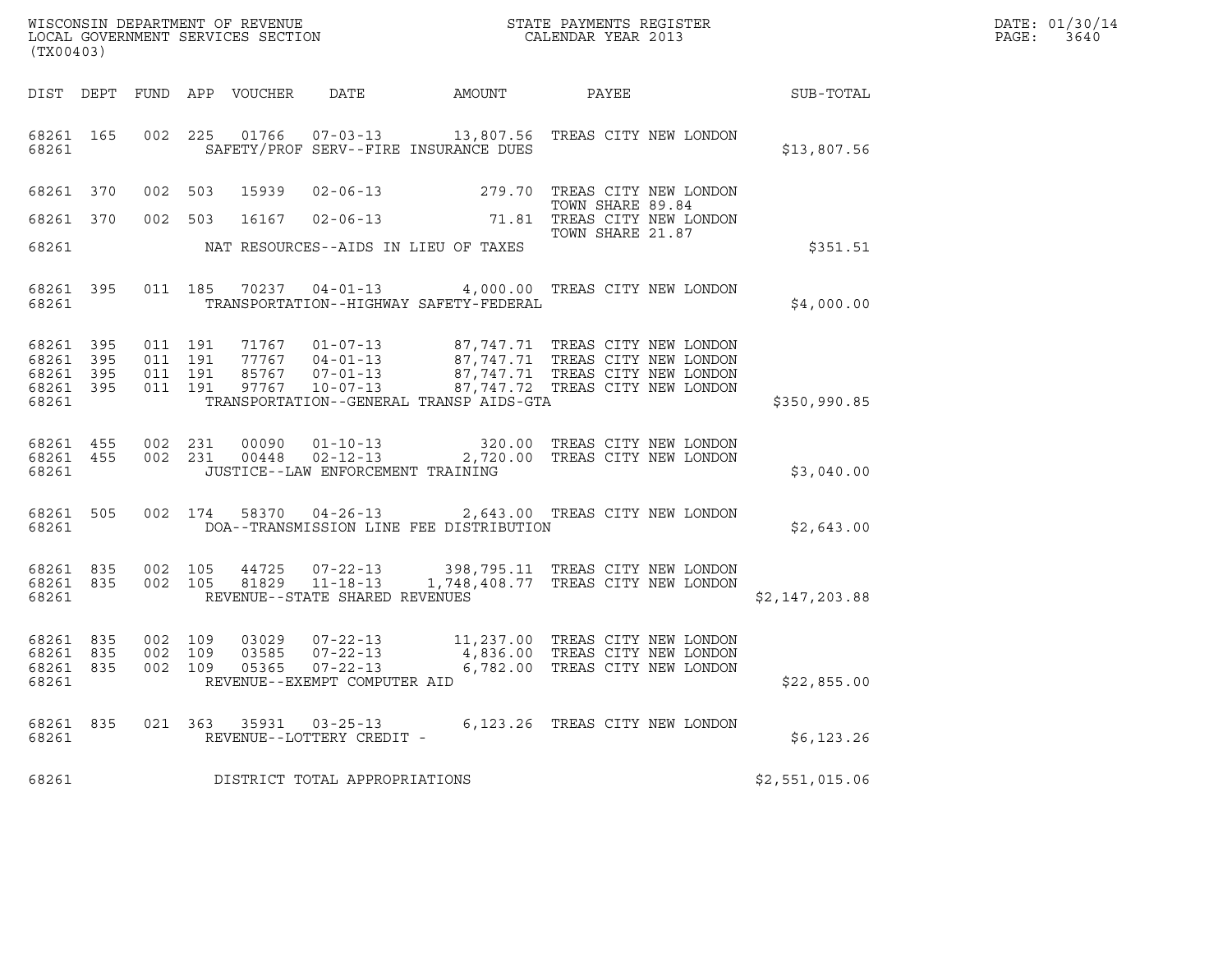| DATE: | 01/30/14 |
|-------|----------|
| PAGE: | 3641     |

| (TX00403)                                                                                                                         |                                                      |                                                                                  |                                                 | WISCONSIN DEPARTMENT OF REVENUE<br>LOCAL GOVERNMENT SERVICES SECTION                                     |                                                                                                                            |                                                                                                                      | STATE PAYMENTS REGISTER<br>CALENDAR YEAR 2013                                                                                                                                                                                                                        |              | DATE: 01/30/14<br>PAGE:<br>3641 |
|-----------------------------------------------------------------------------------------------------------------------------------|------------------------------------------------------|----------------------------------------------------------------------------------|-------------------------------------------------|----------------------------------------------------------------------------------------------------------|----------------------------------------------------------------------------------------------------------------------------|----------------------------------------------------------------------------------------------------------------------|----------------------------------------------------------------------------------------------------------------------------------------------------------------------------------------------------------------------------------------------------------------------|--------------|---------------------------------|
| DIST DEPT                                                                                                                         |                                                      |                                                                                  |                                                 | FUND APP VOUCHER                                                                                         | DATE                                                                                                                       | AMOUNT                                                                                                               | PAYEE                                                                                                                                                                                                                                                                | SUB-TOTAL    |                                 |
| 68291 165<br>68291                                                                                                                |                                                      | 002                                                                              | 225                                             |                                                                                                          |                                                                                                                            | SAFETY/PROF SERV--FIRE INSURANCE DUES                                                                                | 01767  07-03-13  14,334.76  TREAS CITY WAUPACA                                                                                                                                                                                                                       | \$14,334.76  |                                 |
| 68291 370<br>68291 370<br>68291                                                                                                   |                                                      | 012 579<br>012 579                                                               |                                                 | 19007<br>19007                                                                                           | 04-15-13<br>$04 - 15 - 13$                                                                                                 | .22<br>NAT RESOURCES--AIDS IN LIEU OF TAXES                                                                          | TREAS CITY WAUPACA<br>6.60 TREAS CITY WAUPACA                                                                                                                                                                                                                        | \$6.82       |                                 |
| 68291 370<br>68291                                                                                                                |                                                      | 095 512                                                                          |                                                 |                                                                                                          | 02998  05-07-13<br>NAT RESOURCES--STEWARDSHIP 2000                                                                         | 169,574.00                                                                                                           | TREAS CITY WAUPACA                                                                                                                                                                                                                                                   | \$169,574.00 |                                 |
| 68291<br>68291 395<br>68291<br>68291 395<br>68291                                                                                 | 395<br>395                                           | 011 162<br>011 162<br>011 162                                                    | 011 162                                         | 72115<br>78115<br>86115<br>98115                                                                         | $07 - 01 - 13$<br>10-07-13                                                                                                 | TRANSPORTATION--CONNECTING HIGHWAY AIDS                                                                              | 01-07-13 5,947.29 CITY OF WAUPACA<br>04-01-13 5,947.29 CITY OF WAUPACA<br>5,947.29 CITY OF WAUPACA<br>5,947.29 CITY OF WAUPACA                                                                                                                                       | \$23,789.16  |                                 |
| 68291 395<br>68291<br>68291 395<br>68291<br>68291 395<br>68291                                                                    | 395<br>395                                           | 011 177<br>011 177<br>011 177<br>011 177                                         | 011 177                                         | 00068<br>66067<br>80068<br>88068<br>92068                                                                | $12 - 30 - 13$<br>$02 - 22 - 13$<br>$06 - 14 - 13$<br>$07 - 08 - 13$<br>09-30-13<br>TRANSPORTATION--TRANSIT AID            |                                                                                                                      | 19,093.00 CITY OF WAUPACA<br>13,908.00   TREAS CITY WAUPACA<br>31.821.00   CITY OF WAUPACA<br>31,821.00 CITY OF WAUPACA<br>31,821.00 CITY OF WAUPACA<br>31,821.00 CITY OF WAUPACA                                                                                    | \$128,464.00 |                                 |
| 68291 395<br>68291<br>68291 395<br>68291                                                                                          | 395                                                  | 011 182<br>011 182<br>011 182                                                    |                                                 | 65997<br>84953<br>89242                                                                                  | $08 - 21 - 13$<br>$10 - 02 - 13$                                                                                           | TRANSPORTATION--TRANSIT AIDS-FEDERAL                                                                                 | 02-22-13 43,087.00 TREAS CITY WAUPACA<br>36,577.00 TREAS CITY WAUPACA<br>34,994.00 TREAS CITY WAUPACA                                                                                                                                                                | \$114,658.00 |                                 |
| 68291 395<br>68291<br>68291 395<br>68291<br>68291 395<br>68291<br>68291 395<br>68291<br>68291<br>68291<br>68291<br>68291<br>68291 | 395<br>395<br>395<br>395<br>395<br>395<br>395<br>395 | 011 185<br>011 185<br>011 185<br>011<br>011 185<br>011 185<br>011 185<br>011 185 | 011 185<br>011 185<br>185<br>011 185<br>011 185 | 63807<br>63807<br>68482<br>69382<br>69382<br>69382<br>80668<br>80668<br>86599<br>86599<br>93749<br>93749 | $03 - 25 - 13$<br>$07 - 15 - 13$<br>$07 - 15 - 13$<br>$09 - 09 - 13$<br>$09 - 09 - 13$<br>$11 - 12 - 13$<br>$11 - 12 - 13$ | 585.78<br>645.00<br>595.26<br>1,203.06<br>1,225.62<br>6,248.65<br>1,224.12<br>TRANSPORTATION--HIGHWAY SAFETY-FEDERAL | 02-04-13<br>02-04-13<br>03-18-13<br>03-25-13<br>1,145.58 TREAS CITY WAUPACA<br>1.226.04 TREAS CITY WAUPACA<br>TREAS CITY WAUPACA<br>TREAS CITY WAUPACA<br>TREAS CITY WAUPACA<br>TREAS CITY WAUPACA<br>TREAS CITY WAUPACA<br>TREAS CITY WAUPACA<br>TREAS CITY WAUPACA | \$15,499.29  |                                 |
| 68291 395<br>68291 395<br>68291<br>68291 395                                                                                      | 395                                                  | 011 191<br>011 191<br>011 191<br>011 191                                         |                                                 | 71768<br>77768<br>85768<br>97768                                                                         | $01 - 07 - 13$<br>$04 - 01 - 13$<br>$07 - 01 - 13$<br>$10 - 07 - 13$                                                       | 126,015.83<br>126,015.83<br>126,015.83                                                                               | CITY OF WAUPACA<br>CITY OF WAUPACA<br>CITY OF WAUPACA<br>126,015.83 CITY OF WAUPACA                                                                                                                                                                                  |              |                                 |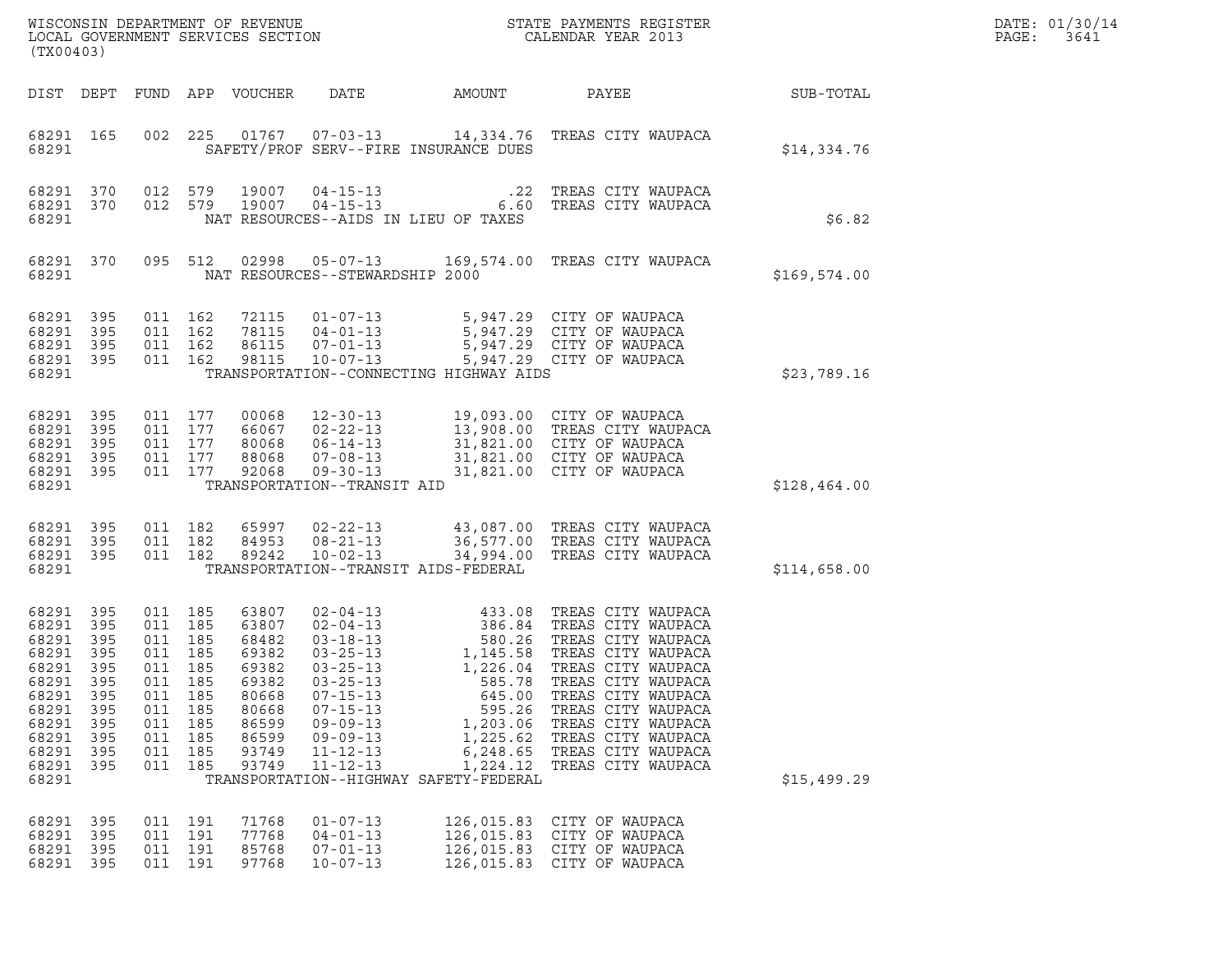| WISCONSIN DEPARTMENT OF REVENUE   | STATE PAYMENTS REGISTER | DATE: 01/30/14 |
|-----------------------------------|-------------------------|----------------|
| LOCAL GOVERNMENT SERVICES SECTION | CALENDAR YEAR 2013      | PAGE:<br>3642  |

| ${\tt WISCONSIM\ DEPARTMENT\ OF\ REVENUE}\qquad \qquad {\tt STATE\ PAYMENTS\ REGISTER} \\ {\tt LOCAL\ GOVERNMENT\ SERVICES\ SECTION}\qquad \qquad {\tt CALENDAR\ YEAR\ 2013}$<br>(TX00403) |  |  |  |  |                                             |                                               |                                                                                                                                                                       | DATE: 01/30/14<br>PAGE:<br>3642                           |  |
|--------------------------------------------------------------------------------------------------------------------------------------------------------------------------------------------|--|--|--|--|---------------------------------------------|-----------------------------------------------|-----------------------------------------------------------------------------------------------------------------------------------------------------------------------|-----------------------------------------------------------|--|
|                                                                                                                                                                                            |  |  |  |  |                                             |                                               |                                                                                                                                                                       | DIST DEPT FUND APP VOUCHER DATE AMOUNT PAYEE TO SUB-TOTAL |  |
|                                                                                                                                                                                            |  |  |  |  |                                             | 68291 TRANSPORTATION--GENERAL TRANSP AIDS-GTA |                                                                                                                                                                       | \$504,063.32                                              |  |
|                                                                                                                                                                                            |  |  |  |  | 68291 TRANSPORTATION--LRIP/TRIP/MSIP GRANTS |                                               | 68291 395 011 278 83232 08-02-13 26,479.25 TREAS CITY WAUPACA<br>68291 395 011 278 83232 08-02-13 17,217.45 TREAS CITY WAUPACA                                        | \$43,696.70                                               |  |
| 68291                                                                                                                                                                                      |  |  |  |  |                                             | HS--AMBULANCE FUNDING ASSISTANCE GRANTS       | 68291 435 005 162 01HSD 09-03-13 6,367.53 CITY WAUPACA                                                                                                                | \$6,367.53                                                |  |
|                                                                                                                                                                                            |  |  |  |  | 68291 JUSTICE--LAW ENFORCEMENT TRAINING     |                                               | 68291 455 002 231 00630 02-19-13 2,240.00 TREAS CITY WAUPACA                                                                                                          | \$2,240.00                                                |  |
| 68291                                                                                                                                                                                      |  |  |  |  | REVENUE--STATE SHARED REVENUES              |                                               | 68291 835 002 105 44726 07-22-13 285,829.96 TREAS CITY WAUPACA<br>68291 835 002 105 81830 11-18-13 760,336.74 TREAS CITY WAUPACA                                      | \$1,046,166.70                                            |  |
| 68291                                                                                                                                                                                      |  |  |  |  | REVENUE--EXEMPT COMPUTER AID                |                                               | 68291 835 002 109 03586 07-22-13 25,884.00 TREAS CITY WAUPACA<br>68291 835 002 109 05366 07-22-13 14,194.00 TREAS CITY WAUPACA                                        | \$40,078.00                                               |  |
| 68291 000                                                                                                                                                                                  |  |  |  |  |                                             | DOA-PAYMENT FOR MUNICIPAL SERVICES AID        | 68291 835 002 501 00004 02-01-13 2,860.27 TREAS CITY WAUPACA                                                                                                          | \$2,860.27                                                |  |
|                                                                                                                                                                                            |  |  |  |  |                                             |                                               | $\begin{array}{cccccc} 68291 & 835 & 021 & 363 & 35932 & 03-25-13 & 2,742.96 & \text{TREAS CITY WAUPACA} \\ 68291 & & & \text{REVENUE--LOTTERY CREDIT--} \end{array}$ | \$2,742.96                                                |  |
|                                                                                                                                                                                            |  |  |  |  | 68291 DISTRICT TOTAL APPROPRIATIONS         |                                               |                                                                                                                                                                       | \$2,114,541.51                                            |  |